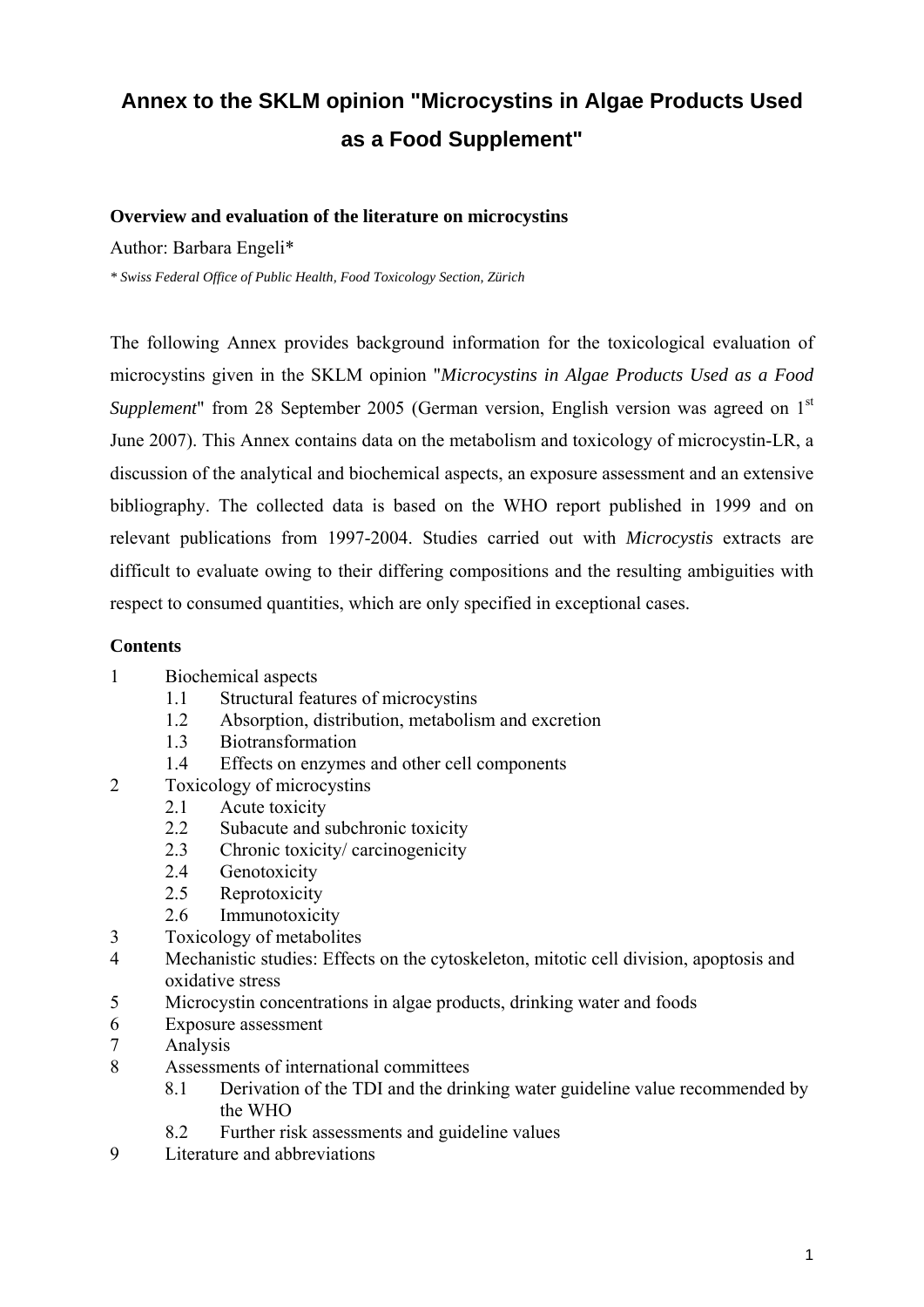## **1 BIOCHEMICAL ASPECTS**

## **1.1 STRUCTURAL FEATURES OF MICROCYSTINS**

Microcystins are cyclic heptapeptides that are synthesised by *Microcystis aeruginosa*, a bluegreen algae (cyanobacterium). More than 60 microcystin congeners are now known. Their general structure is cyclo-(D-Ala<sup>1</sup>-X<sup>2</sup>-D-MeAsp<sup>3</sup>-Z<sup>4</sup>-Adda<sup>5</sup>-D-Glu<sup>6</sup>-Mdha<sup>7</sup>), see Fig. 1. Microcystins contain the unusual amino acid ADDA (3-amino-9-methoxy-2,6,8-trimethyl-10 phenyldeca-4,6-dienoic acid), where MeAsp stands for *erythro*-β-methyl aspartate, Mdha for *N*-methyl-dehydroalanine, X and Z are variable amino acids, see Tab. 1. The molecular weight of microcystins is between 800 and 1100 Da. Most congeners are hydrophilic (WHO, 1999).



Fig. 1: Structure of microcystins

| Microcystin<br>congener | Amino acid $X^2$ | Amino acid $Z^4$ | <b>CAS Number</b> | Molecular weight<br>[Da] |
|-------------------------|------------------|------------------|-------------------|--------------------------|
| $-LA$                   | L-Leu            | L-Ala            |                   |                          |
| $-LR$                   | L-Leu            | $L-Arg$          | 101043-37-2       | 995.17                   |
| $-RR$                   | L-Arg            | L-Arg            |                   |                          |
| $-YA$                   | L-Tyr            | L-Ala            |                   |                          |
| $-YM$                   | L-Tyr            | L-Met            |                   |                          |
| $-YR$                   | $L-Tyr$          | $L$ -Arg         |                   |                          |
|                         |                  |                  |                   |                          |

## **Tab. 1.** Microcystins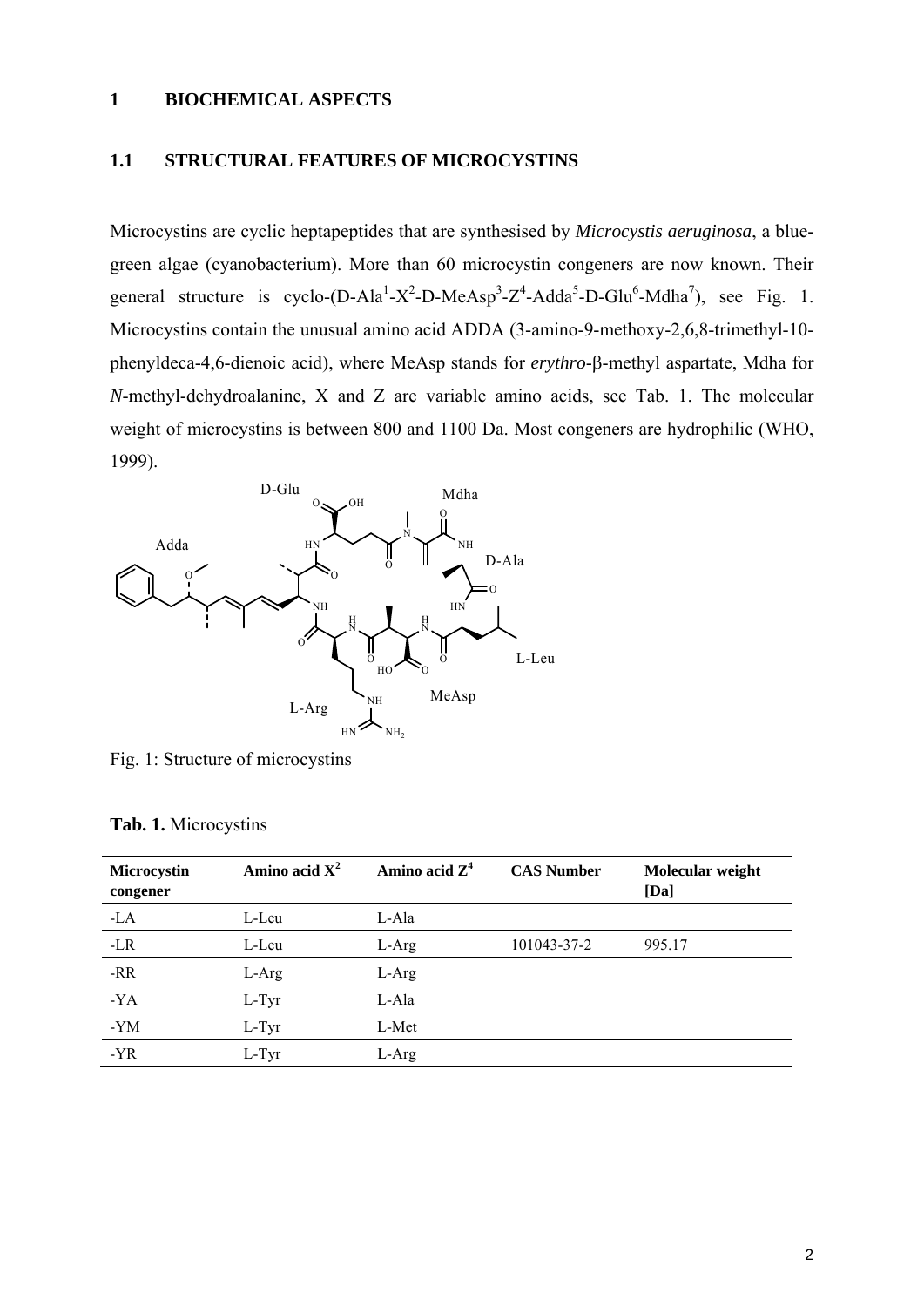## **1.2 ABSORPTION, DISTRIBUTION, METABOLISM AND EXCRETION**

Studies on the oral administration in mice showed that microcystin-LR is primarily absorbed in the small bowel and is systemically distributed (Ito *et al*, 2000). Microcystin-LR is taken up by bile acid transporters (multispecific organic ion transport system) that are present in the small bowel and in hepatocytes in animals and humans (WHO, 1999, Fischer *et al*, 1999). It is also possible that there are systems that transport microcystins across the blood-brain barrier (Fischer *et al*, 2005).

After a single i.v. dose of 0.035 mg  ${}^{3}$ H-microcystin-LR/kg body weight (bw) to mice, the substance was eliminated from the plasma in two phases with a first half-life of 0.8 min and a second of 6.9 min. One hour to 6 days after administration, approx. 70% of the dose was localised in the liver. Within 6 days after administration, 9.2% of the dose had been excreted via urine and 14.5% via faeces. Six to twelve hours after administration, 60% of the radioactivity in the urine and faeces was attributed to non-metabolised microcystins. Metabolites were detected in urine, faeces and in liver cytosol; however, they were not identified more accurately (Robinson *et al*, 1991). After i.p. administration of radioactively marked microcystins in mice and rats, approx. 70% of the toxin was localised in the liver (WHO, 1999, Brooks & Codd, 1987).

After a single i.p. injection of microcystin-LR (0.02-0.1 mg/kg bw) into mice, it was detected in liver extracts only in the bound form (adducts of protein phosphatase 1 and 2A) and not in the free form (detection limit of the HPLC method: 0.15 µg) (Yoshida *et al*, 1998).

In a rat study, animals were given 2.5 or 5 mg microcystin-LR/kg bw administered directly into the lumen of an *in situ* isolated segment of the ileum or the jejunum. They were sacrificed after 6 hours and then examined for relative enlargement of the liver. In all animals treated with microcystin, the relative weight of the liver was higher, the liver was discoloured to a dark red and there were microscopic lesions. Doses administered into the ileum led to dosedependent effects that were significantly more pronounced than those resulting from administration into the jejunum. The authors concluded that microcystin-LR is primarily absorbed in the ileum in rats (Dahlem *et al*, 1989).

According to the WHO, no pharmacokinetic studies have been carried out with orally administered microcystin (WHO, 1999). No data is available, even in more recent literature, and there is a lack of information on oral bioavailability, in particular. However, there are indications that oral doses of microcystin-LR are absorbed to a lesser degree. A comparison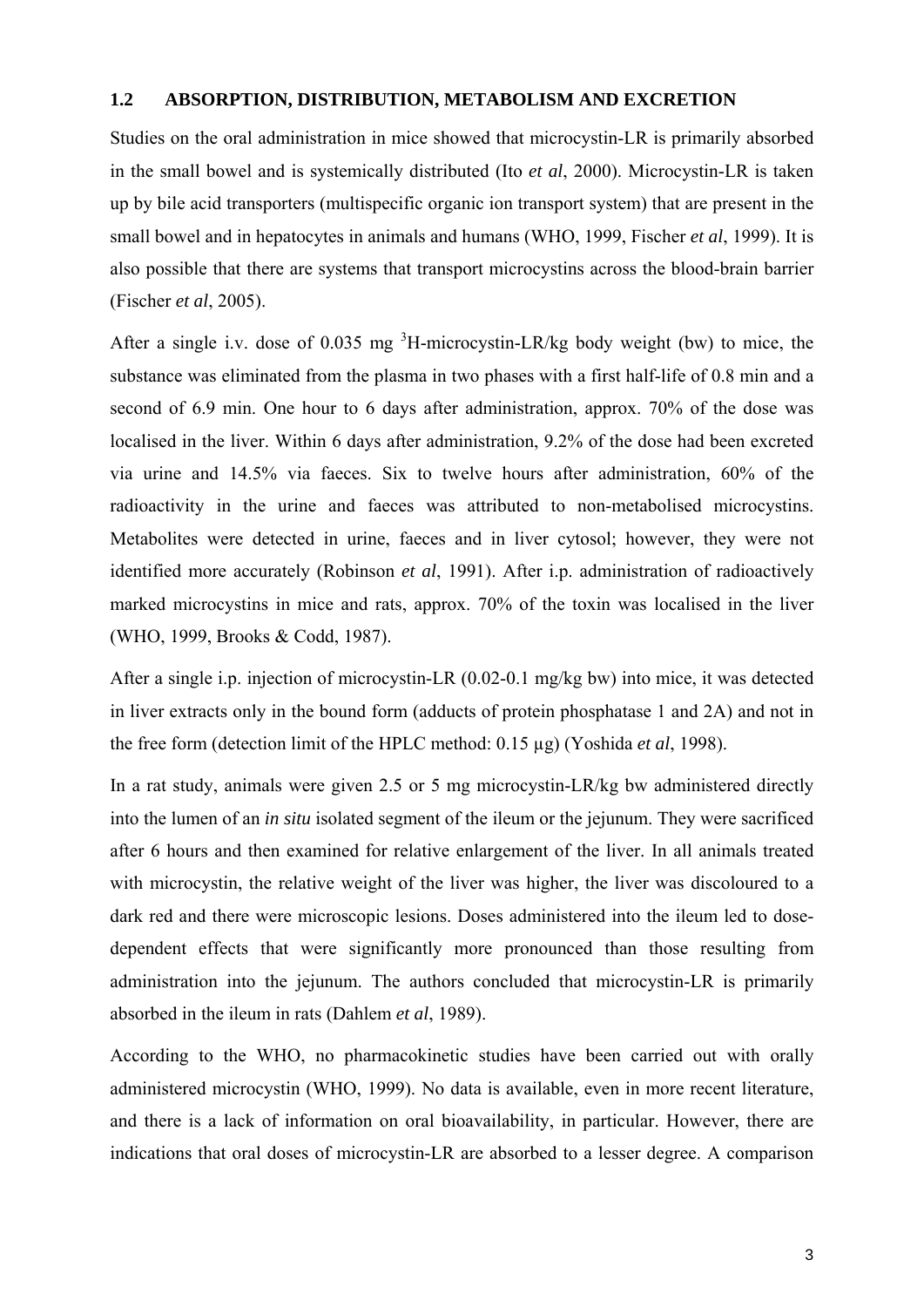of the  $LD_{50}$  values shows that orally administered microcystin-LR is approx. 100 times less toxic than when administered parenterally (see Chapter 2.1 Acute toxicity). Furthermore, mice only exhibited hepatic neoplasia after i.p. administration of microcystin-LR, but not after oral administration of a four-fold dose (see Chapter 2.3 Chronic toxicity/carcinogenicity, Ito *et al*, 1997b).

## **1.3 BIOTRANSFORMATION**

After i.p. administration of 0.01-0.02 mg microcystin-RR/mouse or 0.004 mg microcystin-LR/rat, several metabolites were found in the liver. In both animal species, the Mdha moiety was conjugated with glutathione or cysteine, and one of the glutathione conjugates also had a sulphate group inserted on the ADDA amino acid (WHO, 1999 and Kondo *et al*, 1996).

## **1.4 EFFECTS ON ENZYMES AND OTHER CELL COMPONENTS**

#### **Effects on enzymes**

In liver cytosol, the N-methyl-dehydroalanine (Mdha) group of the microcystin binds covalently to Cys-273 or Cys-266 of the Ser/Thr protein phosphatases 1 and 2A (WHO, 1999, Matsushima *et al*, 1990, Runnegar *et al*, 1995, MacKintosh *et al*, 1990, Yoshida *et al*, 1998, Gehringer 2004, MacKintosh *et al*, 1995). Binding to and inhibition of the phosphatases is considered to be the basic mechanism to explain the toxicity of microcystins (Hitzfeld *et al*, 2000). Inhibition of protein phosphatases 1 and 2A has been found *in vitro* (Honkanen *et al*, 1994, MacKintosh *et al*, 1990) and *in vivo* in mice (Runnegar *et al*, 1993, Runnegar *et al*, 1995) and rats (Solter *et al.* 1998). The IC<sub>50</sub> value of phosphatase inhibition by microcystin-LR was 0.1-1.0 nM (Runnegar *et al*, 1995) or 0.05 nM (Tsuji *et al*, 1997). Microcystin-LR and microcystin-LA also showed *in vitro* inhibition of Ser/Thr protein phosphatase 3 isolated from cattle brain (Honkanen *et al*, 1994). Synthetic microcystin analogues consisting of the ADDA side chain and 1-3 further amino acids, also showed *in vitro* inhibition of protein phosphatases 1 and 2A; however, to a significantly lower degree than microcystin (Gulledge *et al*, 2003a Gulledge *et al*, 2003b).

After i.p. administration of a single lethal dose (0.1 mg/kg bw) or sublethal dose (0.012, 0.023 and 0.045 mg/kg bw) to Balb/c mice, microcystin-LR was found to be localised to equal parts in the cytosol and in hepatocyte nuclei. Protein phosphatases 1 and 2A only exhibited inhibition in the extract of hepatocyte nuclei at the lethal dose. (*Comment:* no information is given on protein phosphatase inhibition in the cytoplasm). The administration of sub-lethal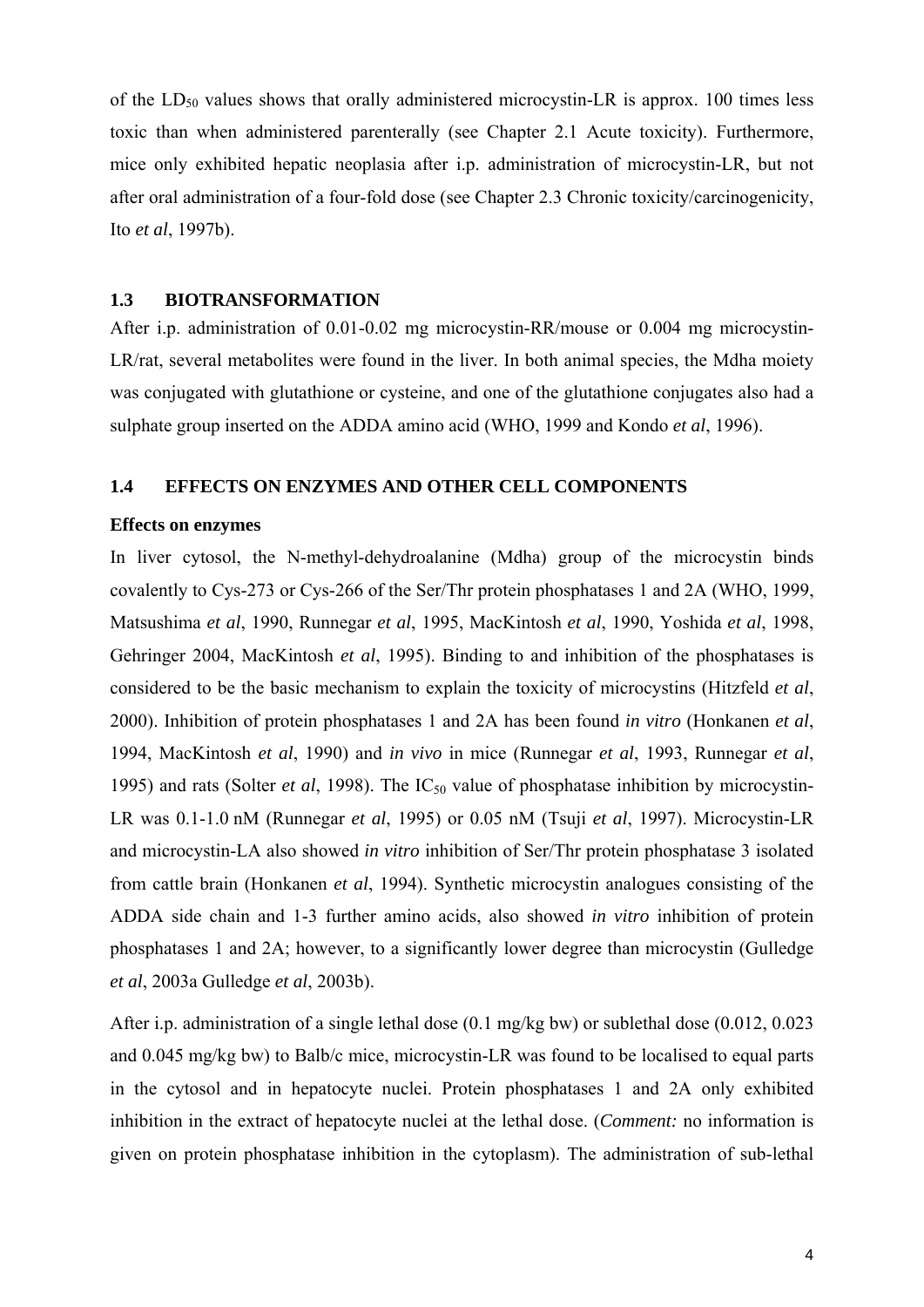doses led to hyperphosphorylation of the tumour suppressor protein p53 in hepatocytes. This protein plays an important role in controlling apoptosis and cell proliferation caused by oxidative stress and DNA damage (Guzman *et al*, 2003).

Three protein-microcystin adducts were identified in cell lysates from Mel-7 (human melanoma cells) and J3 cells (interspecies hybridoma from chipmunk hepatocytes and rat hepatoma H4TG) that had been treated with microcystin-LR. Microcystin-LR was bound to the catalytic subunits of protein phosphatases 1 and 2A and to the beta-subunit of ATP synthase (Mikhailov *et al*, 2003).

## **2 TOXICOLOGY**

## **2.1 ACUTE TOXICITY**

The  $LD_{50}$  value of microcystin-LR in mice was 5-10.9 mg/kg bw for oral administration and 0.025-0.15 mg/kg bw for i.p. administration. The i.p.  $LD_{50}$  values of other microcystins (microcystin-LA, -YR, -YM) were of the same order of magnitude or, in the case of microcystin-RR, slightly higher than those for microcystin-LR (WHO 1999), see Tab. 2.

The oral  $LD_{50}$  value for rats was greater than 5 mg microcystin-LR/kg bw (mortality rate:  $1/5$ males for 5 mg/kg bw) (Fawell *et al*, 1999).

| <b>Microcystin</b><br>congener | <b>Animal species</b> | <b>Administration</b><br>route | $LD_{50}$<br>[mg/kg bw] | <b>References</b>         |
|--------------------------------|-----------------------|--------------------------------|-------------------------|---------------------------|
| -LR                            | mouse                 | oral                           | $5 - 10.9$              | WHO, 1999                 |
| $-LR$                          | mouse                 | i.p.                           | $0.025 - 0.15$          | WHO, 1999                 |
| -LR                            | mouse                 | i.p.                           | 0.043                   | Gupta et al, 2003         |
| -LR                            | mouse                 | i.p.                           | 0.05                    | Tsuji et al, 1995         |
| -LR                            | mouse (male)          | i.v.                           | 0.04                    | Kondo <i>et al</i> , 1992 |
| -LR                            | rat                   | oral                           | >5                      | Fawell et al, 1999        |
| -LR                            | rat (male)            | i.p.                           | 0.05                    | Towner et al, 2002        |
| -LR                            | rat (fed)             | i.p.                           | 0.122                   | Miura et al, 1991         |
| $-LR$                          | rat (starved)         | i.p.                           | 0.072                   | Miura et al, 1991         |
| -RR                            | mouse                 | 1.p.                           | 0.235                   | Gupta et al, 2003         |
| $-YR$                          | mouse                 | i.p.                           | 0.11                    | Gupta et al, 2003         |
| -YR                            | mouse (male)          | 1.V.                           | 0.09                    | Kondo et al, 1992         |
| 9 congeners                    | mouse                 | i.p.                           | $0.1 - 0.75$            | Stotts et al, 1993        |

**Tab. 2.** Acute toxicity of microcystins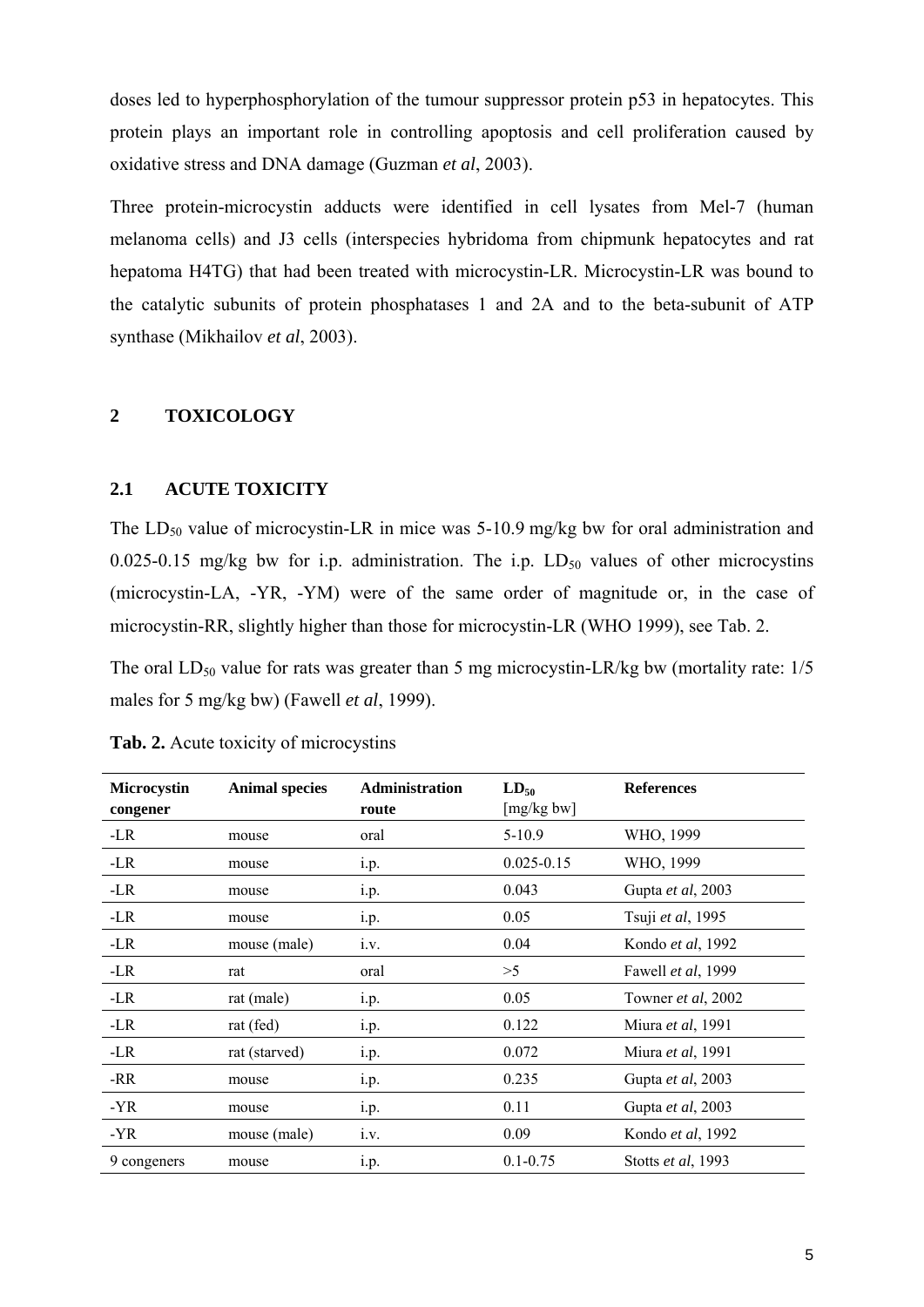| $(not - LR)$                                        |       |      |       |                                          |
|-----------------------------------------------------|-------|------|-------|------------------------------------------|
| Purified toxin<br>from<br>Microcystis<br>aeruginosa | mouse | 1.p. | 0.125 | Brooks & Codd, 1987                      |
| Toxins from<br>Microcystis<br>aeruginosa<br>extract | mouse | 1.p. | 0.098 | Falconer et. al., 1988, 1991<br>and 1994 |

Rodents exhibited primary acute hepatotoxic effects after i.p. and i.v. administration. The liver was seriously injured due to damaged hepatocytes and sinusoids; the weight of the liver had increased as a result of internal bleeding. Microcystin also affected the kidneys, lungs and bowel (for more information, please see the studies described below). Microcystin-LR was more toxic than microcystin-YR and -RR (WHO, 1999, Gupta *et al*, 2003).

A single i.p. dose of 0.058-0.101 mg microcystin-LR/kg bw was lethal in BALB/c mice. However, this paper does not provide information on the mortalities in the individual dosage groups (Yoshida *et al*, 1998).

A single oral dose of 0.5 mg microcystin-LR/kg bw was given to 5- and 32-week-old mice. Microscopically visible changes of the liver were found in 62% of the older mice after 2-19 hours. None of the younger mice showed these effects. The authors attributed this agedependent toxicity to the degeneration of the intestinal mucosa cells and the small intestine epithelium, which increases with age. In the older animals, this degeneration could led to increased uptake of microcystin in the bowel and to a correspondingly enhanced liver toxicity (Ito *et al*, 1997a).

Intranasal administration of microcystin-LR in mice led to necrosis of the nasal epithelium. The intranasal  $LD_{50}$  value was of the same magnitude as that of i.p. administration (WHO, 1999).

The i.p. LD<sub>50</sub> value of *Microcystis aeruginosa* extract in rats was 15.8 mg of lyophilised algae cells/kg bw (Rao *et al*, 1995). The animals died within 2-6 hours after administration of the single or double  $LD_{50}$  dose. Before exitus, they showed signs of sedation, movement disorders, spasms, spreading of the rear extremities and severe cramps. The liver was enlarged and filled with blood (Rao *et al*, 1995, Rao *et al*, 1998).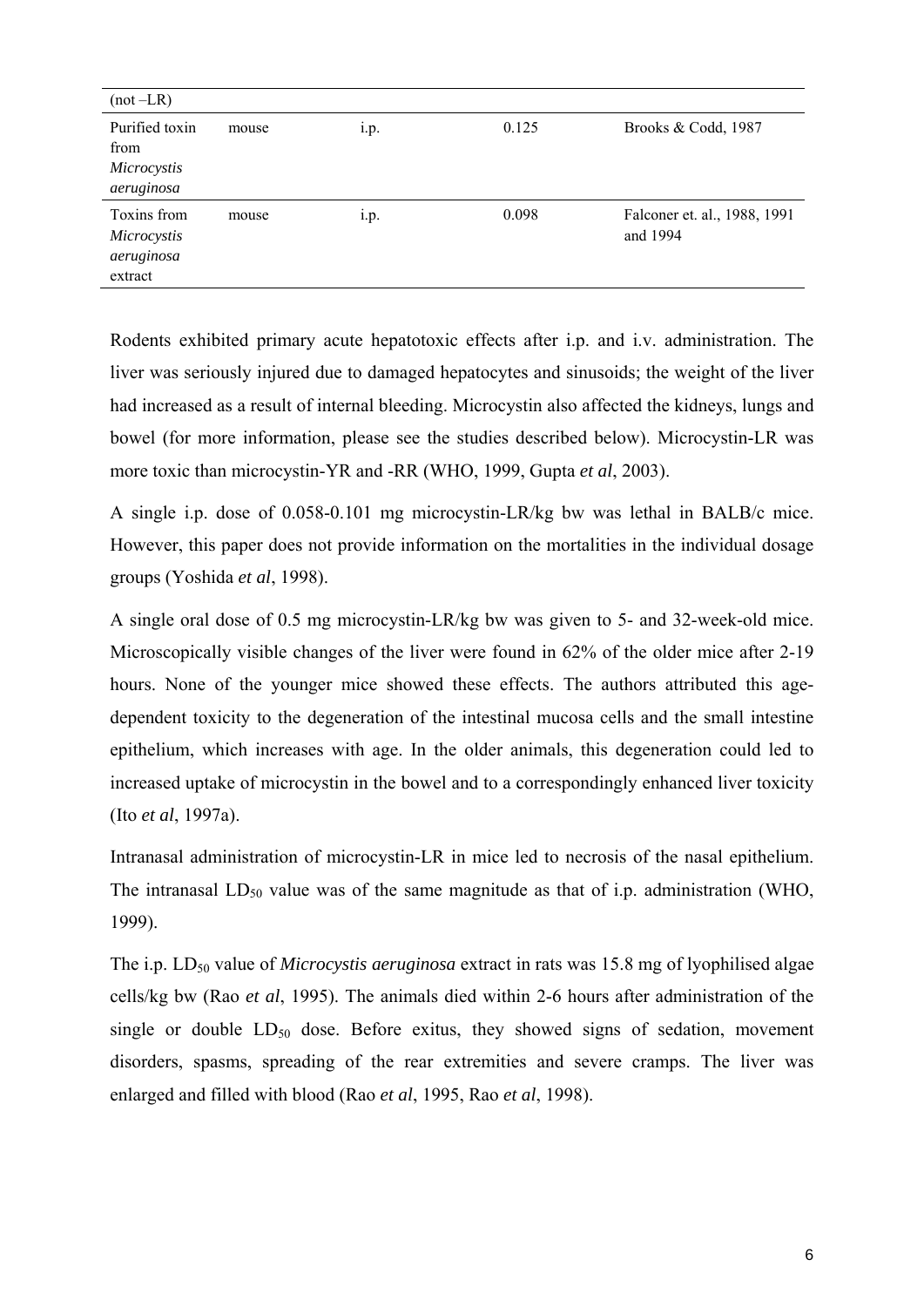## **2.2 SUBACUTE AND SUBCHRONIC TOXICITY**

## *Mice*

Groups of 15 male and 15 female mice were administered doses of 0, 0.04, 0.2 or 1 mg microcystin-LR/kg bw/day by gavage for 13 weeks, and the animals were examined with respect to their body weight, food intake, as well as effects on the eyes and haematology. At the end of the treatment, the liver, kidney and lungs were examined histopathologically.

The most sensitive end point was found to be histopathological changes in the liver at dosages from 0.2 mg/kg bw/day. All animals given the highest dosages of 1 mg/kg bw/day and some of the animals given dosages of 0.2 mg/kg bw/day exhibited chronic inflammation of the liver, focal degeneration of hepatocytes in the hepatic lobuli and haemosiderin deposits in the liver. The body weight increase in male mice given 0.2 mg/kg bw/day was significantly reduced and at 0.04 and 1 mg/kg bw/day tendentiously reduced. In female mice, it was significantly increased for dosages of 0.2 mg/kg bw/day compared to the control group. Male mice given dosages from 0.04 mg/kg bw/day and female mice at the highest dosage exhibited significantly increased serum activities of alanine and aspartate aminotransferase. At the highest dosage, the alkaline phosphatase activity was increased in both genders and the levels of albumin and total protein in the serum of male animals was slightly, but significantly, reduced. The authors are uncertain of the relevance of the blood chemistry results; however, they do state that there was a clear NOAEL of 0.04 mg microcystin-LR/kg bw/day with respect to hepatic changes (Fawell *et al*, 1999).

Mice (a total of 430 animals) were given *Microcystis aeruginosa* extract at a dilution ratio of 0, 1/16, 1/8, or 1/4 for up to 1 year in their drinking water. Seven interim kills were carried out (5 animals/gender/dosage group). Animals who died prematurely were replaced by animals from a correspondingly dosed reserve pool (110 animals) (main study). Owing to the low mortality rate, a 10-week study was carried out with a control group and two dosage groups (1/2 diluted and undiluted extract) with 2 interim kills (a total of 90 animals). To determine the toxin content in the extract, Falconer *et al.* experimentally determined the i.p. LD<sub>50</sub> of the extract to be 1.7 mg extract/kg bw, which equates to a toxin content of 56.6 µg toxin/ml extract (i.p. LD<sub>50</sub>: 98 µg toxin/kg bw, see Falconer et al., 1994).

*Results of the 1-year study* (0, 1/16, 1/8, 1/4 dilution, assumed to be equivalent to 0, 0.75, 1.5, 3 mg toxin/kg bw/day\*): The mortality rate was significantly increased in males at 1/4 dilution and in females at 1/16 and 1/4. No neoplasia or histopathological changes were found in the liver.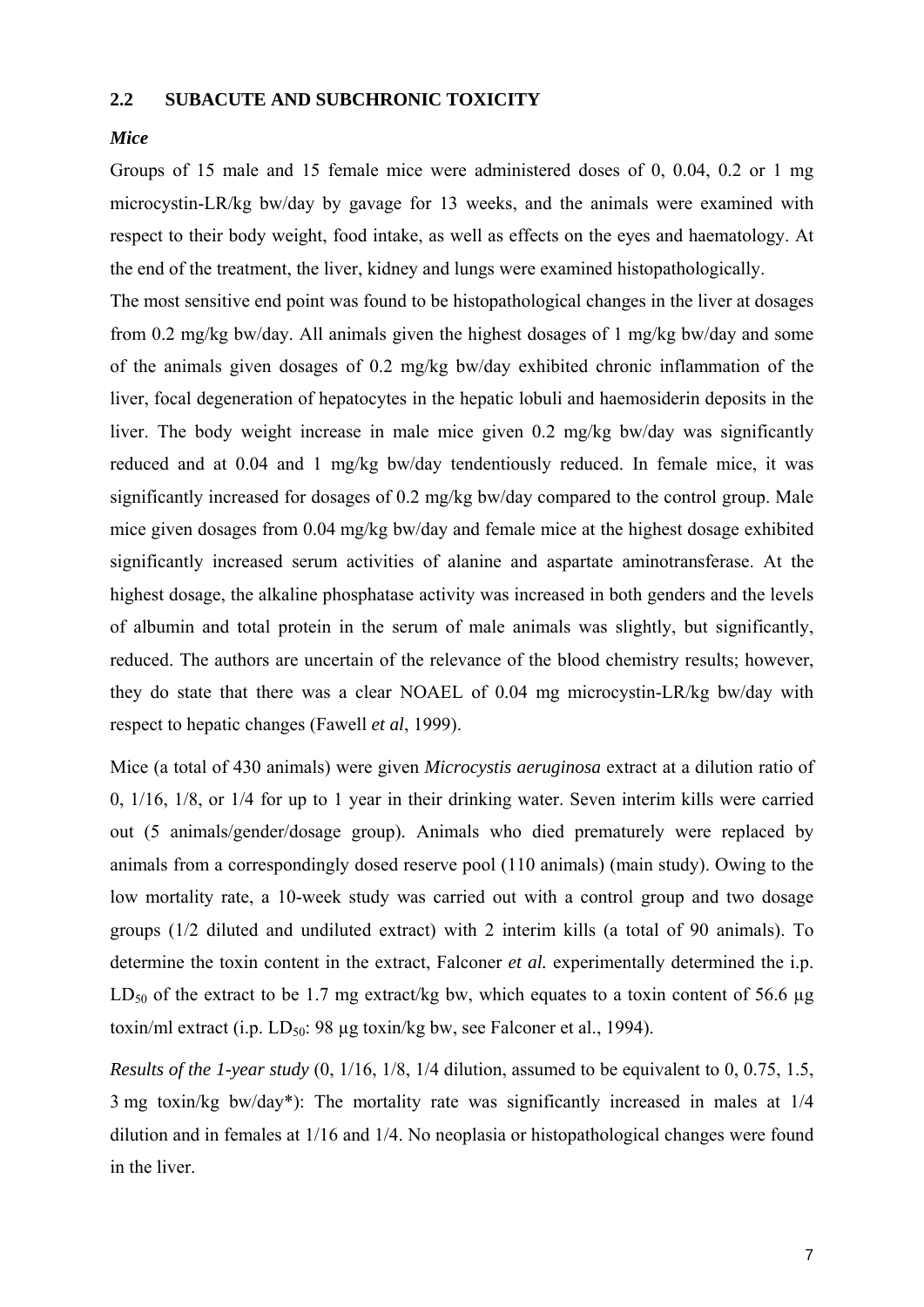*Results of the 10-week study* (0, 1/2, undiluted extract, assumed to be equivalent to 0, 6, 12 mg toxin/kg bw/day\*): There was a dose-dependent increase in the mortality rate from 1/2 dilution, and the animals exhibited histopathological changes in the liver (hepatocyte damage, necrosis, leucocyte infiltration, fibrosis) (Falconer *et al*, 1988).

In a review published by the WHO (1999), this study is summarised as follows: A group of mice were given 5 doses of *Microcystis aeruginosa* extract in concentrations equivalent to 0.75-12 mg microcystin-YM/kg bw/day in their drinking water for a period of up to one year. At the higher concentrations there was increased death, increased bronchopneumonia (which was endemic in the colony), and chronic liver injury. There was no evidence for an increased incidence of hepatic tumours. It was not possible to derive an unambiguous NOAEL (WHO 1999, original literature Falconer *et al*, 1988).

*\*Comment on dosage data:* It must be assumed that the highest microcystin-YM dose stated in the WHO article of 12 mg/kg bw/day refers to undiluted extract (own calculations based on a toxin concentration in the extract of 56.6 µg toxin/ml extract, bw mouse 20 g, 5 ml fluid/day  $\rightarrow$  283 ug toxin/animal day $\rightarrow$  ~14 mg microcystin-YM/kg bw) and thus to the highest dosage of the 10-week study (not the 1-year study).

## *Rats*

An i.p. dosage of 0, 0.016, 0.032 or 0.048 mg microcystin-LR/kg bw/day was administered over a period of 28 days to groups of 5 male Sprague-Dawley rats. The microcystin-LR concentrations in the liver cytosol exhibited dose-dependent increases from a dosage of 0.016 mg/kg bw/day. Immunohistological staining showed that the microcystin-LR is mainly localised in zone 3 hepatocytes. Histopathological investigations of the liver indicated apoptosis and cytosolic vacuolisation of zone 3 hepatocytes from 0.032 mg/kg bw/day. Furthermore, at this dosage and higher, the serum activities of sorbitol dehydrogenase and alkaline phosphatase were dose-dependent and significantly increased, the concentration of serum albumin significantly reduced and the activities of protein phosphatases 1 and 2A in the liver were dose-dependent and significantly reduced. The activity of protein phosphatase 2A was reduced to a greater degree than that of protein phosphatase 1. At 0.048 mg/kg bw/day, the increase in body weight was significantly reduced and there were significant increases in the serum activities of aspartate aminotransferase and gamma-glutamyl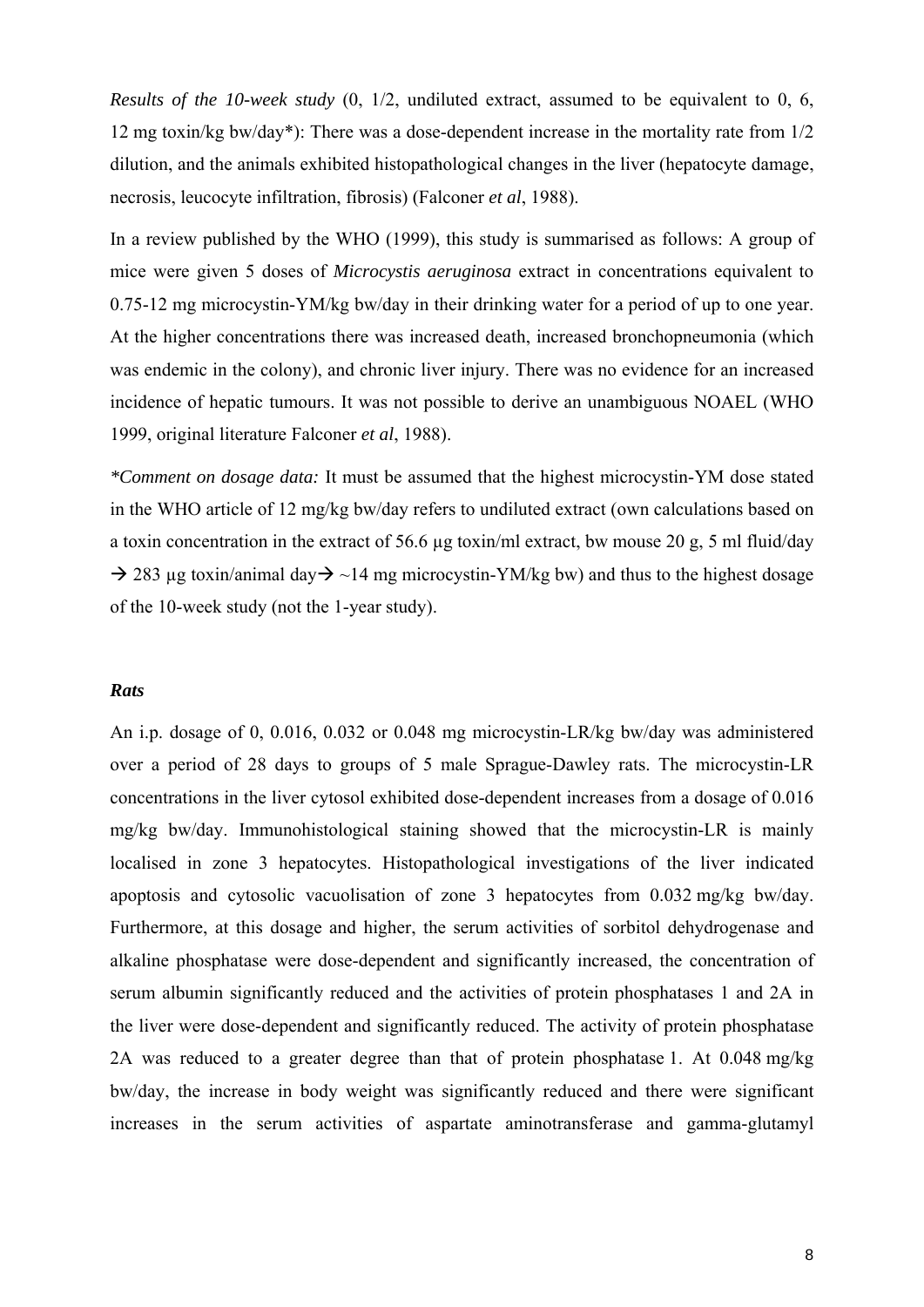transferase and in the bile acid concentration. The mitotic index remained unaffected in all animals (Solter *et al*, 1998).

An i.p. dosage of 0, 0.016, 0.032 or 0.048 mg microcystin-LR/kg bw/day was administered over a period of 28 days to groups of 4 male Sprague-Dawley rats. The activity, concentration and mRNA concentration of alanine aminotransferase (ALT) in the liver exhibited a dosedependent decrease from 0.016 mg/kg bw/day. The effects were already significantly at the lowest dosage, except for the mRNA concentration, which was significantly reduced only at the highest dosage. The serum activity of ALT was tendentiously but not significantly increased for the highest dosage group. The authors concluded that measurement of the ALT activity in the serum is not a very sensitive marker for liver damage (Solter *et al*, 2000).

An i.p. dosage of 0, 0.016, 0.032 or 0.048 mg microcystin-LR/kg bw/day was administered over a period of 28 days to groups of 3 male Sprague-Dawley rats. At dosages of 0.032 mg/kg bw and 0.048 mg/kg bw/day, dose-dependent inflammation of the liver with infiltration of lymphocytes, macrophages and neutrophiles, centrilobular fibrosis, apoptosis and adipose liver were observed. The ALT activity in the liver was significantly lowered from the middle dosage. The malondialdehyde concentration (marker for lipid peroxidation) in the liver showed significant and dose-dependent increases at dosages from 0.032 mg/kg bw/day. In the highest dosage group, malondialdehyde concentration was increased by approximately four times compared to the control group. Liver sections from rats treated with microcystin-LR were more sensitive to the cytotoxic effect of *tert*-butyl hydroperoxide (ROS-generator). The authors concluded from the histological and biochemical results that oxidative stress may play a significant role in the chronic toxicity of microcystin-LR (Guzman & Solter, 1999).

The effects of microcystin-LR and -YR on the kidneys was studied in detail. Groups of 5 male Wistar rates were given i.p. doses of 0.01 mg microcystin-LR/kg bw or 0.01 mg microcystin-YR/kg bw every second day over a period of 8 months. There were histopathological changes in the kidneys that were more pronounced for animals treated with microcystin-LR than with microcystin-YR. The kidneys showed collapsed glomeruli with thickened basal membranes, enlarged tubules with eosinophilic deposits and accumulations of cytoplasm and actine filaments in epithelial tubule cells (Milutinovic *et al*, 2003).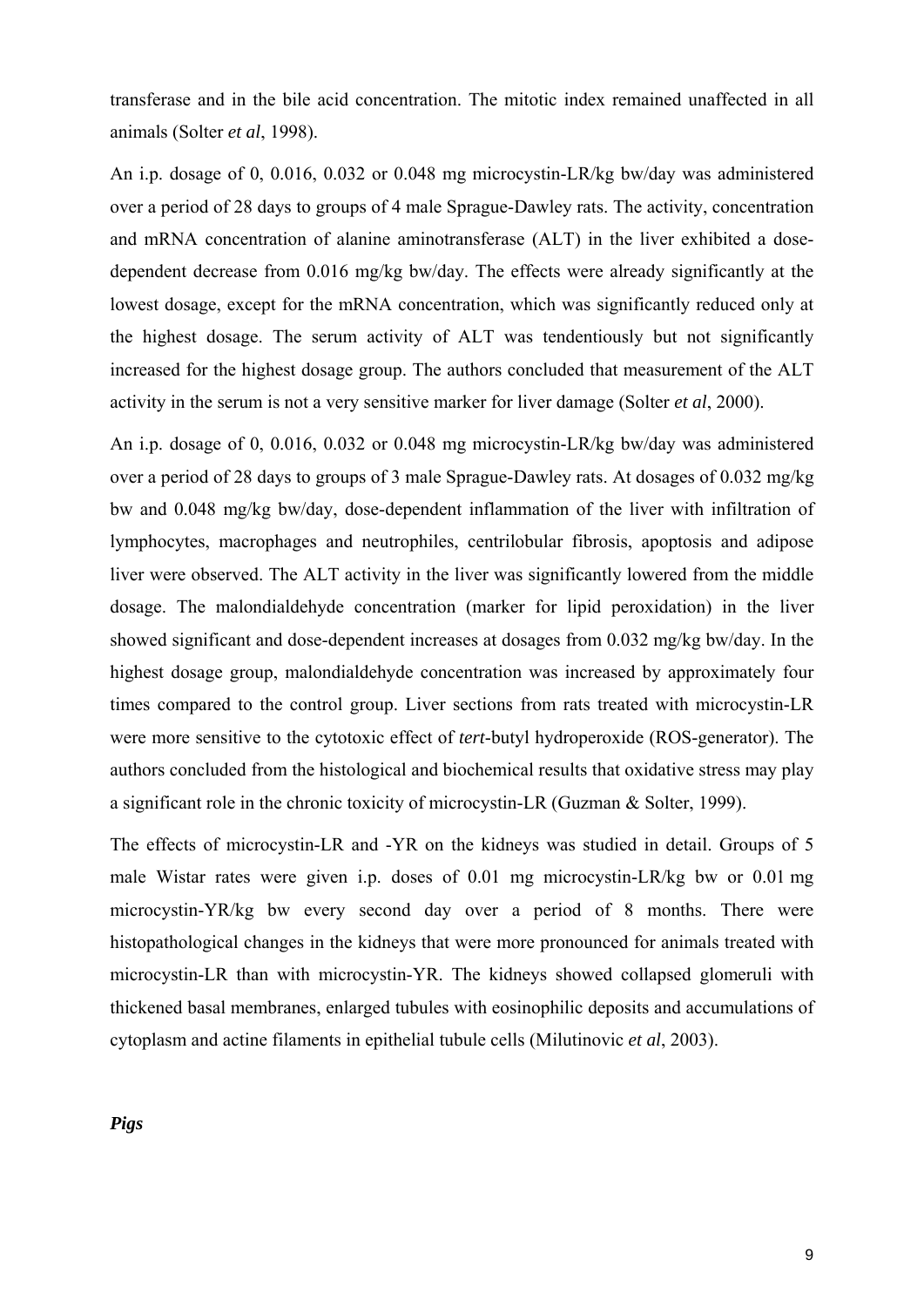Groups of 5 male pigs were given *Microcystis aeruginosa* extract in their drinking water over a period of 44 days. Doses of 0.28, 0.8 and 1.31 mg microcystin/kg bw/day were estimated from a mouse i.p. bioassay. The extract contained at least 9 different microcystins, with microcystin-YR as the probable major constituent. Animals treated with at least 0.8 mg/kg bw/day exhibited dose-dependent histopathological changes of the liver (cytoplasmatic degeneration, necrosis of individual hepatocytes, periacinous degeneration, blocked bile ducts and Kupffer cell proliferation); only one animal was affected at the lowest dose. The albumin concentration in the serum was decreased from 0.8 mg/kg bw/day; the activities of gammaglutamyl transpeptidase and alkaline phosphatase were increased and the bilirubin concentration was elevated. A LOAEL of 0.28 mg microcystin/kg bw/day was established by the WHO. On the basis of the authors' estimates, this corresponds to a LOAEL of 0.1 mg microcystin-LR equivalents/kg bw/day. (The authors determined the toxicity of their extract by means of a mouse i.p. bioassay, HPLC and phosphatase inhibition; an i.p.  $LD_{50}$  of 0.1 mg/kg bw was used in the calculations) (WHO 1999 and Falconer *et al*, 1994).

## *Cows*

Four yearling beef cows were given *Microcystis aeruginosa* (10<sup>8</sup> cells/L) in their drinking water for 28 days. No effects were found with respect to drinking water, feed consumption and blood plasma parameters (gamma-glutamyl transferase, glyceraldehyde dehydrogenase, aspartate aminotransferase, bilirubin). No free microcystin was found in the plasma (HPLC, ELISA), and there was no free or bound microcystin in the liver (HPLC and GC-MS). In contrast, an ELISA detected 0.92 mg microcystin-LR/kg liver. The authors are sceptical about this result because HPLC and GC-MS did not detect any microcystin (the detection limit is more than 1000 times lower than the ELISA results). The value appears to be very high because, even supposing that all the administered microcystin is absorbed and accumulated in the liver, the authors expect this to lead to maximum value of approx. 3 mg microcystin/kg liver (Orr *et al*, 2003).

## **2.3 CHRONIC TOXICITY/CARCINOGENICITY**

No data are available from long-term studies on the chronic toxicity or carcinogenicity.

The IARC does not intend to evaluate microcystin-LR because there is insufficient animal data (internet IARC website).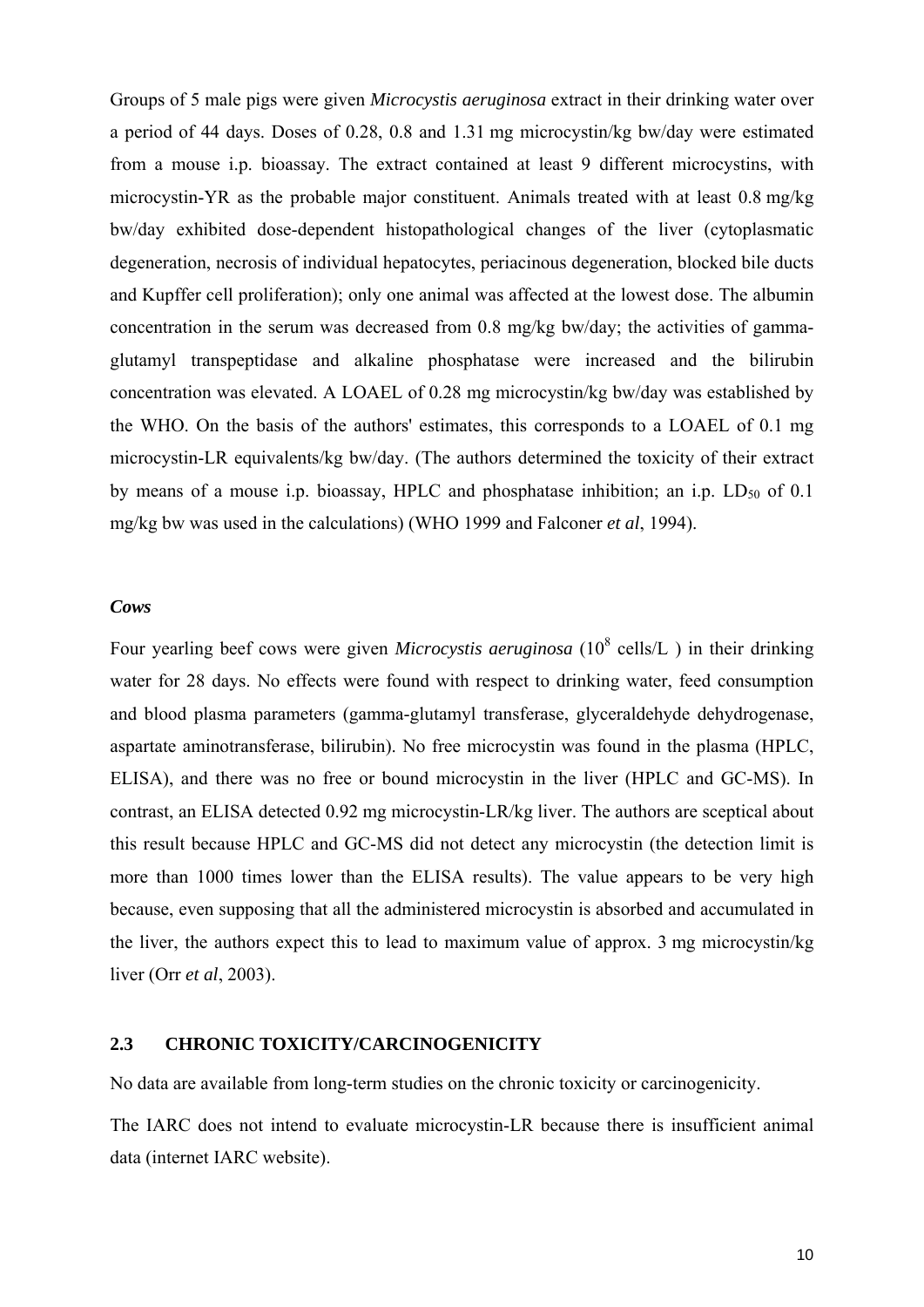### *Mice*

A group of 13 ICR mice given a total of 100 i.p. doses of 0.02 mg microcystin-LR/kg bw over a period of 28 weeks (5 times per week) all showed neoplastic nodules of up to 5 mm diameter in the liver (*Comment:* the number of doses is not clear: 5x28=140, not 100). The neoplasias occurred without previous administration of a tumour initiator and were still present 2 months after the last dose (5 animals were examined directly after the end of the treatment period ended and 8 animals 2 months later). Microcystin-LR was primarily found as a cysteine conjugate in the liver. After administration of a total of 100 doses of 0.08 mg microcystin-LR/kg bw over a period of 28 weeks via a gavage, the mice did not exhibit any nodules or any liver damage (10, 5 and 7 animals were killed after 80 doses, 100 doses and 2 months after the last dose, respectively). (Ito *et al*, 1997b). *Comment:* There are no data on the tumour incidence in the control group (3 animals). This experiment indicates that microcystin may be only poorly absorbed by the gastrointestinal tract.

Groups of 30 male C3H/HeN mouse were given i.p. doses of 0, 0.0125 and 0.025 mg microcystin-LR/kg bw once a week over a period of 14 months without previous administration of a tumour initiator. The incidence of liver adenomas and adenocarcinomas showed a dose-dependent increase  $(2+1)$  of 25, 5+5 of 22, 2+15 of 22 animals\*). Treatment with  $[D-Asp^3-(E)-Dhb^7]$ microcystin-LR (Dh-LR) (same experimental set-up) did not increase the incidence of liver tumours. Two and 14 months after the start of the trial, the 8-hydroxy-2 deoxy-guanosine (8-OHdG) level was determined in the liver and plasma. According to the authors, the synthesis of 8-OHdG agreed with the tumour incidence 2 months after the start of treatment for both substances (Sano *et al*, 2004). \**Comment*: this study has only a limited meaningfulness because there is no information given on the significance of the effects and the cause of death of 5 control animals and 8 animals from each of the two microcystin-LR dosage groups who died before the end of the 14-month treatment period. It appears that these animals were not taken into account in the tumour incidence data.

A group of 20 female Swiss albino mice were given a single 0.5 mg dermal dose of 7,12 dimethylbenzanthracene (DMBA) followed a week later by a dose of *Microcystis aeruginosa* extract (according to WHO, 80 mg microcystin-YM per litre, which corresponds to 50 mg microcystin-LR equivalents/L) in their drinking water. Water and croton oil (tumour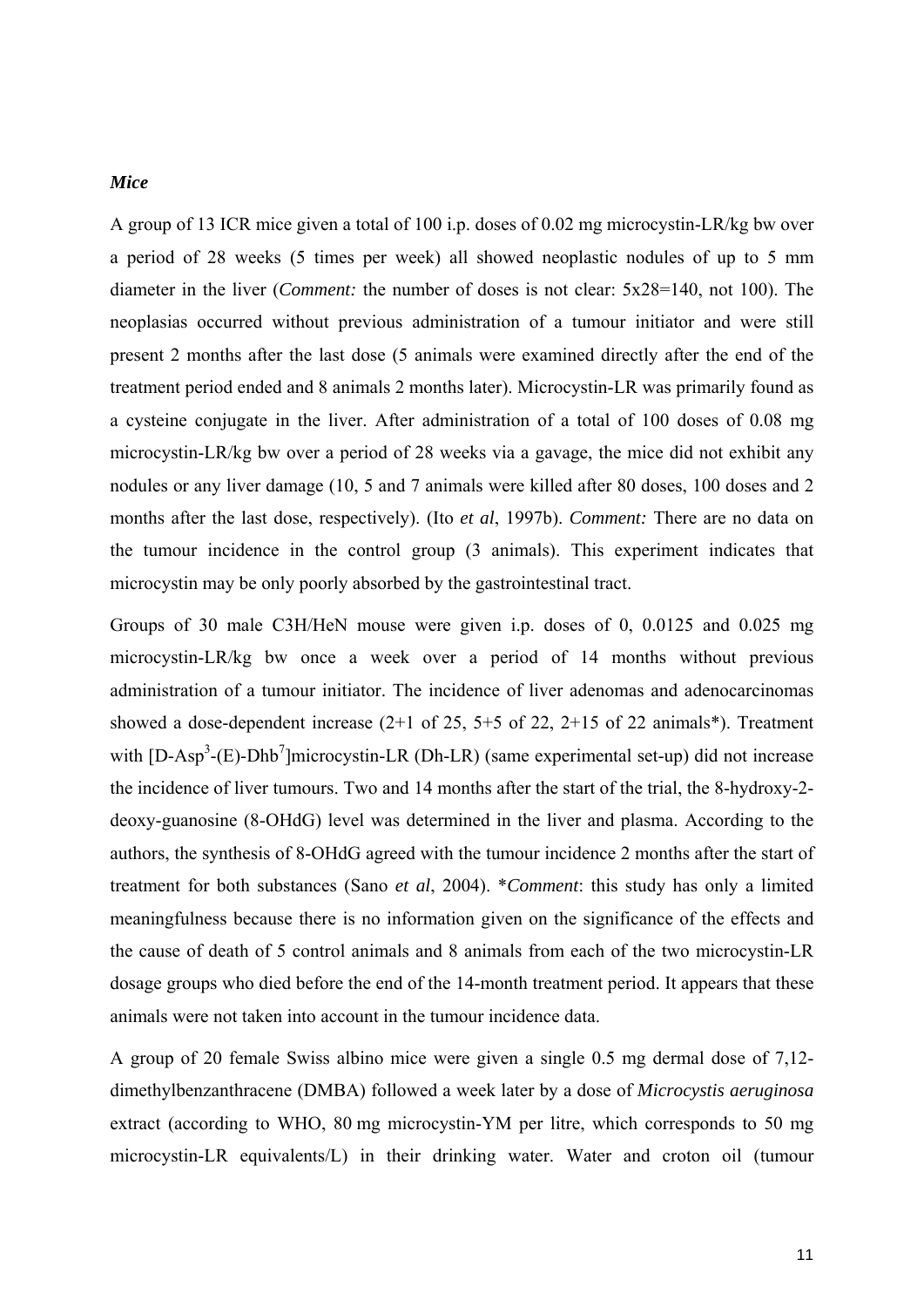promotor) were used as negative and positive controls, respectively. Fifty-two days after administration of DMBA, animals who had been given *Microcystis* extract exhibited a 1.6 times higher incidence and a 7 times higher average weight of cutaneous papillomas (benign tumours) (Falconer, 1991). WHO explained that the interpretation of this study is difficult because serious liver damage occurred, the active mechanism of which is unclear because very little microcystin (-LR, -YR, -RR) is able to penetrate the epidermis cells of mice (WHO 1999 and Matsushima *et al*, 1990).

Male C57Bl/6J mice (20-60 animals per dosage group) were given three i.p. doses of 5 mg azoxymethane/kg bw in 7-day intervals to induce aberrant crypt foci. Nineteen days later, the animals were given *Microcystis* extract (0, 0.382 and 0.693 mg microcystin-LR equivalents/kg bw/day) in their drinking water for 30 weeks. The microcystin congeners could not be identified; however, according to HPLC and capillary electrophoresis, they were not microcystin-LR, -YR or -RR. (*Comment:* The calculation of the microcystin-LR equivalents is unclear). The mice were killed, and their blood cells, serum enzymes and organs were examined. In the highest dosage group, the area of the focis were an average of 20% larger than those in the lower dosage group; however, the number of azoxymethaneinduced foci per colon remained about the same. Colon tumours were found in one animal of each of the lower and higher microcystin dosage groups, as well as in one control animal that had only been given azoxymethane. The livers from the higher dosage group exhibited 5–10 times more foci from white blood cells compared to those of the lower dosage group. Administration of microcystin led to a dose-dependent decrease in the serum albumin concentration and to a significant dose-dependent increase in the serum activity of alkaline phosphatase. The other serum parameters (total amount of protein, globulin, alanine and aspartate aminotransferase, gamma-glutamyl transferase and total bilirubin) as well as the increase in body weight were not affected (Humpage *et al*, 2000).

Black C57 mice (total of 155 animals) were given two 40 mg doses of the tumour initiator *N*methyl-*N*-nitrosourea/kg bw with an interval of one week, followed by approx. 20 weeks of treatment with 0, 10 and 40 mg *Microcystis* toxin/L (corresponds to 0, 1.2, 4.2 mg toxin/kg bw/day according to the authors) in their drinking water. The mortality rate in all initiated animals (with and without administration of *Microcystis* toxin) was greatly increased from week 10 (10-40% survivors in week 18). Adenomas and adenocarcinomas were found in the duodenum and lymphoid tumours in the liver, thymus and spleen. Administration of *Microcystis* extract did not promote tumours. Both dosage groups showed a significant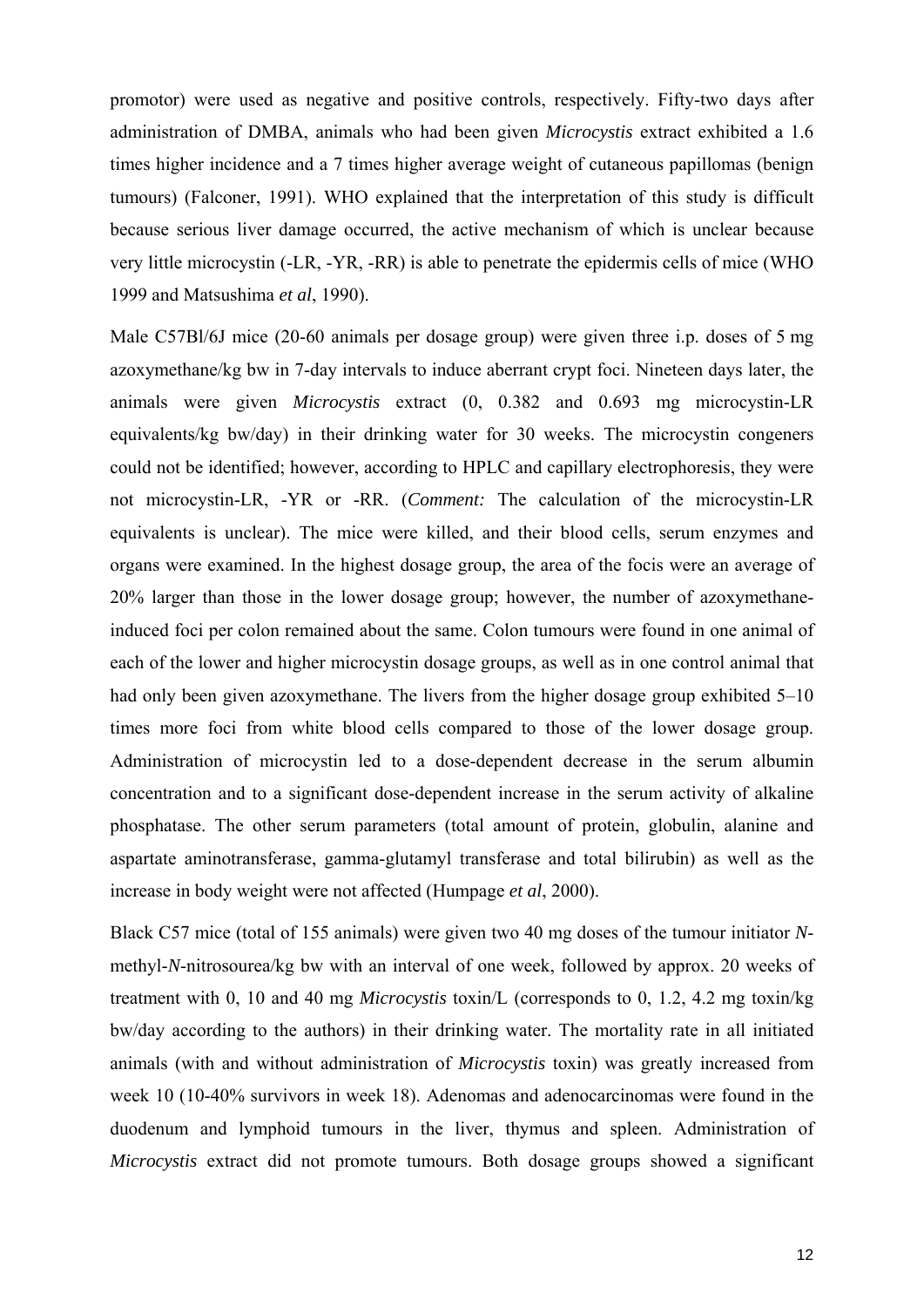increase in the serum activity of sorbitol dehydrogenase and alanine aminotransferase (Falconer & Humpage, 1996).

## *Rats*

A group of 18 male Fischer 344 rats were given i.p. doses of 0.025 mg microcystin-LR/kg bw twice a week for 10 weeks. Only animals that had previously been given diethylnitrosamine (DEN, liver tumour initiator) showed increases in the surface areas and in number of liver cell foci (glutathione S-transferase placental-form positive liver cell foci) (Ohta *et al*, 1994).

Male Fischer 344 rats were given a single i.p. dose of 0.5 mg aflatoxin B1/kg bw or 200 mg diethylnitrosamine/kg bw (liver tumour initiators), followed 2 weeks later by an i.p. dose of 0.001 or 0.01 mg microcystin-LR/kg bw twice a week for 6 weeks. The administration of microcystin-LR without the initiator did not increase the number of liver cell foci (glutathione S-transferase placental-form positive liver cell foci). Previous administration of aflatoxin B1 led to a significantly higher number and larger areas of liver cell foci for both microcystin-LR doses or for the higher dose in the case of diethylnitrosamine (Sekijima *et al*, 1999).

Fischer F344 rats were initiated with an i.p. dose of 0.2 mg diethylnitrosamine/kg bw, then given two i.p. doses of 0.001 or 0.01 mg microcystin-LR/kg bw and partially hepatectomized (increases the sensitivity of the test by stimulating cell division). Subsequently, in two separate experiments, i.p. doses of 0.001 and 0.01 or 0.01, 0.025 and 0.05 mg microcystin-LR/kg bw were given twice a week over a period of 8 weeks. From a dose of 0.01 mg/kg bw, the animals exhibited a dose-dependent 1 to 3-fold increase in the number and a 1 to 11-fold enlargement of the surface of glutathion S-transferase placental-form positive liver cell foci (GST-P). No liver cell foci were induced in animals treated only with microcystin-LR, without diethylnitrosamine. The NOEL was 0.001 mg/kg bw. Visible macroscopic neoplastic nodules were observed after administration of 0.01 mg microcystin-LR/kg bw before or 0.05 mg/kg bw after partial hepatectomy (Nishiwaki-Matsushima *et al*, 1992).

A DNA microarray test showed an increased transcription of the glutathione-S-transferase gene in the liver of male Wistar rats that had been given a single i.p. dose of 0.05 mg microcystin-LR/kg bw. No histopathological changes were found in the hepatocytes and there were no elevated liver enzyme activities in the serum (Bulera *et al*, 2001).

Sprague-Dawley rats (no information given on the number of animals) were given a single i.p. dose of DEN followed two weeks later by doses of microcystin-LR over a period of 7 weeks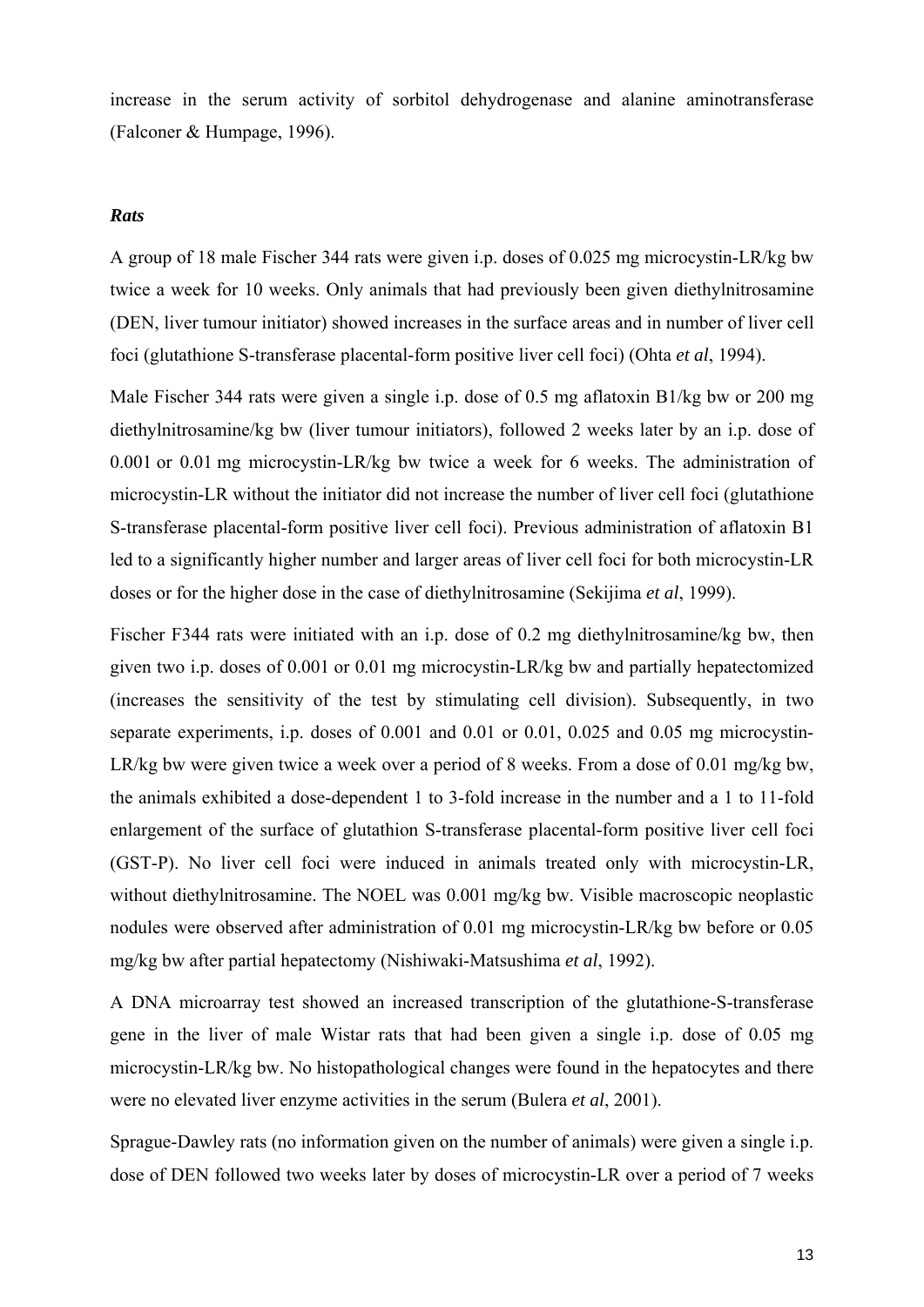$(0.01, 0.04$  and  $(0.08 \text{ mg/kg})$  bw/day by gavage or  $(0.01 \text{ mg/kg})$  bw i.p. 3 times a week.). The animals were partially hepatectomized 3 weeks after starting microcystin treatment. At the end of the treatment, the levels of GST-P-positive foci were increased for 0.08 mg/kg bw oral and 0.01 mg/kg bw i.p. (Charbonneau et al., 2004 unpublished data; cited in Dietrich & Hoeger, 2005). *Comment:* This study has limited meaningfulness owing to the lack of detailed information on the size of the dosage groups and on the effects.

## **2.4 GENOTOXICITY**

Tables 3 and 4 give an overview of the genotoxicity test carried out with microcystin-LR and microcystin-containing cyanobacteria extracts.

An *in vivo* study of mice showed time- and dosage-dependent DNA strand breaks in the liver of animals given a single high i.p. dose of microcystin-LR  $(21.5-86 \text{ µg/kg bw} = 0.5-2 \text{ times}$ LD<sub>50</sub>) (Rao & Bhattacharya, 1996). In a study of rats given a single i.p. dose of 50  $\mu$ g microcystin-LR/kg bw ( $\approx$ 40% of the LD<sub>50</sub>), significantly higher levels of 8-oxo-7,8-dihydro-2'-deoxyguanosine was formed in the liver, which indicates oxidative DNA damage (Maatouk *et al*, 2004).

Microcystin-LR was not mutagenic *in vitro* in the Ames test (+/- S9 mix) with *S. typhimurium* (Ding *et al*, 1999, Tsuji *et a.,* 1997, Tsuji *et al*,1995); however, it did stimulate DNA repair in *E. coli* (Mankiewicz *et al*, 2002). Extracts of *Microcystis aeruginosa* and other cyanobacteria gave a positive Ames Test in one study (Ding *et al*, 1999), and a negative result in two other studies (Repavich *et al*, 1990, Runnegar & Falconer, 1982). In genotoxicity tests with mammalian cells (mice hepatocytes, mice embryo fibroblasts, rat hepatocytes, hamster ovary and kidney cells, human lymphocytes and human hepatoma cells), microcystin-LR and cyanobacteria extracts showed mainly positive results (see Tab. 3 and Tab. 4). Most of the tests were carried out with high dosages at which apoptosis and/or cytotoxicity has been observed. However, the latest genotoxicity tests with rat hepatocytes and human hepatoma cells also showed DNA damage at low concentrations, cited as non-cytotoxic, and which indicate a relationship with oxidative stress (Zegura *et al*, 2003, Zegura *et al*, 2004, Maatouk *et al*, 2004).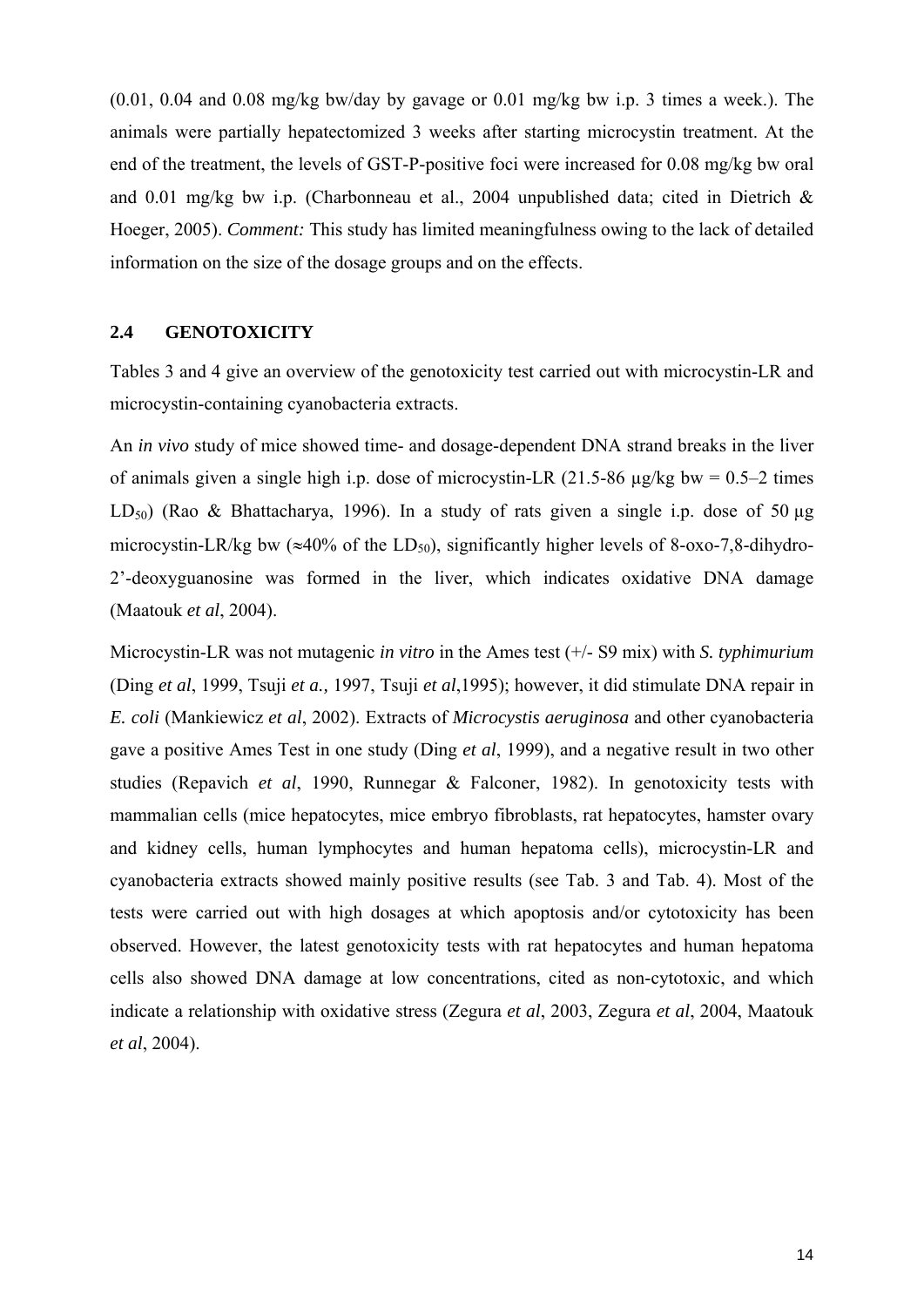| <b>Test system</b>                                                                                                                 | Dose or<br>concentration                                                                                                                                          | <b>Result</b>                                                                                                                                                                                                                                         | <b>References</b>                       |
|------------------------------------------------------------------------------------------------------------------------------------|-------------------------------------------------------------------------------------------------------------------------------------------------------------------|-------------------------------------------------------------------------------------------------------------------------------------------------------------------------------------------------------------------------------------------------------|-----------------------------------------|
| In vitro                                                                                                                           |                                                                                                                                                                   |                                                                                                                                                                                                                                                       |                                         |
| - bacteria:                                                                                                                        |                                                                                                                                                                   |                                                                                                                                                                                                                                                       |                                         |
| S. typhimurium TA-97,<br>TA-98, TA-100, TA-<br>102;<br>with and without S9                                                         | $2.5 \mu g/ml$                                                                                                                                                    | Negative                                                                                                                                                                                                                                              | Ding et al, 1999                        |
| S. typhimurium<br>TA-98, TA-100;<br>with and without S9                                                                            | up to 20 or 50 µg.<br>(No indication of<br>whether per ml or<br>per agar plate)                                                                                   | Negative                                                                                                                                                                                                                                              | Tsuji et al, 1997;<br>Tsuji et al, 1995 |
| E. coli PQ37,<br>SOS chromotest                                                                                                    | $1-10 \mu M$<br>(corresponds to 1-<br>$10 \mu g/ml$                                                                                                               | Positive. Stimulation of the SOS repair system at<br>$8-10 \mu M$ .<br>Toxicity: (unclear. Suppressed phosphatase<br>activity, increased beta-galactose activity)                                                                                     | Mankiewicz et<br>al, 2002               |
| - Mouse:                                                                                                                           |                                                                                                                                                                   |                                                                                                                                                                                                                                                       |                                         |
| Male. C3H/HeJ mouse,<br>primary hepatocytes.<br>(Studied: cell<br>proliferation, DNA<br>synthesis, DNA<br>content/cell, apoptosis) | Single dose of 1-10<br>nM (corresponds to<br>$0.001 - 0.01 \text{ µg/ml}$<br>or 3 "doses" of<br>$0.01 - 100$ nM (i.e.<br>new medium after<br>0, 22 and 46 hours), | Positive<br>Single dose: significantly increased no. of cells and<br>total DNA content (but not DNA/cell). 50% dead<br>cells at 10 nM.<br>Triple dose: significantly increased no. of cells at<br>0.01-0.1 nM. In contrast to a single dose of 10 nM, | Humpage $&$<br>Falconer, 1999           |
|                                                                                                                                    | measurements after<br>65 hours.                                                                                                                                   | the mortality rate was not increased for 3 x 10 nM<br>(no information on when the cytotoxic effect<br>starts)                                                                                                                                         |                                         |
| Mouse embryonic<br>fibroblast cell cultures                                                                                        | $1 \mu g/ml$ , $1 \text{ or } 3$<br>hours exposure                                                                                                                | Positive. Significantly increased DNA<br>fragmentation $(50-60\% \text{ versus } 18\% \text{ in the controls})$                                                                                                                                       | Rao et al, 1998                         |
| (MEF)                                                                                                                              |                                                                                                                                                                   | Cytotoxicity: positive (60 or 40% surviving cells<br>after 1 respectively 3 hours of exposure versus<br>85% in the control)                                                                                                                           |                                         |
| $-Rat:$                                                                                                                            |                                                                                                                                                                   |                                                                                                                                                                                                                                                       |                                         |
| Primary rat hepatocytes                                                                                                            | $1 \mu g/ml$                                                                                                                                                      | Positive. DNA damage in approx. 40% of the cells.                                                                                                                                                                                                     | Ding et al, 1999                        |
| (no information on which<br>rat strain),<br>comet assay (single-cell<br>gel electrophoresis)                                       |                                                                                                                                                                   | Toxicity: morphological cell changes (irregular<br>and rough surface of the cell nucleus, shrunk cells)                                                                                                                                               |                                         |
| Primary rat hepatocytes<br>(Sprague-Dawley),                                                                                       | 0.002 and 0.01<br>$\mu$ g/ml                                                                                                                                      | Positive. Dose- and time-dependent formation of 8-<br>oxo-7,8-dihydro-2'-deoxyguanosine                                                                                                                                                               | Maatouk et al,<br>2004                  |
| oxidative DNA damage                                                                                                               |                                                                                                                                                                   | Toxicity: No apparent morphological evidence of<br>cytotoxicity (however, no further tests carried out)                                                                                                                                               |                                         |
| Primary rat hepatocytes                                                                                                            | $0.001 - 10 \mu g/ml$                                                                                                                                             | Negative. No inhibition of DNA replication.                                                                                                                                                                                                           | Mellgren et al,                         |
| (Sprague-Dawley),<br>DNA replication                                                                                               |                                                                                                                                                                   | Toxicity: 75% intact cells on incubation with<br>$1 \mu g/ml$ .                                                                                                                                                                                       | 1993                                    |
|                                                                                                                                    |                                                                                                                                                                   | According to calculations by the authors, an<br>intracellular concentration of 1 $\mu$ M (= 1 $\mu$ g/ml) led<br>to apoptosis in 50% of the cells.                                                                                                    |                                         |

# **Tab. 3.** Genotoxicity studies with microcystin-LR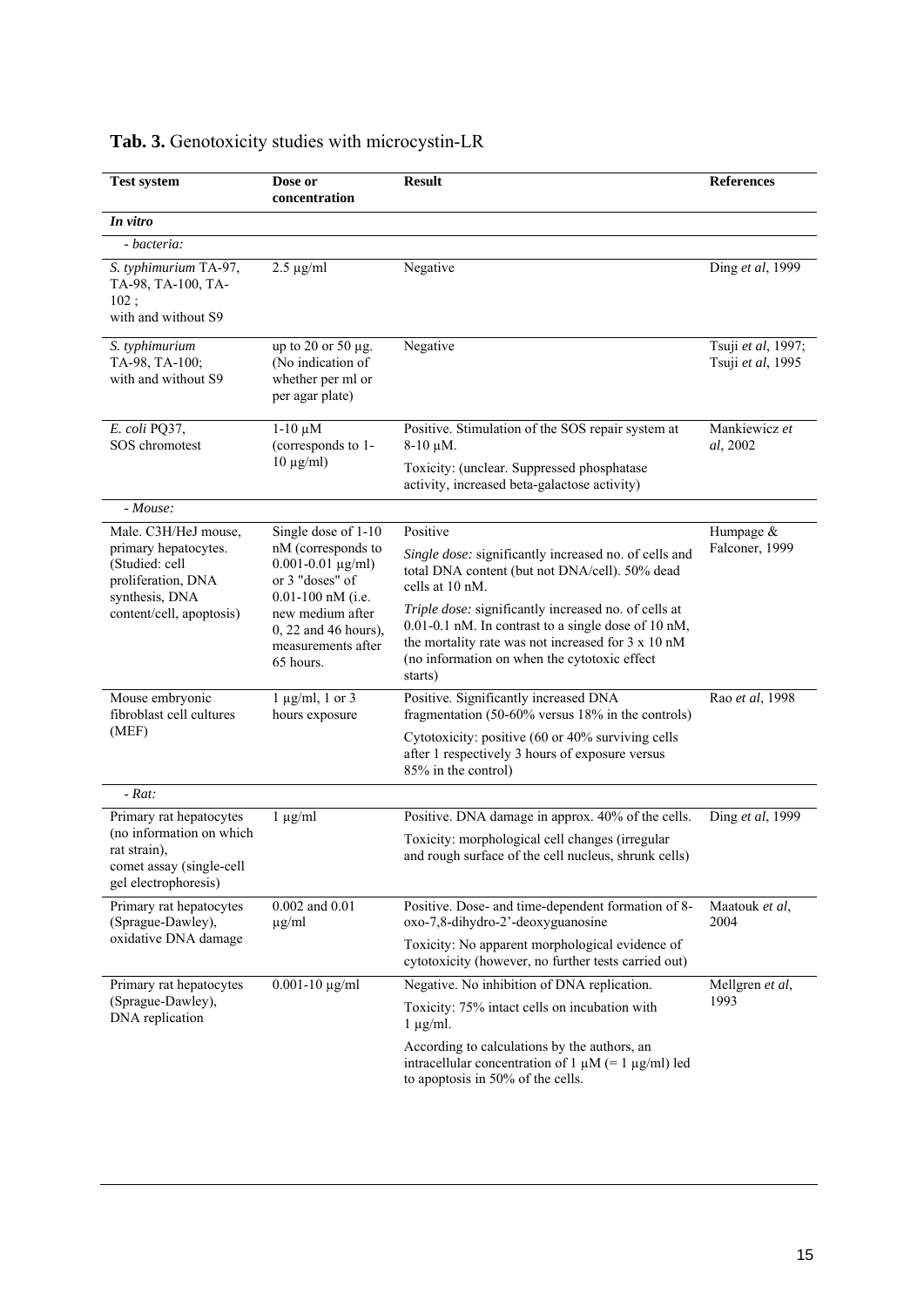| - Hamster:                                                                                                                                     |                                                                                                                   |                                                                                                                                                                                                                                                                                                                                                                                                                                                                                           |                        |
|------------------------------------------------------------------------------------------------------------------------------------------------|-------------------------------------------------------------------------------------------------------------------|-------------------------------------------------------------------------------------------------------------------------------------------------------------------------------------------------------------------------------------------------------------------------------------------------------------------------------------------------------------------------------------------------------------------------------------------------------------------------------------------|------------------------|
| Chinese hamster ovary<br>cells (CHO-K1)<br>(investigated: cell cycle,<br>anaphase, chromosome<br>segregation by mitotic<br>spindle, apoptosis) | $25-100 \mu g/ml$ for<br>14, 18 or 22 hours                                                                       | Dose- and time-dependent increase in the mitotic<br>index, increased abnormal G(2)/M ratio with<br>hypercondensed chromosomes, abnormal anaphase<br>with incorrect chromosome distribution and<br>polyploid cells. Most mitotic cells exhibited<br>monopolar and multipolar spindles (multipolar<br>asters). Furthermore, the microtubuli bundles were<br>present in interphase cells.<br>Toxicity: The number of dead cells correlated<br>positively with the number of polyploid cells. | Lankoff et al,<br>2003 |
|                                                                                                                                                |                                                                                                                   | According to the authors, these results indicate that<br>microcystin-LR induces dose- and time-dependent<br>apoptosis and necrosis.                                                                                                                                                                                                                                                                                                                                                       |                        |
| BHK-21 (baby hamster<br>kidney) cell cultures                                                                                                  | $1 \mu g/ml$ ,<br>1- and 3-hour                                                                                   | Positive. DNA fragmentation (50-70% versus 20%<br>in the controls)                                                                                                                                                                                                                                                                                                                                                                                                                        | Rao et al, 1998        |
|                                                                                                                                                | exposure                                                                                                          | Cytotoxicity: positive (40 or 2% surviving cells<br>after 1 respectively 3 hours of exposure versus<br>80% in the controls)                                                                                                                                                                                                                                                                                                                                                               |                        |
| - Humans:                                                                                                                                      |                                                                                                                   |                                                                                                                                                                                                                                                                                                                                                                                                                                                                                           |                        |
| human lymphocytes,                                                                                                                             | $0.25 - 4$ µg/ml                                                                                                  | Positive. DNA damage                                                                                                                                                                                                                                                                                                                                                                                                                                                                      | Mankiewicz et          |
| alkaline comet assay                                                                                                                           |                                                                                                                   | DNA strand breakes were time-dependent with a<br>maximum at 12-18 hours' exposure; no information<br>on the significance.                                                                                                                                                                                                                                                                                                                                                                 | al, 2002               |
|                                                                                                                                                |                                                                                                                   | Toxicity: No information                                                                                                                                                                                                                                                                                                                                                                                                                                                                  |                        |
| Human lymphocyte<br>(peripheral blood),<br>alkaline comet assay,                                                                               | $1, 10, 25 \,\mu g/ml$ for<br>6, 12, 18 and 24<br>hours                                                           | - Positive comet assay: Time-dependent DNA<br>damage.<br>- Negative with respect to chromosome aberration                                                                                                                                                                                                                                                                                                                                                                                 | Lankoff et al,<br>2004 |
| chromosome aberrations                                                                                                                         |                                                                                                                   | Toxicity: Dose- and time-dependent increase in the<br>apoptotic cells from the lowest dose and shortest<br>incubation time (measured with the TUNEL<br>method and a comet assay)                                                                                                                                                                                                                                                                                                          |                        |
|                                                                                                                                                |                                                                                                                   | The results indicate that DNA damage is more<br>likely to be associated with cytotoxicity rather than<br>with genotoxicity.                                                                                                                                                                                                                                                                                                                                                               |                        |
| Human lymphocytes<br>(peripheral blood),<br>DNA repair                                                                                         | 1 µg/ml for 4 hours<br>then irradiation with<br>2 Gy (only<br>microcystin-LR<br>concentration and<br>time tested) | Positive. Microcystin-LR retarded/inhibited the<br>repair of DNA damaged by irradiation. (Controls:<br>DNA repair was induced by irradiation (without<br>microcystin-LR). No information on DNA repair<br>on incubation with microcystin-LR (without<br>irradiation)).                                                                                                                                                                                                                    | Lankoff et al,<br>2004 |
|                                                                                                                                                |                                                                                                                   | Toxicity: no information for this test. In the same<br>publication (see the line above, comet assay), a<br>dose-dependent increase in apoptotic cells is<br>described from 1 µg/ml)                                                                                                                                                                                                                                                                                                       |                        |
| Human hepatoma cell<br>line HepG2                                                                                                              | $0.01 - 1$ $\mu$ g/ml                                                                                             | Positive. Time- and dose-dependent DNA strand<br>breaks. Transient effects with a maximum after 4 h<br>exposure.                                                                                                                                                                                                                                                                                                                                                                          | Zegura et al,<br>2003  |
|                                                                                                                                                |                                                                                                                   | Toxicity: not cytotoxic at the tested concentrations<br>(determination of the optical density after                                                                                                                                                                                                                                                                                                                                                                                       |                        |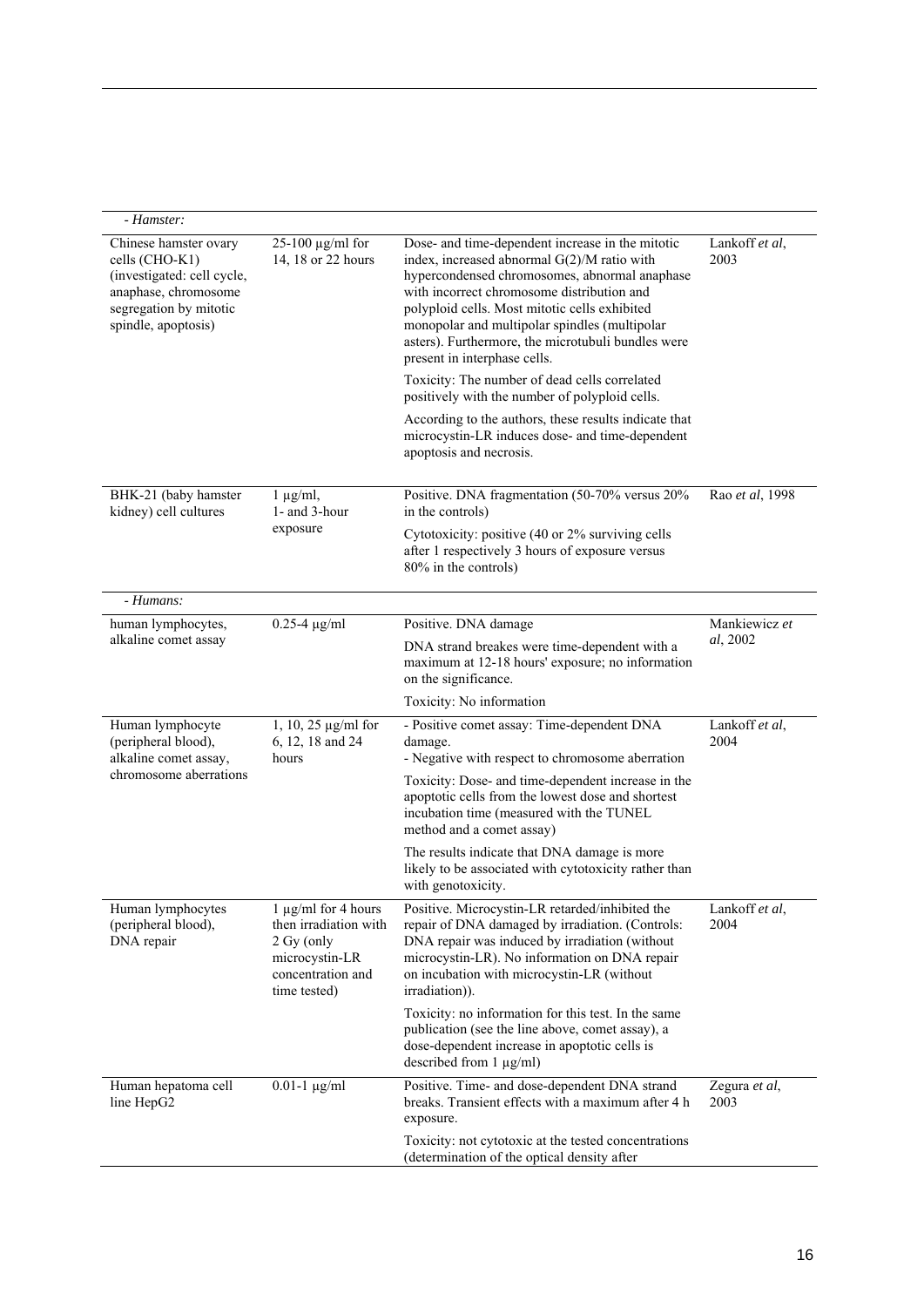| $0.01, 0.1$ and 1<br>Positive. Dose-dependent DNA strand breaks<br>Human hepatoma cell<br>Zegura et al,<br>$\mu$ g/ml for 4, 8 and<br>already at lowest concentration after 4 h exposure.<br>2004<br>line HepG2,<br>12 <sub>h</sub><br>For 8 and 12 h exposure, there was a significant<br>comet assay<br>increase in DNA damage compared to the control<br>only if DNA repair inhibitors AraC/HU (=beta-D-<br>arabinofuranoside hydrochloride) and HU<br>(hydroxyurea) had been added. This indicates that<br>DNA damage caused by microcystin-LR has been<br>efficiently repaired.<br>Time- and dose-dependent increase in intracellular<br>reactive oxygen species (ROS).<br>Toxicity: Probably not determined. The authors<br>cite Zegura et al. 2003.<br>Positive after 24 h treatment: clastogenic, LOH<br>Zhan et al, 2004<br>Human lymphoblastoid<br>20-80 $\mu$ g/ml, 4 or<br>cell line TK6<br>24 h treatment<br>(loss of heterozygosity), i.e. more extensive<br>genetic changes than point mutations.<br>Negative after 4 h standard treatment.<br>Cytotoxicity: 2 parameters measured: RS (relative<br>plating efficiency directly after exposure) and RSG<br>(rel. cell growth 3 days after exposure).<br>- 4 h treatment: non-significant cytotoxicity<br>up to $80 \mu g/ml$ |  | treatment with MTT)                           |  |
|---------------------------------------------------------------------------------------------------------------------------------------------------------------------------------------------------------------------------------------------------------------------------------------------------------------------------------------------------------------------------------------------------------------------------------------------------------------------------------------------------------------------------------------------------------------------------------------------------------------------------------------------------------------------------------------------------------------------------------------------------------------------------------------------------------------------------------------------------------------------------------------------------------------------------------------------------------------------------------------------------------------------------------------------------------------------------------------------------------------------------------------------------------------------------------------------------------------------------------------------------------------------------------------------|--|-----------------------------------------------|--|
|                                                                                                                                                                                                                                                                                                                                                                                                                                                                                                                                                                                                                                                                                                                                                                                                                                                                                                                                                                                                                                                                                                                                                                                                                                                                                             |  |                                               |  |
|                                                                                                                                                                                                                                                                                                                                                                                                                                                                                                                                                                                                                                                                                                                                                                                                                                                                                                                                                                                                                                                                                                                                                                                                                                                                                             |  |                                               |  |
|                                                                                                                                                                                                                                                                                                                                                                                                                                                                                                                                                                                                                                                                                                                                                                                                                                                                                                                                                                                                                                                                                                                                                                                                                                                                                             |  |                                               |  |
|                                                                                                                                                                                                                                                                                                                                                                                                                                                                                                                                                                                                                                                                                                                                                                                                                                                                                                                                                                                                                                                                                                                                                                                                                                                                                             |  |                                               |  |
| from 20 µg/ml. RSG significant, RS tendentious<br>(non-significant).                                                                                                                                                                                                                                                                                                                                                                                                                                                                                                                                                                                                                                                                                                                                                                                                                                                                                                                                                                                                                                                                                                                                                                                                                        |  | - 24 h treatment: dose-dependent cytotoxicity |  |
| Genotoxic effects only observed at cytotoxic<br>concentrations                                                                                                                                                                                                                                                                                                                                                                                                                                                                                                                                                                                                                                                                                                                                                                                                                                                                                                                                                                                                                                                                                                                                                                                                                              |  |                                               |  |
| Human RSa cell line<br>Positive from 7.5 µg/ml: Ouabain resistance<br>$7.5 - 15 \mu g/ml$<br>Suzuki et al,<br>mutations and base substitution mutations on K-ras<br>1998<br>(human embryo<br>fibroblasts infected with<br>codon 12.                                                                                                                                                                                                                                                                                                                                                                                                                                                                                                                                                                                                                                                                                                                                                                                                                                                                                                                                                                                                                                                         |  |                                               |  |
| Simian Virus 40 and<br>Toxicity: 80% or 35% surviving cells for 10 or 15<br>Rous sarcoma virus)<br>$\mu$ g/ml, respectively.                                                                                                                                                                                                                                                                                                                                                                                                                                                                                                                                                                                                                                                                                                                                                                                                                                                                                                                                                                                                                                                                                                                                                                |  |                                               |  |
|                                                                                                                                                                                                                                                                                                                                                                                                                                                                                                                                                                                                                                                                                                                                                                                                                                                                                                                                                                                                                                                                                                                                                                                                                                                                                             |  |                                               |  |
| In vivo<br>Male Swiss albino<br>Positive. Time- and dose-dependent DNA strand<br>Rao &<br>21.5, 43, 86 µg/kg                                                                                                                                                                                                                                                                                                                                                                                                                                                                                                                                                                                                                                                                                                                                                                                                                                                                                                                                                                                                                                                                                                                                                                                |  |                                               |  |
| mouse, hepatocytes<br>bw i.p. $(=0.5, 1$ and<br>breaks already at lowest dose.<br>Bhattacharya,<br>1996<br>(no data on the group<br>2-fold $LD_{50}$ )<br>Toxicity: Animals generally died within 120-150                                                                                                                                                                                                                                                                                                                                                                                                                                                                                                                                                                                                                                                                                                                                                                                                                                                                                                                                                                                                                                                                                   |  |                                               |  |
| size)<br>min after administration. Animals were killed after<br>60 min (dosage-dependence study) or after 0, 15,<br>30, 60, 90, 120 min (time-dependence study)                                                                                                                                                                                                                                                                                                                                                                                                                                                                                                                                                                                                                                                                                                                                                                                                                                                                                                                                                                                                                                                                                                                             |  |                                               |  |
| 50 μg/kg bw i.p. $(=$<br>Positive. Significant increase in 8-oxo-7,8-dihydro-<br>Male. Sprague-Dawley<br>Maatouk et al,<br>rats (n=4), oxidative<br>approx. 40% of the<br>2'-deoxyguanosine in liver DNA, 24 and 48 h after<br>2004<br>DNA damage<br>administration (maximum after 24 h)<br>$LD_{50}$                                                                                                                                                                                                                                                                                                                                                                                                                                                                                                                                                                                                                                                                                                                                                                                                                                                                                                                                                                                       |  |                                               |  |

|  |  |  |  |  | Tab. 4. Genotoxicity studies with cyanobacteria extracts |
|--|--|--|--|--|----------------------------------------------------------|
|  |  |  |  |  |                                                          |

| <b>Extract/Toxin</b>                                                           | <b>Test system</b>                                                           | Dose or<br>concentration                                  | <b>Result</b>                                     | <b>Reference</b>         |
|--------------------------------------------------------------------------------|------------------------------------------------------------------------------|-----------------------------------------------------------|---------------------------------------------------|--------------------------|
| In vitro                                                                       |                                                                              |                                                           |                                                   |                          |
| - Bacteria                                                                     |                                                                              |                                                           |                                                   |                          |
| <i>Microcystis</i> extract<br>(mainly microcystin-LR)                          | S. typhimurium TA-97,<br>TA-98, TA-100, TA-<br>102 (with and without)<br>S9) | $1.25 - 125 \mu g$<br>lyophil. algae/ml                   | Positive from 12.5<br>$\mu$ g/ml (dose-dependent) | Ding <i>et al</i> , 1999 |
| Cyanobacteria extracts<br>(Microcystis, Anabaena,<br>Gloetrichia) and purified | S. typhimurium TA-98,<br>TA-100, TA-102<br>(with and without S9)             | 0.9 <sub>mg</sub><br>hepatotoxin/ml<br>(positive in mouse | Negative                                          | Repavich et al.<br>1990  |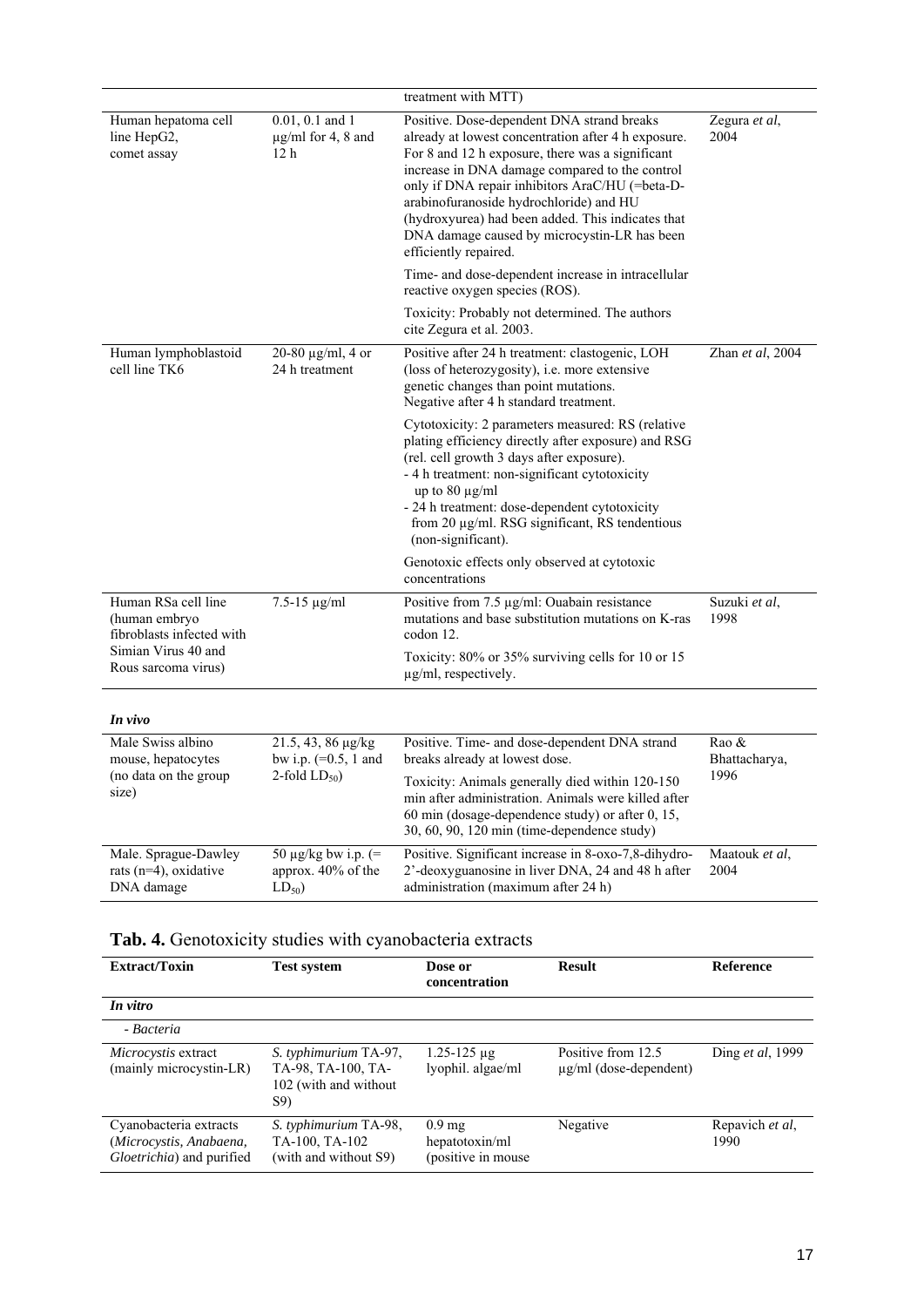| hepatotoxin                                           |                                                               | i.p. bioassay)                  |          |                                 |
|-------------------------------------------------------|---------------------------------------------------------------|---------------------------------|----------|---------------------------------|
| Purified hepatotoxin<br>(peptide) from<br>Microcystis | S. typhimurium TA-98<br>and $TA-100$<br>(with and without S9) | $0.2 - 20 \mu g$<br>toxin/plate | Negative | Runnegar $\&$<br>Falconer, 1982 |

| Cyanobacteria extracts<br>(Microcystis, Anabaena,<br>Gloetrichia) and purified<br>hepatotoxin    | <b>Bacillus</b> subtilis<br>multigene sporulation<br>test; strains 168 and<br>$\hbox{hcr-}9$                                                                                      | 0.9 <sub>mg</sub><br>hepatotoxin/ml<br>(positive in mouse<br>i.p. bioassay)                                                      | Negative                                                                                                                  | Repavich et al,<br>1990   |
|--------------------------------------------------------------------------------------------------|-----------------------------------------------------------------------------------------------------------------------------------------------------------------------------------|----------------------------------------------------------------------------------------------------------------------------------|---------------------------------------------------------------------------------------------------------------------------|---------------------------|
| Cyanobacteria extract<br>(mainly Microcystis<br>aeruginosa) and<br>microcystin-LR as<br>standard | SOS chromotest with $E$ .<br>coli PQ37                                                                                                                                            | $2-100$ mg<br>cyanobacteria/ml                                                                                                   | Stimulation of the SOS<br>DNA repair system<br>(difficult to give<br>concentrations)                                      | Mankiewicz et<br>al, 2002 |
| - Mouse                                                                                          |                                                                                                                                                                                   |                                                                                                                                  |                                                                                                                           |                           |
| Microcystis aeruginosa<br>extract                                                                | MEF (Mouse Embryo<br>Fibroblast) cells                                                                                                                                            | $100 \mu g$ toxin/ml                                                                                                             | DNA fragmentation if<br>cytotoxic                                                                                         | Rao et al, 1998           |
| $-Rat$                                                                                           |                                                                                                                                                                                   |                                                                                                                                  |                                                                                                                           |                           |
| Microcystis extract<br>(mainly microcystin-LR)                                                   | Primary rat hepatocytes.<br>Comet assay (single-<br>cell gel electrophoresis)                                                                                                     | $1.25 - 125 \mu g$<br>lyophil. algae/ml                                                                                          | Positive. Dose-<br>dependent DNA<br>damage in approx. 40%<br>of the cells.                                                | Ding et al, 1999          |
| Cyanobacteria extract<br>(microcystin-LR, -RR,<br>$-YR, -WR)$                                    | Primary rat hepatocytes                                                                                                                                                           | 0.05-1 μM MC-LR,<br>(corresponds to 0.1-<br>2.7 µM MC-LR<br>equivalents if all<br>congeners<br>considered)<br>0.5-2 h incubation | DNA fragmentation,<br>condensation of<br>chromatin as a typical<br>sign of apoptosis.<br>Comment: no negative<br>control. | Mankiewicz et<br>al, 2001 |
| - Hamster                                                                                        |                                                                                                                                                                                   |                                                                                                                                  |                                                                                                                           |                           |
| Microcystis aeruginosa<br>extract                                                                | 2-Stage transformation<br>assay with Syrian<br>Hamster Embryo (SHE)<br>cells (initiator<br>methylcholanthrene,<br>promoter $12-O$ -<br>tetradecanoylphorbol-<br>13-acetate (TPA)) | No information                                                                                                                   | Negative with respect to<br>initiation<br>Positive with respect to<br>promotion                                           | Wang & Zhu,<br>1996       |
| Microcystis aeruginosa                                                                           | BHK-21 (Baby Hamster                                                                                                                                                              | $100 \mu g$ toxin/ml                                                                                                             | DNA fragmentation                                                                                                         | Rao et al, 1998           |
| extract                                                                                          | Kidney)                                                                                                                                                                           |                                                                                                                                  | with slight cytotoxicity                                                                                                  |                           |
| - Human                                                                                          |                                                                                                                                                                                   |                                                                                                                                  |                                                                                                                           |                           |
| Purified hepatotoxin                                                                             | Human lymphocytes                                                                                                                                                                 | $0.009 - 0.9 \,\mu g$<br>toxin/ml                                                                                                | Positive (dose-<br>dependent chromosome<br>breaks)                                                                        | Repavich et al,<br>1990   |
| Cyanobacteria extract<br>(mainly Microcystis<br><i>aeruginosa</i> )                              | Human lymphocytes,<br>comet assay                                                                                                                                                 | Extracts with 0.25-1<br>µM microcystin                                                                                           | DNA breaks (time-<br>dependent)<br>Apopototic<br>lymphocytes with<br>severe DNA<br>fragmentation after 24-h<br>incubation | Mankiewicz et<br>al, 2002 |
| Cyanobacteria extract<br>(microcystin-LR, -RR, -<br>$YR, -WR)$                                   | Human lymphocytes<br>(peripheral blood)                                                                                                                                           | 0.25-1 μM MC-LR,<br>(corresponds to 0.7-<br>$2.7 \mu M$ MC-LR<br>equivalents if all                                              | DNA fragmentation and<br>condensation of<br>chromatin as a typical<br>sign of apoptosis,                                  | Mankiewicz et<br>al, 2001 |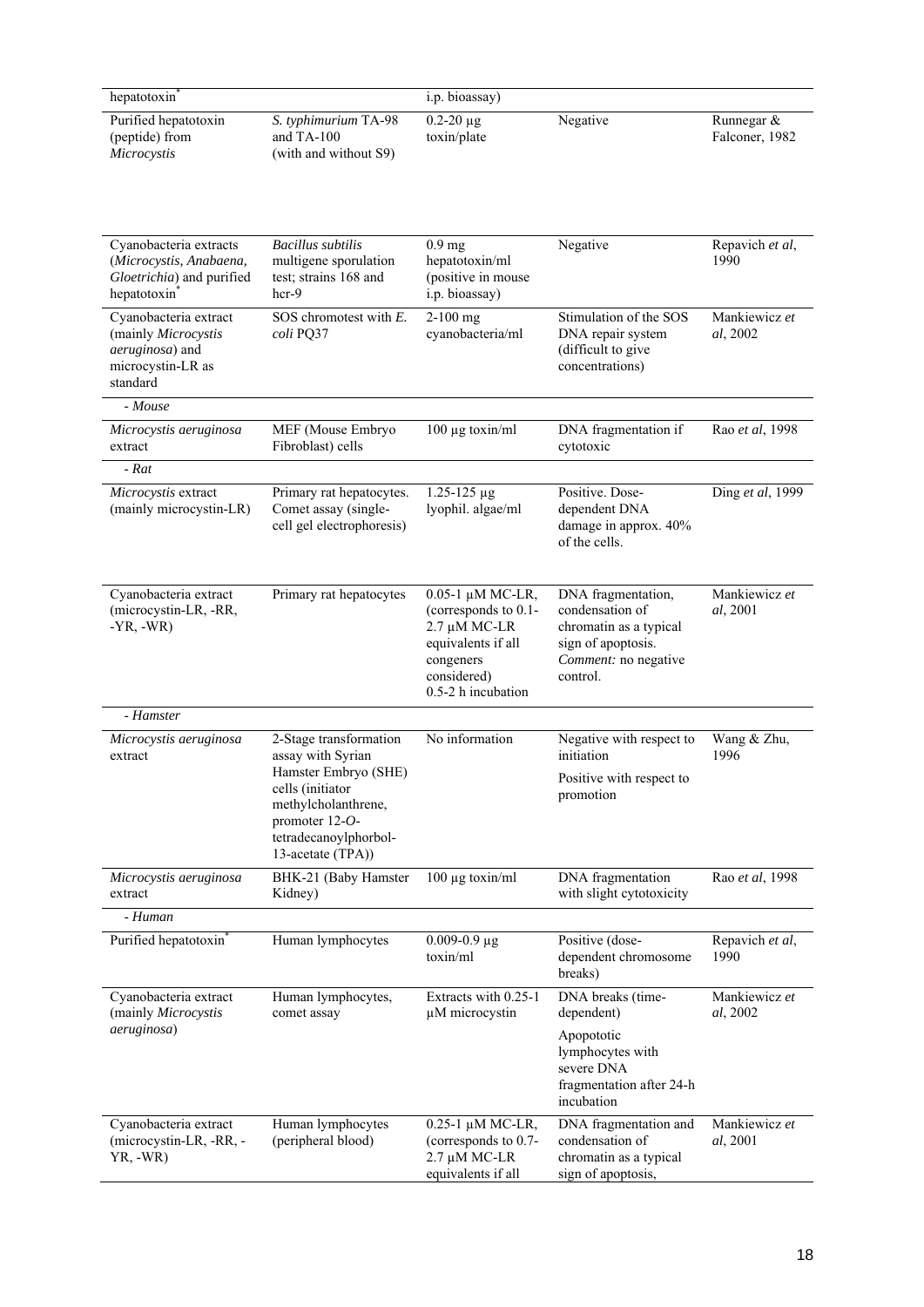|                                                |                                          | congeners<br>considered)<br>24 or 48 h<br>incubation                           | according to the<br>authors, from $0.75 \mu M$<br>MC-LR, 48 h,<br><i>(Comment: no negative)</i><br>control) |                          |
|------------------------------------------------|------------------------------------------|--------------------------------------------------------------------------------|-------------------------------------------------------------------------------------------------------------|--------------------------|
| In vivo                                        |                                          |                                                                                |                                                                                                             |                          |
| Microcystis extract<br>(mainly microcystin-LR) | Mouse micronucleus<br>test               | $1-100$ mg lyophil.<br>algae/kg bw                                             | Positive. Dose-<br>dependent chromosome<br>damage already at<br>lowest dosage                               | Ding <i>et al</i> , 1999 |
| Microcystis aeruginosa<br>extract (UTEX 2385)  | Mouse liver (male<br>Swiss albino mouse) | 32.7, 65.4, 130.8<br>mg toxin/kg bw i.p.<br>$(=0.5, 1$ and 2-fold<br>$LD_{50}$ | DNA fragmentation                                                                                           | Rao et al. 1998          |

\*The publication does not clearly state whether it refers to microcystin.

## **2.5 REPRODUCTION TOXICITY**

No data on multigeneration studies of rodents are available.

## *Mice*

Groups of 26 female mice were given oral (gavage) dosages of 0, 0.2, 0.6 or 2 mg/kg bw/day of microcystin-LR from gestation day 6 to 15. The mothers were killed on gestation day 18 and examined. In the group given the highest dosage, the mortality rate of the mothers was increased, the weight of the fetuses decreased and ossification of the skeleton delayed. Microcystin-LR did not influence the fetus mortality rate, gender ratio, number of implantations, post-implantation losses or visceral and skeletal abnormalities. The NOAEL for the maternotoxicity and fetotoxicity was 0.6 mg/kg bw/day (WHO 1999 and Fawell *et al*, 1999).

A group of 8 female and 2 male mice were given 1/4-diluted *Microcystis aeruginosa* extract in their drinking water (probably equivalent to 3 mg microcystin/kg bw/day (see the comment on Falconer *et al.* 1988 in Chapter 2.2 Subchronic toxicity) from weaning (3<sup>rd</sup> week of life) until mating in the  $20<sup>th</sup>$  week of life. The fertility, the gender ratio and the weight of the newborn mice was not affected. Seven of the 73 newborn mice had a smaller brain and exhibited changes in the hippocampus compared to 0 of 67 control animals (Falconer *et al*, 1988).

Pregnant mice were given i.p. doses of 0.002-0.128 mg microcystin-LR/kg bw on two consecutive days on gestation day 7-8, 9-10 or 11-12. The mothers were killed on gestation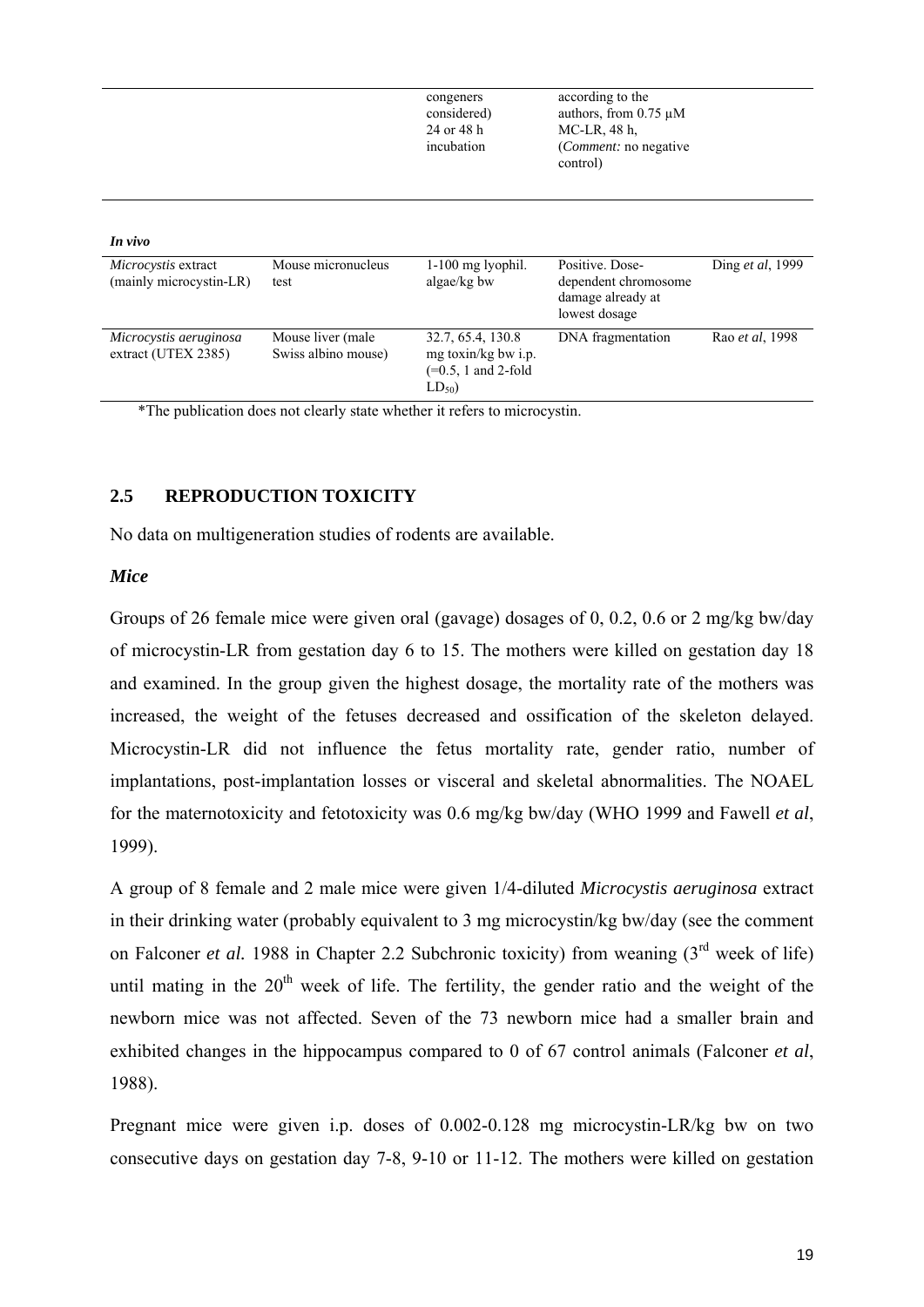day 17, and the fetuses were examined for abnormalities. Some of the mothers in dosage groups receiving 0.032 mg/kg bw or more were not killed and their offspring were examined. Microcystin-LR was not teratogenic and there was no evidence for any apparent reprotoxic effects (Chernoff *et al*, 2002).

## *In vitro experiments*

Mouse embryo cultures in the neurulation stage were treated *in vitro* with 50-1000 nM microcystin-LR for 24 h. This led to a greater number of abnormalities (non-significant); development was not retarded (Chernoff *et al*, 2002).

Embryos and embryo cell cultures from rabbits were treated *in vitro* with 10-100 µM microcystin-LR. No effects were found with respect to size, development and cytoskeleton organisation of the embryo embedded in the zona pellucida. In embryo cell cultures, 10-20  $\mu$ M led to changes in the actin and microtubuli organisation, 100  $\mu$ M to detachment and destruction of cells (Frangez *et al*, 2003).

#### **2.6 IMMUNOTOXICITY**

Immunosuppression in BALB/c mice was observed after i.p. administration of *Microcystis* extract in sublethal dosages of 16, 32 or 64 mg lyophilised algae cells/kg bw (0.005, 0.010, 0.020 mg microcystin equivalents/kg bw, calculated based on  $LD_{50}$  of the extract) over a period of 14 days. The relative weight of the spleen was significantly increased at the middle dosage, and significantly lower at the highest dosage compared to control animals. The relative weight of the thymus was significantly decreased at the highest dosage. The lipopolysaccharide-induced proliferation of B lymphocytes was already reduced at the lowest dosage; the concanavalin-induced proliferation of T-lymphocytes was not affected. The general condition of the treated animals was adversely affected: they were inactive, their body weight gain was reduced, the liver was enlarged, and there was liver bleeding. In mice immunised with sheep erythrocytes (sRBC), the middle dosage and higher had a significant adverse effect on the transformation of B-cells into antibody-forming plasma cells (Shen *et al*, 2003).

## **3 TOXICOLOGY OF METABOLITES**

*Metabolites occurring in rats and mice (liver):*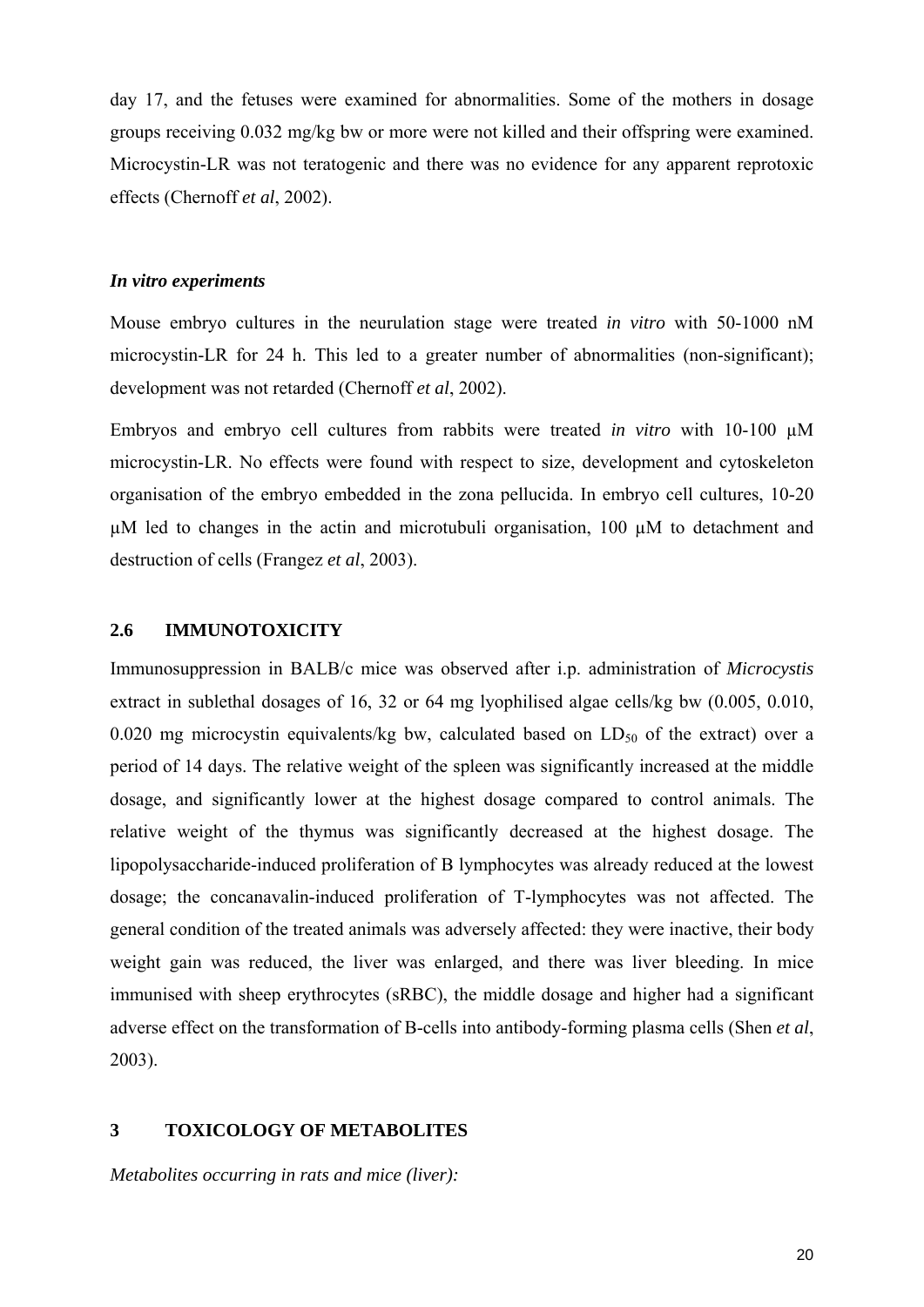Microcystin-LR and -YR administered i.v. to male mice was acutely toxic, namely, approx. 2–20 times more toxic than the corresponding synthetic conjugates with glutathione and cysteine. The i.v.  $LD_{50}$  values in mice for microcystin-LR and its glutathione and cysteine conjugates were 0.04, 0.63 and 0.27 mg/kg bw, respectively. The i.v.  $LD_{50}$  values in mice for microcystin-YR and its glutathione and cysteine conjugates were 0.09, 0.30 and 0.22 mg/kg bw, respectively (Kondo *et al*, 1992).

#### *Metabolites produced during treatment of drinking water by ozonation and chlorination:*

Microcystin-LR was rapidly converted into many reaction products by chlorination with sodium hypochlorite. This included the addition of two chlorine atoms on the conjugated double bonds in the ADDA amino acid and subsequent hydrolysis to form dihydroxymicrocystin. Tsuji *et al.* (1997) suggest that the other metabolites may be its stereoisomers and/or regioisomers. They investigated the reaction products with respect to acute toxicity, mutagenicity and inhibition of protein phosphatase. The acute toxicity in mice given i.p. doses of the reaction products present after 3 or 24-h chlorination was reduced  $(LD_{50}$  i.p mouse 0.05, >1 and >3 mg/kg bw for microcystin-LR, metabolites after 3 h or after 24 h chlorination; no information is given on dihydroxymicrocystin). The inhibition of protein phosphatase 2A was also reduced (IC<sub>50</sub> 8  $\mu$ g/L for dihydroxymicrocystin or 700  $\mu$ g/L for another unidentified metabolite compared to 0.05 µg/L for microcystin-LR). The reaction products were not mutagenic in the Ames test with *S. typhimurium* TA98 and TA100 without S9 up to 20 µg. (*Comment:* There is no information as to whether the 20 µg is per plate or per ml) (Tsuji *et al*, 1997).

In a laboratory test, microcystin-LR (no concentrations given) was treated with 0.5 mg/L ozone until ozone was no longer detectable. In a protein phosphatase inhibition assay, one HPLC fraction with a similar retention time as that of the starting compound, also showed an inhibiting effect on protein phosphatases 1 and 2A. (Hoeger *et al*, 2000). *Comment*: This substance has not yet been isolated in a pure form (personal communication, D. Dietrich, 2004).

When 10 µg/L microcystin-LR was treated with 0.5, 1 or 1.5 mg/L ozone, directly or 60 min after ozonation, there was practically no longer a protein phosphatase-inhibiting effect (90- 100% activity versus 60-70% prior to ozonation). In an analogous experiment carried out with *Microcystis aeruginosa* extract (50000 cells/ml), the protein phosphatase activities were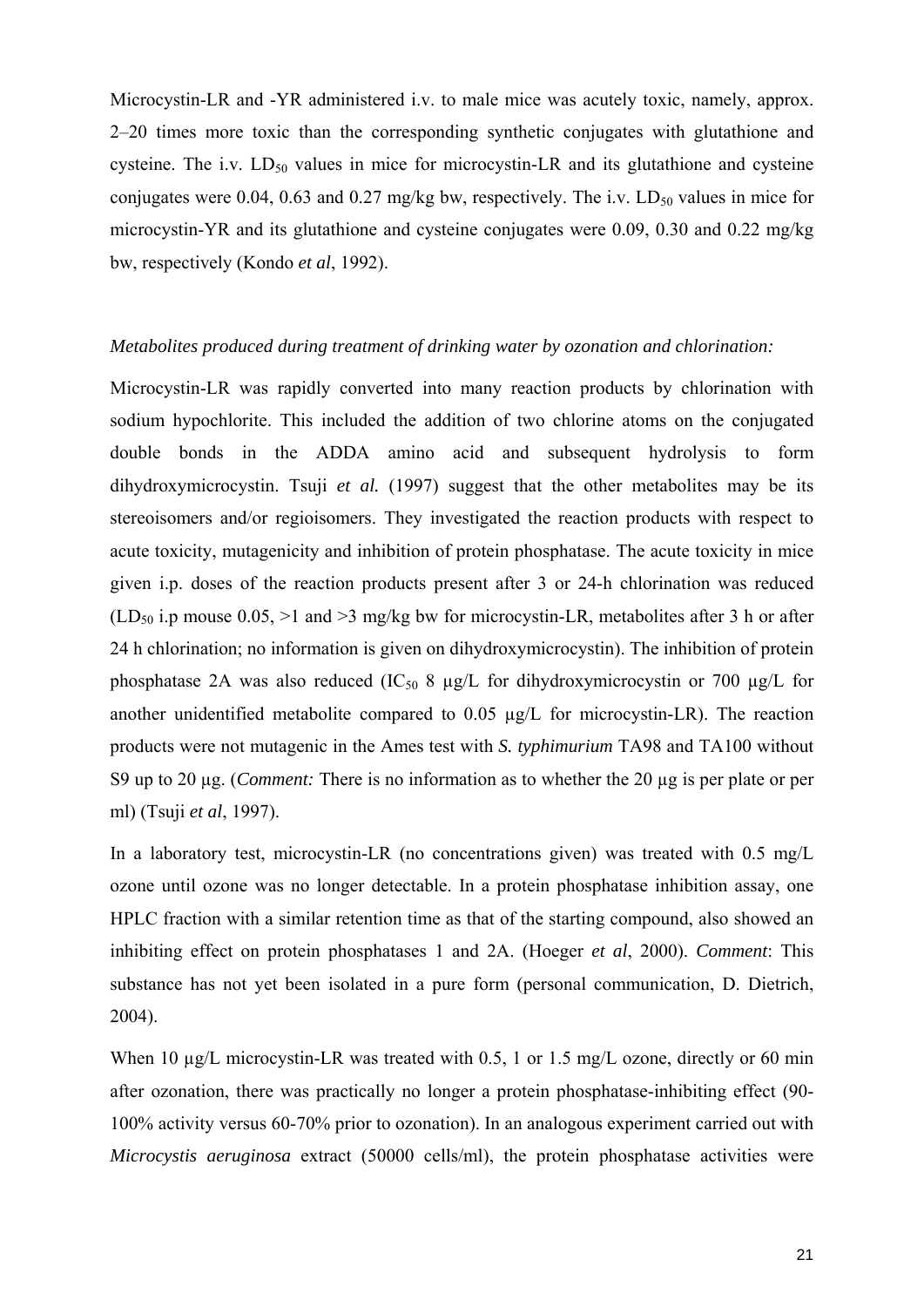approx. 0.5, 40-80 and 80-90% before, immediately after, and 60 min, respectively, after ozonation (Hoeger *et al*, 2002). *Comment:* The article does not mention whether the inhibiting effect after ozonation can be attributed to a residual amount of starting compound or to ozonolysis products.

According to Hitzfeld *et al.* (2000) and Höger *et al.* (2002), the structure as well as the toxicity of the ozonolysis products have not yet been investigated.

Microcystins were rapidly degraded by sunlight in the presence of cyanobacteria pigments to afford 6(Z)-Adda-microcystin-LR and further isomers. Two of the metabolites, 6(Z)-Addamicrocystin and 4(Z)-Adda-microcystin were less acutely toxic compared to the starting compound (LD<sub>50</sub> i.p. mouse >1.5 mg/kg bw for both metabolites, 0.05 mg/kg bw for microcystin-LR) and they also inhibited protein phosphatase 2A to a lesser degree  $(IC_{50} 5000$  $\mu$ g/L versus 0.05  $\mu$ g/L). The starting compound and the two investigated photometabolites did not exhibit mutagenicity in the Ames test with *S. typhimurium* TA98 and TA100, with and without metabolic activation, at dosages up to 50  $\mu$ g (no information whether this is 50  $\mu$ g per ml or per agar plate) (Tsuji *et al*, 1995).

# **4 MECHANISTIC STUDIES: EFFECTS ON THE CYTOSKELETON, MITOTIC CELL DIVISION, APOPTOSIS AND OXIDATIVE STRESS**

The mechanism of microcystin-LR-induced hepatotoxicity and tumour promotion is not yet fully understood. A number of publications, summarised in review articles by Gehringer (2004) and Ding & Nam (2003), deal with the effects of microcystin-LR on the cytoskeleton, mitotic cell division, apoptosis and oxidative stress.

## **Effects on the cytoskeleton**

Rat hepatocytes, kidney cells and skin fibroblasts were incubated for a maximum time of one hour with 13.3 µM microcystin-LR, and the effects on the cytoskeleton were studied. All cell types exhibited condensation and collapse of the intermediary filaments (vimentin and cytokeratin), microfilaments and microtubuli (Khan *et al*, 1996).

Rat renal epithelial cells and fibroblasts were incubated for 6-18 h with 100 or 200  $\mu$ M microcystin-LR, and rat hepatocytes were incubated for a maximum of one hour with 1 or 10 µM microcystin-LR. Fibroblasts and some hepatocytes exhibited changes in the cytoskeleton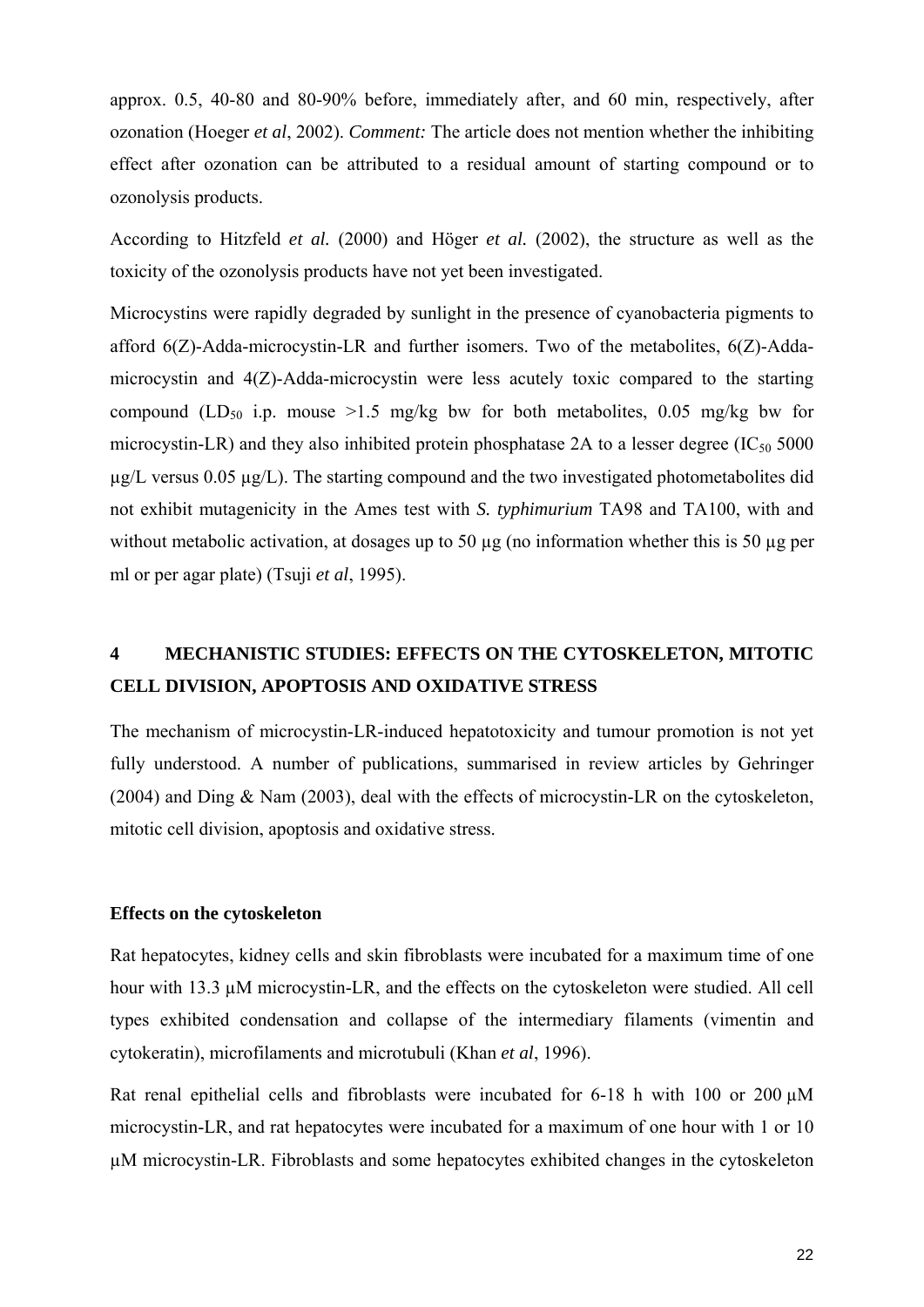that were initiated by disorganisation of the intermediary filaments and microtubuli followed by rapid breakdown of cytoskeleton constituents around the cell nucleus. Subsequently, the microfilaments also changed due to aggregation, condensation and collapse of actin. The authors concluded on the basis of similar effects in various types of cells that there is a common active mechanism and postulated that probably at least two different phosphorylation sites are affected because the kinetics of disaggregation of the intermediary filaments and the microtubuli are different (Wickstrom *et al*, 1995).

Desmosomes, which form the connections between adjoining cells, are connected to keratin filaments in epithial cells via desmoplakin I and II. Exposure of primary rat hepatocytes to 1 µM microcystin-LR for 12 min resulted in damage of desmoplakin I and II, and thus to disaggregation of desmosomes followed by reorganisation of micro- and intermediary filaments, whereby the latter were concentrated around a core of actin. It was shown that microcystin-LR leads to hyperphosphorylation of keratins 8 and 18 (as heterodimers they form the framework of intermediary keratin filaments) and of desmoplakin I and II. A possible explanation for this is inhibition of protein phosphatases 1 and 2A (Toivola *et al*, 1997).

Keratins 8 and 18 in primary rat hepatocytes were hyperphosphorylated with 1  $\mu$ M microcystin-LR (Ohta *et al*, 1994).

Rat hepatocytes exposed to 0.05-0.5  $\mu$ M microcystin exhibited dose-dependent inhibition of the frequency, speed and path length of microtubuli-dependent vesicle movements and the activities of protein phosphatases 1 and 2A. In contrast, microtubuli organisation was unaffected, even at the highest microcystin concentration (Hamm-Alvarez *et al*, 1996).

#### **Effects on mitotic cell division**

It is postulated that microcystins are able to intervene in the regulation of proteins via inhibition of protein phosphatases 1 and 2A, which thus affects the formation of the mitotic spindle and cell division. For example, proteins that are responsible for tubulin polymerisation and the stability of microtubuli are regulated by de-/phosphorylation. The tumour supressor protein p53 is also a substrate of protein phosphatases 1 and 2A (Lankoff *et al*, 2003).

Chinese hamster ovary cells (CHO-K1) were incubated with 0, 25, 50 and 100  $\mu$ M microcystin-LR and with cyanobacteria extract for 14, 18 or 22 hours, and the effects on the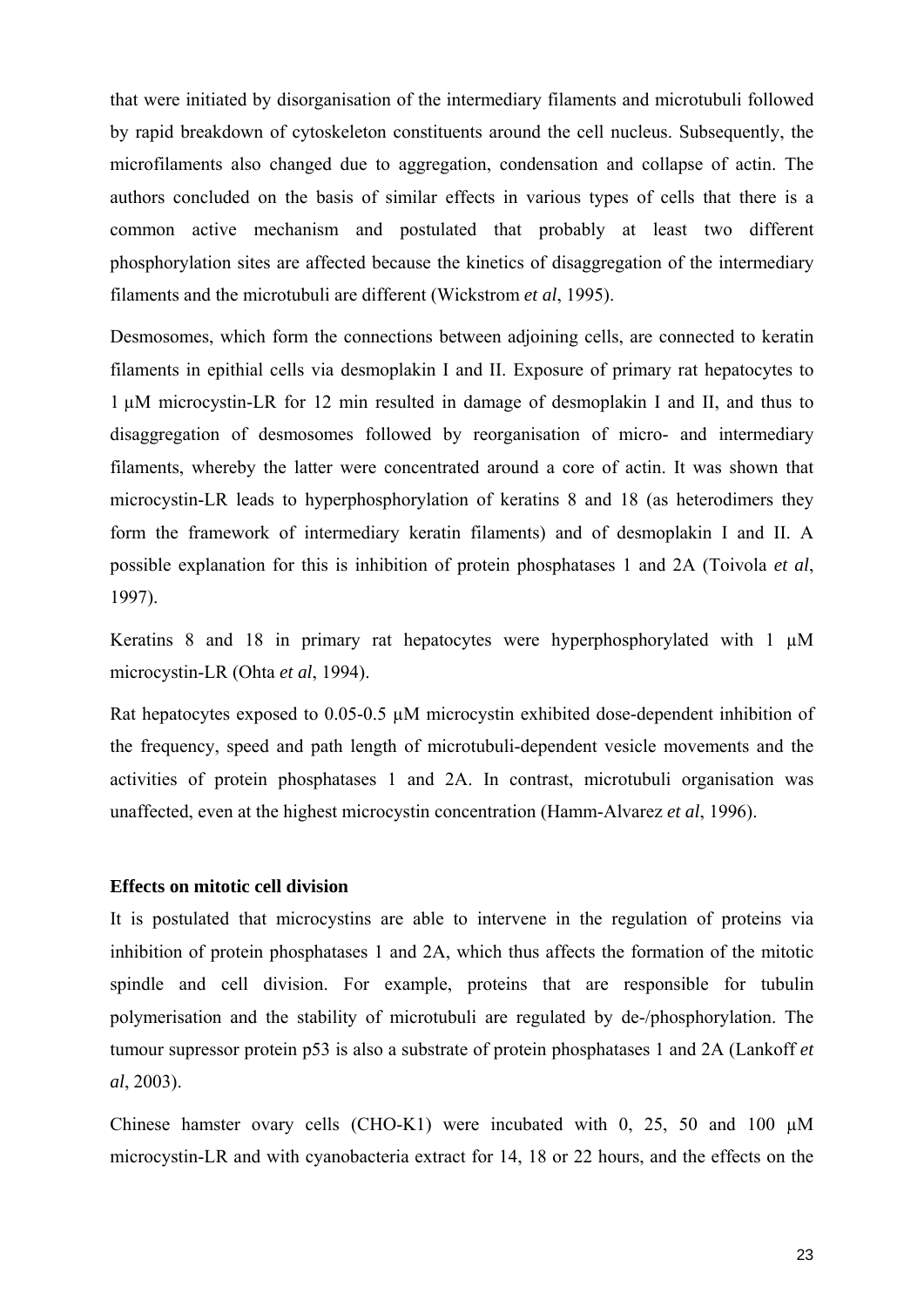cell cycle, start of the anaphase, chromosome segregation by the mitotic spindle and apoptosis were studied. The results showed a dose- and time-dependent increase in the mitotic index, a higher abnormal G(2)/M ratio with hypercondensed chromosomes, an abnormal anaphase with incorrect chromosome distribution and polyploid cells. Most of the mitotic cells exhibited mono- and multipolar spindles (multiple asters). Furthermore, there were microtubuli bundles in the interphase cells. The number of dead cells correlated positively with the number of polyploid cells. According to the authors, these results indicate that microcystin-LR induces dose- and time-dependent apoptosis and necrosis (Lankoff *et al*, 2003).

During incubation of Syrian Hamster Embryo cells (SHE) with *Microcystis* extract, the transcription factors c-fos and c-jun were overexpressed during the 6-hour test period and up to 6 hours afterwards. As a result, the transition from the resting phase  $G(0)/G(1)$  into the S phase was induced in 45% of the cells. The authors postulate that the upregulation of the c-fos and c-jun transcription factors (proto-oncogenes) leads to abnormal cell proliferation, possibly leading to cancer (Zhao & Zhu, 2003, Original article in Chinese).

## **Apoptosis**

High microcystin-LR doses, as described in detail below, induced apoptosis *in vivo* in mice (Yoshida *et al.* 1998 Yoshida *et al*, 1998) and rats (Guzman & Solter, 1999) and *in vitro* in rat hepatocytes, human lymphocytes and other mammalian cells within a few minutes (Fladmark *et al*, 1999, Fladmark *et al*, 2002, Boe *et al*, 1991, McDermott *et al*, 1998, Mankiewicz *et al*, 2001 and review article [Gehringer, 2004, Ding & Nam, 2003]).

#### *in vivo*

Immunohistochemical methods showed that a single i.p. dose of 0.02-0.1 mg/kg bw microcystin-LR given to mice led to the formation of adducts with protein phosphatases 1 and 2A in the centrilobular regions of the liver. These regions also exhibited haemorrhages and apoptotic cells, some of the latter were immunopositive (monoclonal antibodies against microcystin-LR). In the midlobular region of the liver, where chiefly necrosis occurred, all the cells were immunonegative and no microcystin adducts were detected (Yoshida *et al*, 1998).

After administration of i.p. doses of 0.048 mg/kg bw/day microcystin-LR for 28 days to rats (3 animals/dose), apoptotic cells (apoptosis bodies with and without chromatin) were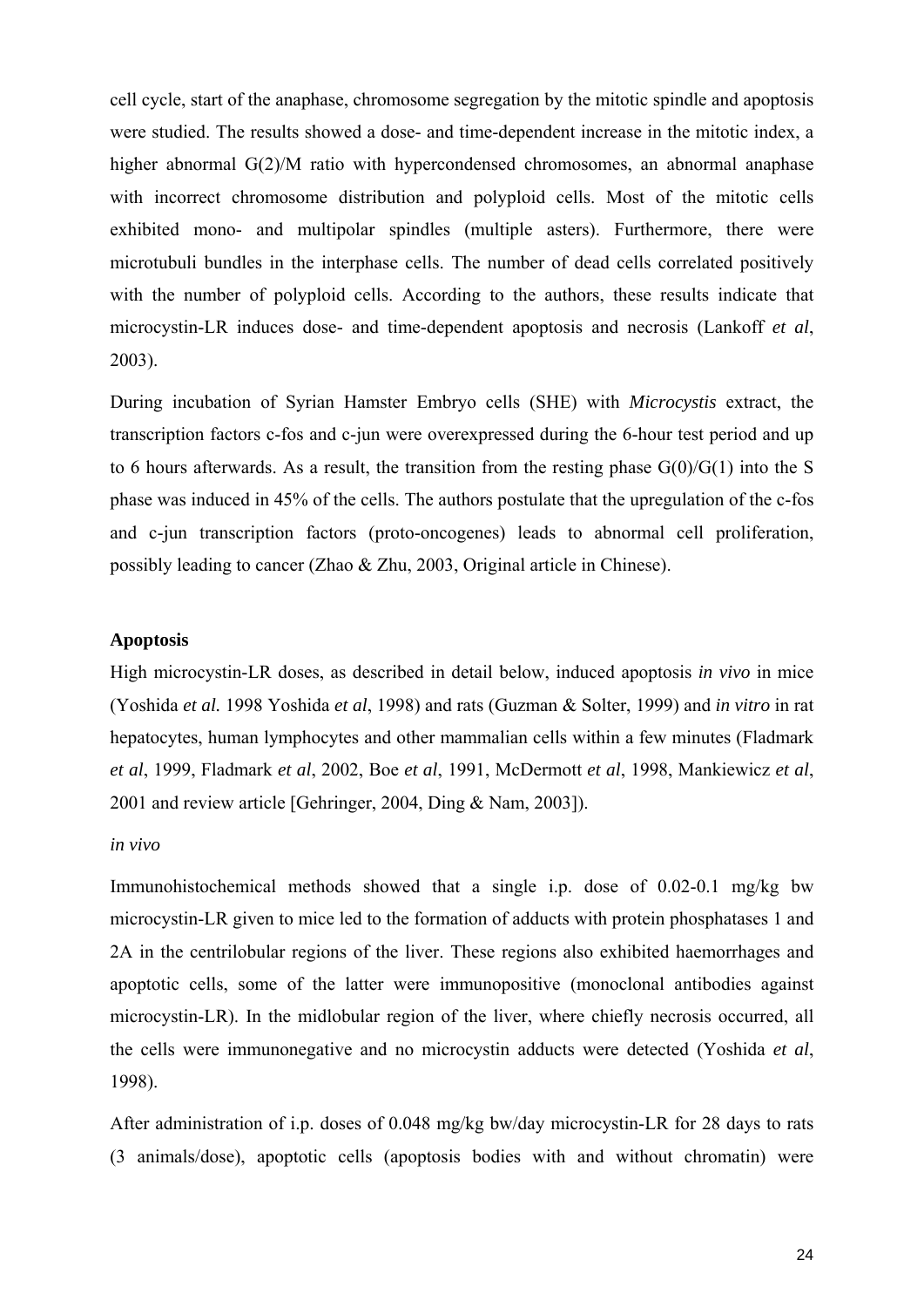observed in the pericentral (zone 3) region of the liver. Doses of 0.016 or 0.032 mg/kg bw/day gave less pronounced effects (no further information) (Guzman & Solter, 1999).

#### *in vitro*

Microcystin-LR-induced *in vitro* apoptosis in various types of mammalian cells. Primary rat hepatocytes exposed to  $0.8 \text{ uM}$  microcystin-LR for less than 15 min exhibited typical apoptotic effects (budding of the cell surface, cell shrinkage, organelle redistribution, condensation of chromatin in the cell nucleus and partial fragmentation of the cell nucleus, intact mitochondria in apoptotic vesicles or on one pole of the cell). In the tested nonhepatocytes (human fibroblasts, endothelial cells and promyelocytes), 100-times higher concentrations were necessary (100  $\mu$ M) and the effects started only after 6-8 h (McDermott *et al*, 1998). *Comment:* The article does not state how long microcystin-LR was administered and which route was used for application. The cells were probably incubated and not microinjected. The fact that a higher concentration is required to incubate the cells is plausible because non-hepatocytes do not have a microcystin uptake mechanism.

Apoptosis had been induced in 50% of the incubated primary rat hepatocytes 2 min after addition of 16  $\mu$ M microcystin-LR. Four minutes after addition, the cytoplasm and nucleus volume had decreased by 20% and intensive budding of the cell surface with detachment of apoptotic bodies (containing mitochondria) commenced. After fifteen minutes, most of the cells no longer contained any microvilli and no glycogen. After two hours, the chromatin in the cell nucleus condensed. Protein phosphatases 1 as well as 2A must be inhibited to induce rapid cell death. In another experiment, microinjection (because only hepatocytes exhibit good uptake) of microcystin-LR (no dosage information) led within a few min to intensive budding and rounding of the cells of Swiss 3T3 fibroblasts, human HEK 293 cells and normal rat kidney cells (NRK) (Fladmark *et al*, 1999).

Microinjection of 100-200  $\mu$ M microcystin-LR induced apoptosis in rat hepatocytes. In another experiment with rat hepatocytes, incubation with 1 µM microcystin-LR led to increased protein phosphorylation. If an inhibitor of  $Ca^{2+}/cal$ calmodulin-dependent protein kinase II (CaMKII) was also added, apoptosis was prevented and protein phosphorylation was not increased. The authors concluded from these results that microcystin-LR inhibits protein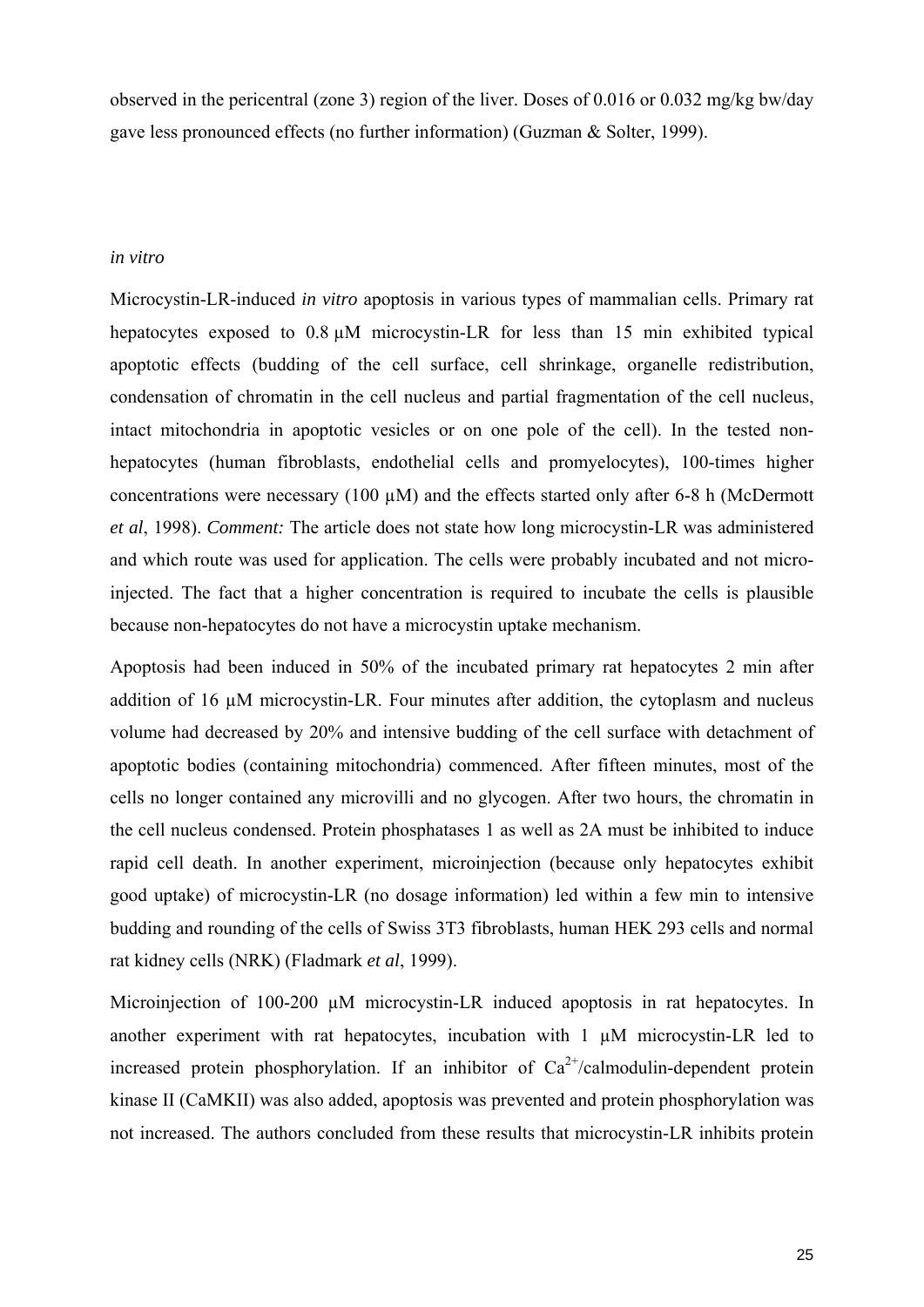phosphatases 1 and 2A in a CaMKII-dependent process, which leads to increased phosphorylation of proteins and thus to apoptosis (Fladmark *et al*, 2002).

Incubation of rat hepatocytes with 0.8 µM microcystin-LR caused cell fragmentation, condensation of chromatin in the cell nucleus and aggregation of internal membranes on one pole of the cell (Boe *et al*, 1991).

Incubation with  $0.0125-0.05 \mu M$  microcystin-LR led to morphological changes in primary human hepatocytes and in rat hepatocytes. The actin network collapsed and aggregated in the middle of the cell, chromatin in the cell nucleus condensed, and, in addition, the cells detached from the cell cluster and disintegrated to form vesicles, fragments and apoptotic bodies. The estimated  $EC_{50}$  value (effective concentration) after 6-hour exposure was 0.025 µM for primary human hepatocytes and 0.05 µM for rat hepatocytes (Batista *et al*, 2003).

## **Effects on oxidative stress and lipid peroxidation**

## *in vivo*

Groups of 3 rats were given i.p. doses of 0, 0.016, 0.032 and 0.048 mg microcystin-LR/kg bw/day for 28 days. The malondialdehyde concentration in the liver showed significant and dose-dependent increases at a dosage of 0.032 and 0.048 mg/kg bw/day. In the highest dosage group, it was increased by approximately four times compared to the control group. Liver sections from rats treated with microcystin were more sensitive to the cytotoxic effect of *tert*-butyl hydroperoxide (ROS-generator). The authors concluded from the histological and biochemical results that oxidative stress plays a significant role in the chronic toxicity of microcystin (Guzman & Solter, 1999).

Eight male rats were given a single i.p. dose of 0.05 mg/kg bw microcystin-LR (=LD<sub>50</sub>), and their oxidative lipid metabolism was investigated spectroscopically up to 3 h after administration. The liver of the treated animals contained significantly more lipid radicals; the glutamine/glutamate and lactate concentrations were significantly lowered. Significantly increased enzyme activities of alanine aminotransferase and aspartate aminotransferase in the serum indicate liver damage. The authors concluded from these results that oxidative stress plays an important role in hepatotoxicity induced by microcystin-LR (Towner *et al*, 2002).

#### *in vitro*

Five-hour incubation with 0.01, 0.1 and 1 mg microcystin-LR/ml (0.01, 0.1, 1 mM) induced intracellular reactive oxygen species (ROS) in human hepatoma HepG2 cells. *Comment:* The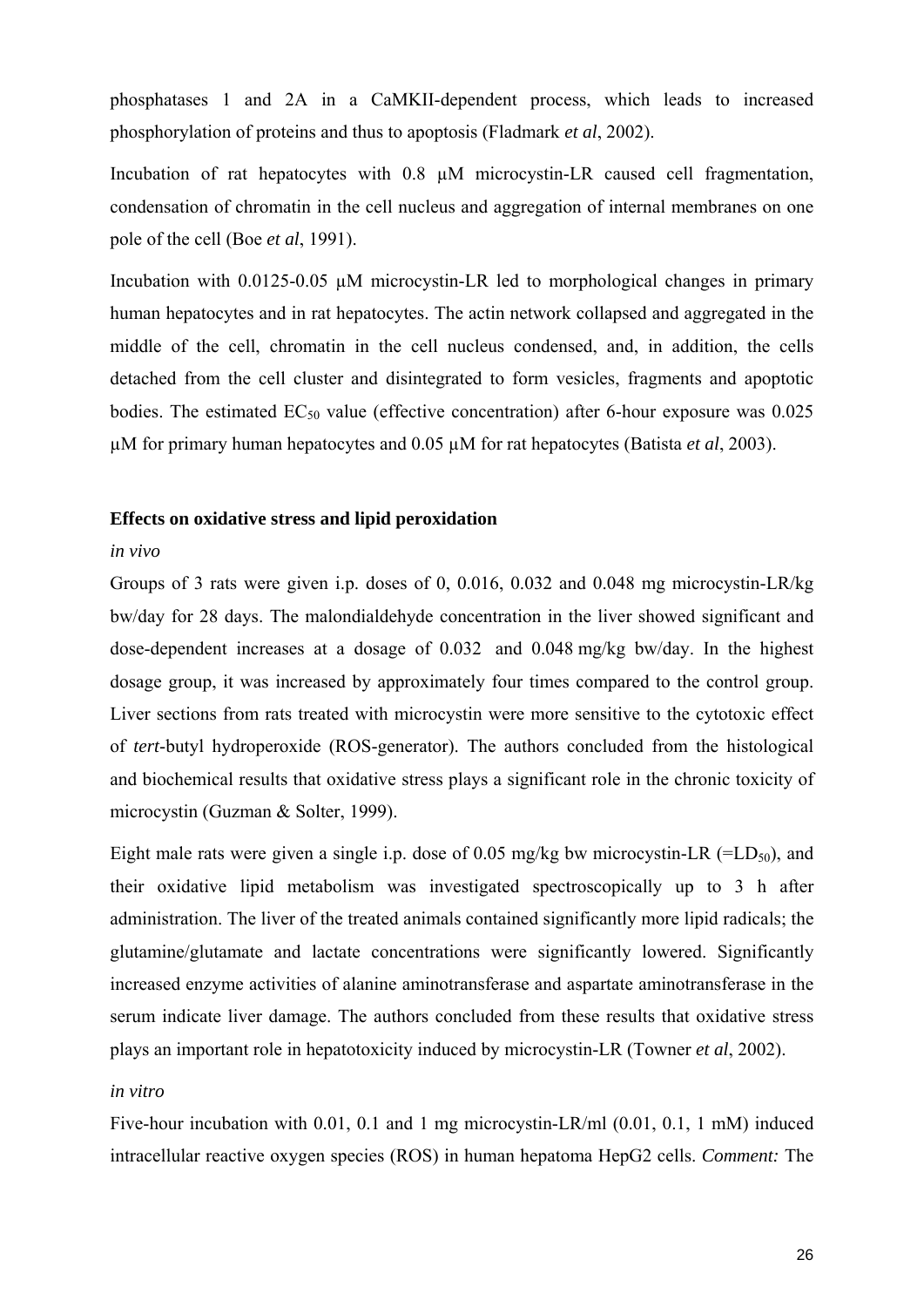authors state that the tested concentrations were non-cytotoxic; however, they refer to Zegura et al. 2003 (Zegura *et al*, 2004).

Exposure to 0.01-1  $\mu$ g/ml microcystin-LR (non-cytotoxic concentrations) induced time- and dose-dependent DNA strand breaks in human hepatoma cell line HepG2. The effects were transitory, with a maximum after 4 hours of exposure. The DNA strand breaks accumulated when DNA repair inhibitors (cytosine, arabinoside and hydroxyurea) were added. In another experiment, DNA was treated with endonuclease III and formamidopyrimidine DNA glycosylase (FPG), which can specifically generate additional strand breaks at oxidatively modified DNA bases. Cells treated with microcystin-LR showed more DNA strand breaks compared to untreated cells. DNA damage in cells treated with microcystin-LR was significantly decreased by the addition of DMSO, a hydroxyl radical scavenger. The authors concluded that microcystin-LR induces the formation of reactive oxygen species that damage DNA (Zegura *et al*, 2003).

The incubation of primary rat hepatocytes with 0.002 and 0.01 µg microcystin-LR/ml (0.002 and 0.01  $\mu$ M) led to significantly elevated intracellular glutathione (reduced form GSH) concentrations (transient increase after 2 h, baseline values after 24 and 48 h), along with the formation of reactive oxygen species and lowering of the malondialdehyde concentration. The tested concentrations were not cytotoxic (MTT test). The  $LC_{50}$  was 0.048 µg microcystin-LR/ml for 24 h incubation (Bouaicha & Maatouk, 2004).

## **Influence of other substances on microcystin-LR-induced toxicity**

Female mice were given a single i.p. dose of 0.1 mg microcystin-LR/kg bw (lethal dose) together with biologically active substances to study their influence on the microcystin-LRinduced toxicity by means of the mortality rate, the time of death and the lactate dehydrogenase activity in the serum. Membrane-active antioxidants, such as vitamin E, silymarin, glutathione and the monoethyl ester of glutathione, significantly protected the mice against the lethal dose. The lethal effect of microcystin-LR was completely suppressed by penicillin G as well as by rifampicin and ciclosporin-A, two membrane-active substances with an immunosuppressive effect and which also inhibit bile acid transport in hepatocytes. Glucose significantly delayed the time of death. Calcium channel blockers (verapamil, nifepidine), free radical scavengers (allopurinol, mannitol, glycerol, ethanol), and further substances, such as vitamin C and dioxins, did not have a significant influence on the investigated parameters (Hermansky *et al*, 1991).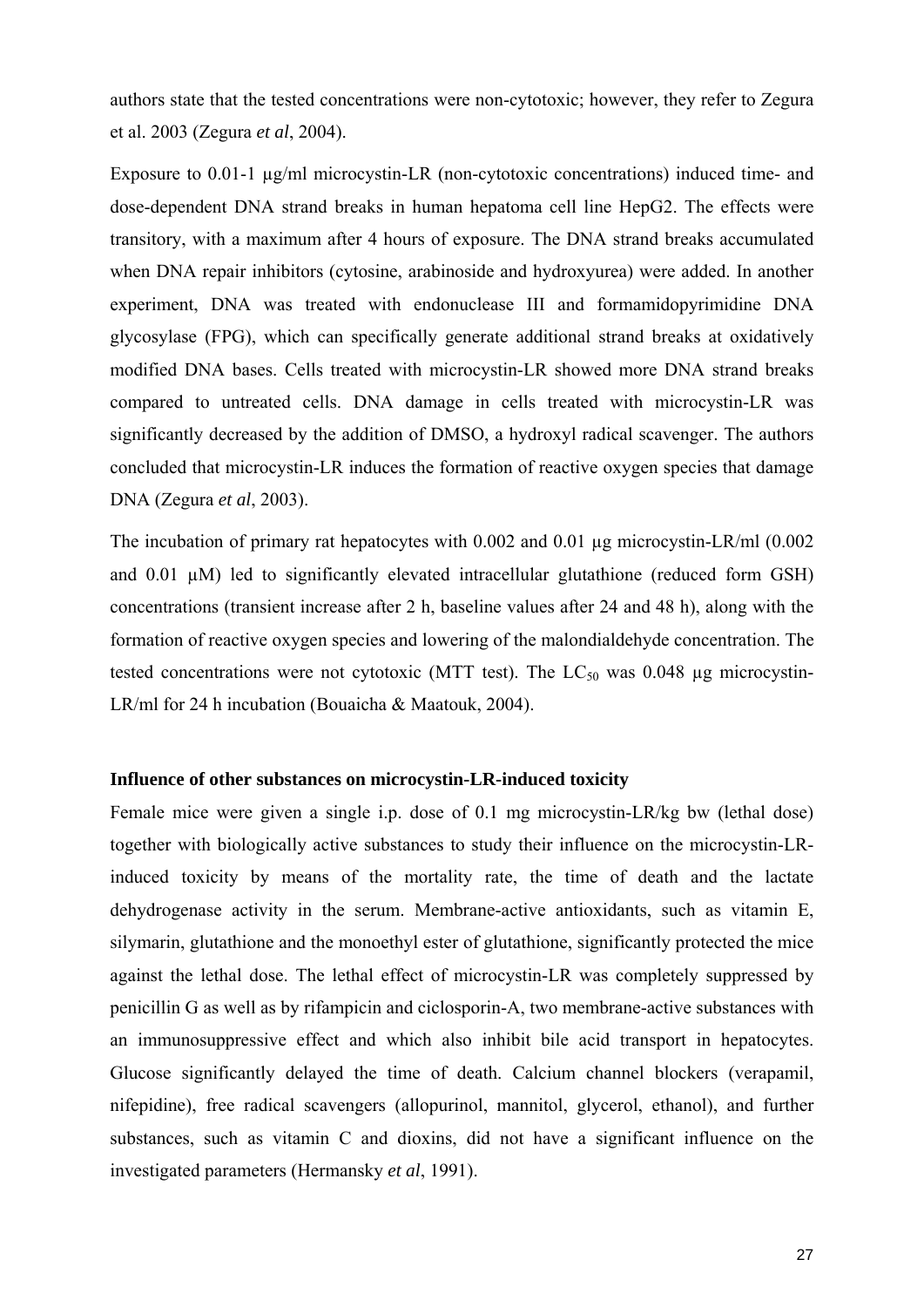# **5 MICROCYSTIN CONCENTRATIONS IN ALGAE PRODUCTS, DRINKING WATER AND FOODS**

#### **Microcystin concentrations in algae products**

#### *USA and Canada*

In a measuring campaign of the Oregon Health Division, microcystin-LR was detected in 85 of 87 AFA algae products from Klamath Lake; the concentration in 63 of these samples (72%) was greater than 1  $\mu$ g/g. The algae samples studied in 1996-1999 were obtained from retail outlets or directly from the four largest manufacturers. Individual values lay between 0.04 and 18.4 ug microcystin/g, average values between 0.4 and 10.9 ug microcystin/g (values averaged per year and manufacturer). The separation of two samples using HPLC and subsequent quantification with ELISA showed that more than 90% of the microcystins in the samples was microcystin-LR. According to the authors, this agrees with the results from other authors (cited in the paper as a "personal communication"). The average microcystin-LR concentrations in 15 spirulina products collected by the Oregon Health Division in 1998 and 1999 were 0.15 and 0.52 µg/g, respectively. One sample contained 2.12 µg/g (Gilroy *et al*, 2000).

In a Canadian study, the microcystin concentrations in 117 algae products (AFA, spirulina, unidentified species) were determined by means of ELISA, protein phosphatase inhibition assay (PPA), LC-MS and LC-MS-MS. The microcystin concentrations in the 50 products, given in a table, were 0.1-10 µg/g, and one sample contained more than 30 µg/g. Analysis of the latter sample gave a microcystin concentration of 25-35 µg/g by LC-MS, LC-MS-MS and ELISA and 49 µg/g microcystin by PPA (each used 1-3 measured values, average of all measured values = 33  $\mu$ g/g microcystin-LR and -LA). The authors did not comment on these noticeably elevated values. All positive samples were shown to contain microcystin-LR along with microcystin-LA as the only other congener. An interlaboratory study (4 laboratories), carried out for Health Canada, demonstrated a good agreement in the measured values between the different laboratories and concentrations of between 0.5-35 µg/g. The publication, which mainly focused on the analytical aspects, gives no information regarding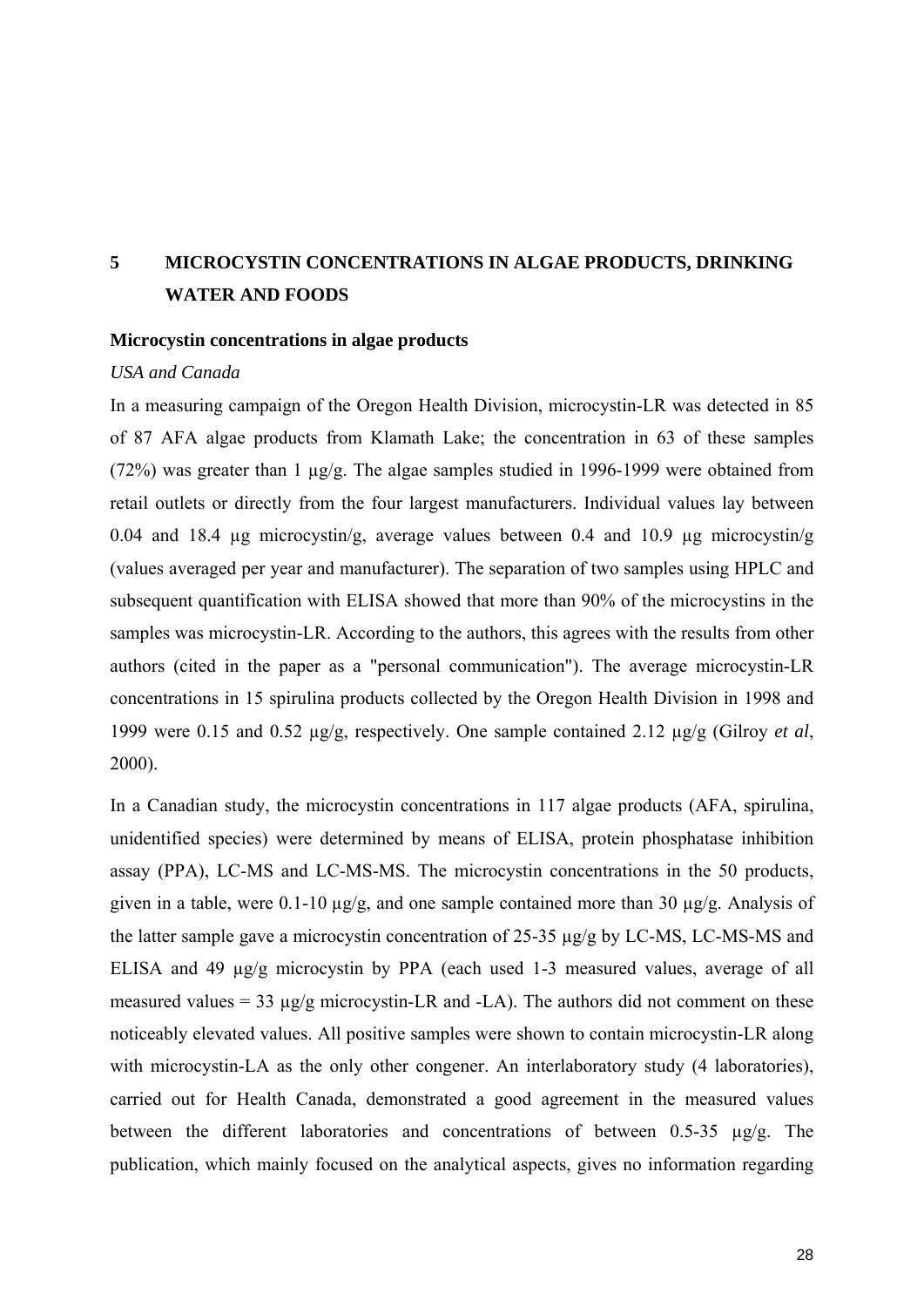which algae products (AFA, spirulina, other species) the microcystin concentrations refer to and which concentrations were measured in the products not listed in the table (Lawrence *et al*, 2001).

In 1984, AFA algae were harvested from Upper Klamath Lake for a feeding study in mice. The algae were washed and lyophilised and stored at room temperature for approx. 13 years. The microcystin-LR content was analysed in six algae samples by means of HPLC, ELISA and PPA. Values of 11-24.7 µg microcystin-LR/g AFA algae were measured, with an average value of 20.0 ± 5.0 µg/g (Schaeffer *et al*, 1999).

Since the introduction of an acceptable maximum concentration of 1  $\mu$ g microcystin-LR/g AFA algae product by the Oregon Department of Agriculture in 1997, manufacturers have been carrying out batch tests of freshly harvested AFA algae, and only batches containing less than 1 µg/g are used to manufacture AFA algae products. In a comprehensive investigation of algae samples from Upper Klamath Lake (1994-1998), the majority of the microcystin concentrations were significantly greater than 1 µg/g. Most of the values lay between 0.2 and 10  $\mu$ g/g with a maximum value of 25  $\mu$ g/g. The samples were measured by means of ELISA and PPA, whereby the ELISA values were all significantly higher (Carmichael *et al*, 2000). *Comment:* The publication does not mention how many samples were analysed. There is also no information on how representative the random samples were.

In an extensive measuring campaign carried out by Health Canada in Canada, no microcystin was found in any of the spirulina samples, in contrast to the other algae products (*Comment:* no information is given on how many samples were analysed, with which method and with which detection limit) (Health Canada online, 2001).

#### *Germany and Switzerland*

AFA algae in food supplements retailed in Germany and Switzerland also originate from Upper Klamath Lake, which is why comparable microcystin contents to those found in Canada and the USA are to be expected.

*Switzerland:* The microcystin-LR content in 7 AFA, 3 chlorella and one spirulina algae product was determined by means of ADDA-ELISA (triple determination) and colorimetric PPA; 5 random samples were analysed per product. The algae samples were obtained on the Swiss retail market or were submitted to the Bundesamt für Gesundheit (BAG, Swiss Federal Office of Public Health) by applicants. Concentrations of 0.4-1.4 µg microcystin-LR equivalents/g dry weight were found in 6 AFA algae products; one sample contained 5.3 µg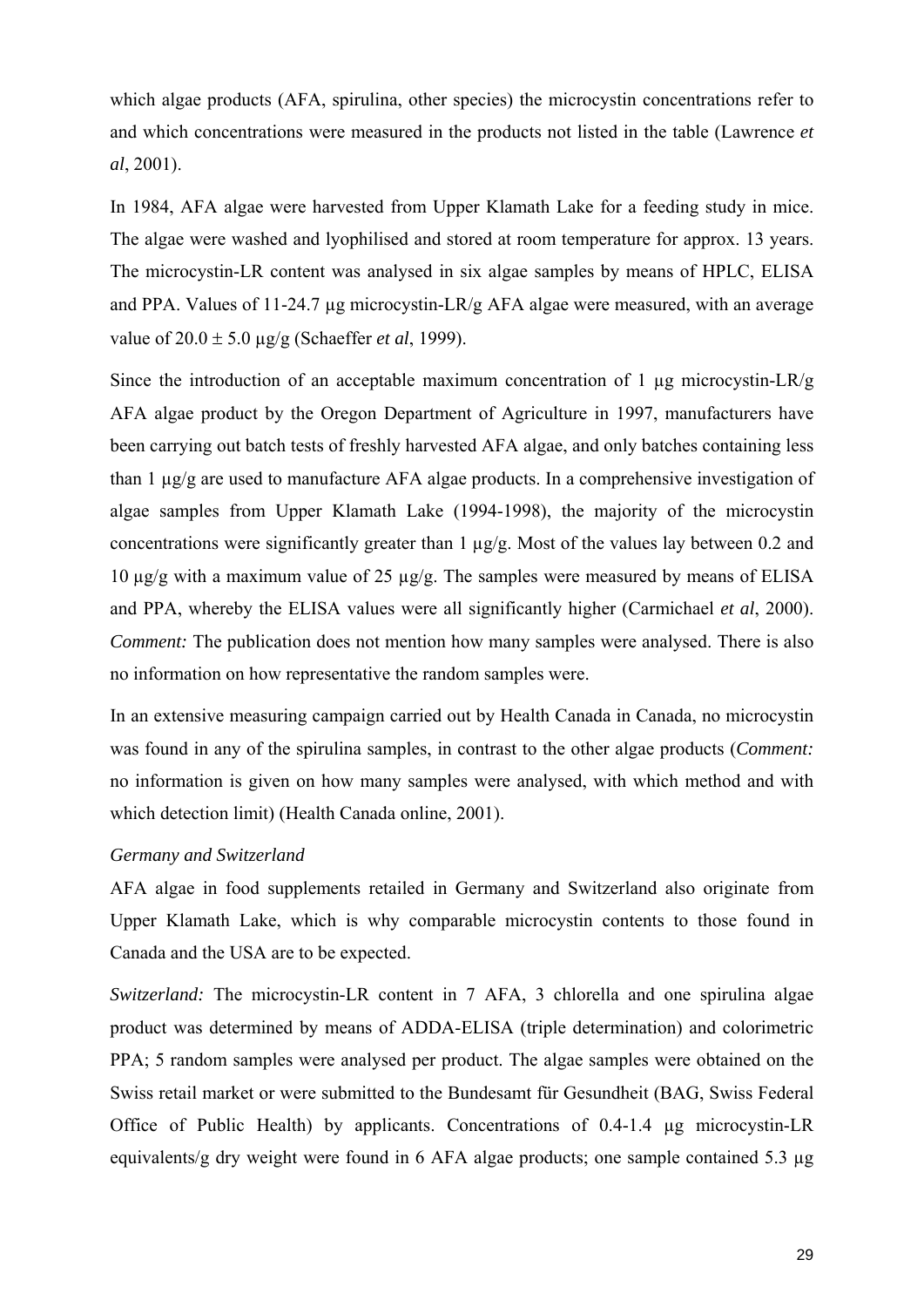microcystin-LR equivalents/g dry weight. The results of the two methods of investigation were in good agreement. Chlorella and spirulina algae products were found to contain 0.01- 0.02 µg (ELISA) and 0.1-0.3 µg (PPA) microcystin-LR equivalents/g dry weight (*Comment:* no information is given on the detection limits) (BAG, 2003, internal report).

Table 5 summarises the microcystin contents of AFA algae products.

*Germany:* No data are available.

| <b>Microcystin</b><br>concentration<br>$[\mu g/g]$ | Number of<br>samples  | <b>Microcystin</b><br>congener | <b>Comments</b>                            | <b>References</b>             |
|----------------------------------------------------|-----------------------|--------------------------------|--------------------------------------------|-------------------------------|
| $0.04 - 18.4$                                      | 87                    | $90\%$ as -LR                  | 98% samples positive<br>$72\% > 1 \mu g/g$ | Gilroy et al,. 2000           |
| $0.1 - 10$ ,<br>33                                 | $>100*$<br>(1 sample) | -LR and -LA                    | *not only AFA                              | Lawrence <i>et al</i> , 2001  |
| $11 - 24.7$                                        | 6                     | $-LR$                          |                                            | Schäffer et al, 1999          |
| $0.4 - 1.4$ ,<br>5.3                               | 7<br>sample)          | $-LR$                          |                                            | BAG, 2003, internal<br>report |

**Tab. 5.** Microcystin content in AFA algae products from Upper Klamath Lake (USA)

### **Microcystin concentrations in drinking water**

The WHO guideline value for the drinking water concentration is 1 µg microcystin-LR /L (WHO 1999). This value appears to be complied with in Germany and Switzerland (SKLM, 2003, Hoeger, 2003, Chorus, 2001). A compilation of microcystin concentrations measured around the globe showed that the values in drinking water were 0.01-0.4 µg/L, although there were a few exceptions. However, noticeably higher values were also given, e.g. 1.9  $\mu$ g/L in China, 7.8 µg/L in the Czech Republic and 90 µg/L in the USA (Hoeger, 2003, Hoeger *et al*, 2005).

Microcystins are efficiently eliminated from raw water by ozonation during drinking water treatment. If insufficient ozone is used, e.g. if the cell density of an algal bloom is too high, the cyanobacteria cells undergo lysis thus liberating the toxins that are then only partially degraded (Hoeger *et al*, 2002).

#### **Microcystin concentrations in foods of animal origin**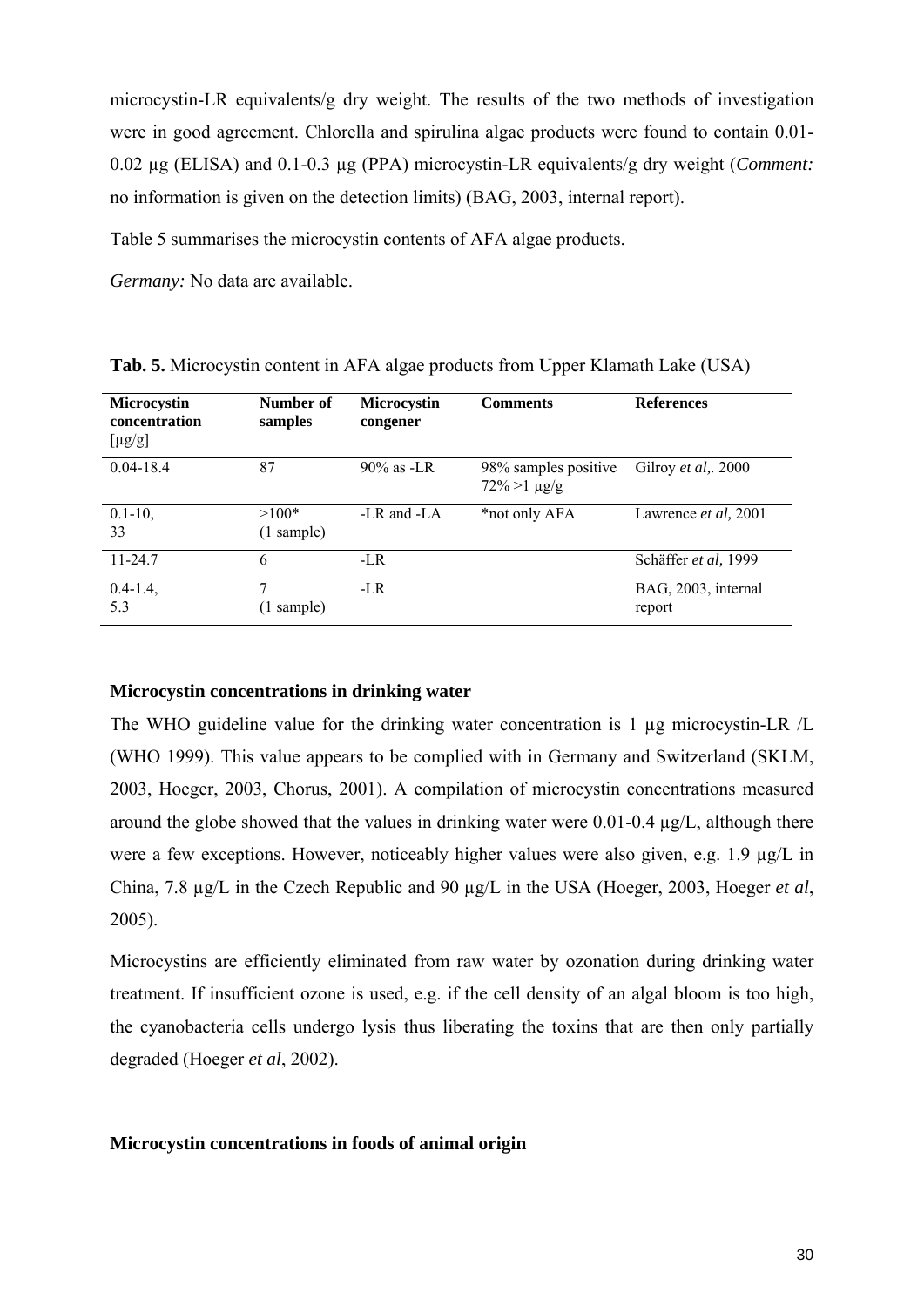Studies have been carried out on microcystin concentrations in fish, mussels and shellfish from Portugal (Vasconcelos, 1999), Brazil (Magalhaes *et al*, 2003, Mohamed *et al*, 2003) and the USA (Hathaway, 2001); however, they do not allow any representative statements to be made because the number of samples was usually too small and very little detail is given on the sampling parameters. Depending on the study, maximum values of 0.5 mg microcystin-LR equivalents/kg were found in fish (Mohamed *et al*, 2003), up to 2.7 mg microcystin-LR/kg in lobsters (Vasconcelos, 1999) and a maximum value of 0.1 mg microcystin-LR equivalents/kg in prawns (Magalhaes *et al*, 2003). In one publication, values of up to 16 mg microcystin-LR/kg were measured in mussels (Vasconcelos, 1999); however, in another publication, only max. 0.11 mg microcystin/kg was found in mussel livers (Hathaway, 2001).

Data is also available from studies of the passage of microcystin into cow's milk. Four lactating cows (Holstein Friesian dairy cattle) were given *Microcystis aeruginosa* extract (108 cells/L water, strain MASH01-A19) in their drinking water of a period of 21 days. (*Comment:* values greater than  $10^6$  cells/L are regarded as an algal bloom). The cows' total intake was 15 mg microcystin-LR or an average of 1.21 µg/kg bw/day. Neither HPLC nor ELISA detected any microcystin-LR in the milk. The detection limit of the ELISA method was 0.002 µg/L, that of the less sensitive HPLC method was not given (Orr *et al*, 2001).

#### **Microcystin concentrations in bathing waters**

Cyanobacteria were detected in 55% of the 155 bodies of water investigated in Germany (325 samples). The average measured value was  $45 \text{ µg}$  microcystin/L and the maximum was 566 µg/L (Wolf & Frank, 2002).

### **6 EXPOSURE ASSESSMENT**

According to the WHO (1999), the main source of cyanobacterial toxins in humans is drinking water. The consumption of algae products as a food supplement is an additional source. Further sources include swimming in bathing waters and the consumption of fish, mussels and vegetables from irrigated fields (WHO, 1999, Höger, Dissertation 2003).

## **Microcystin-LR intake from the consumption of AFA algae products**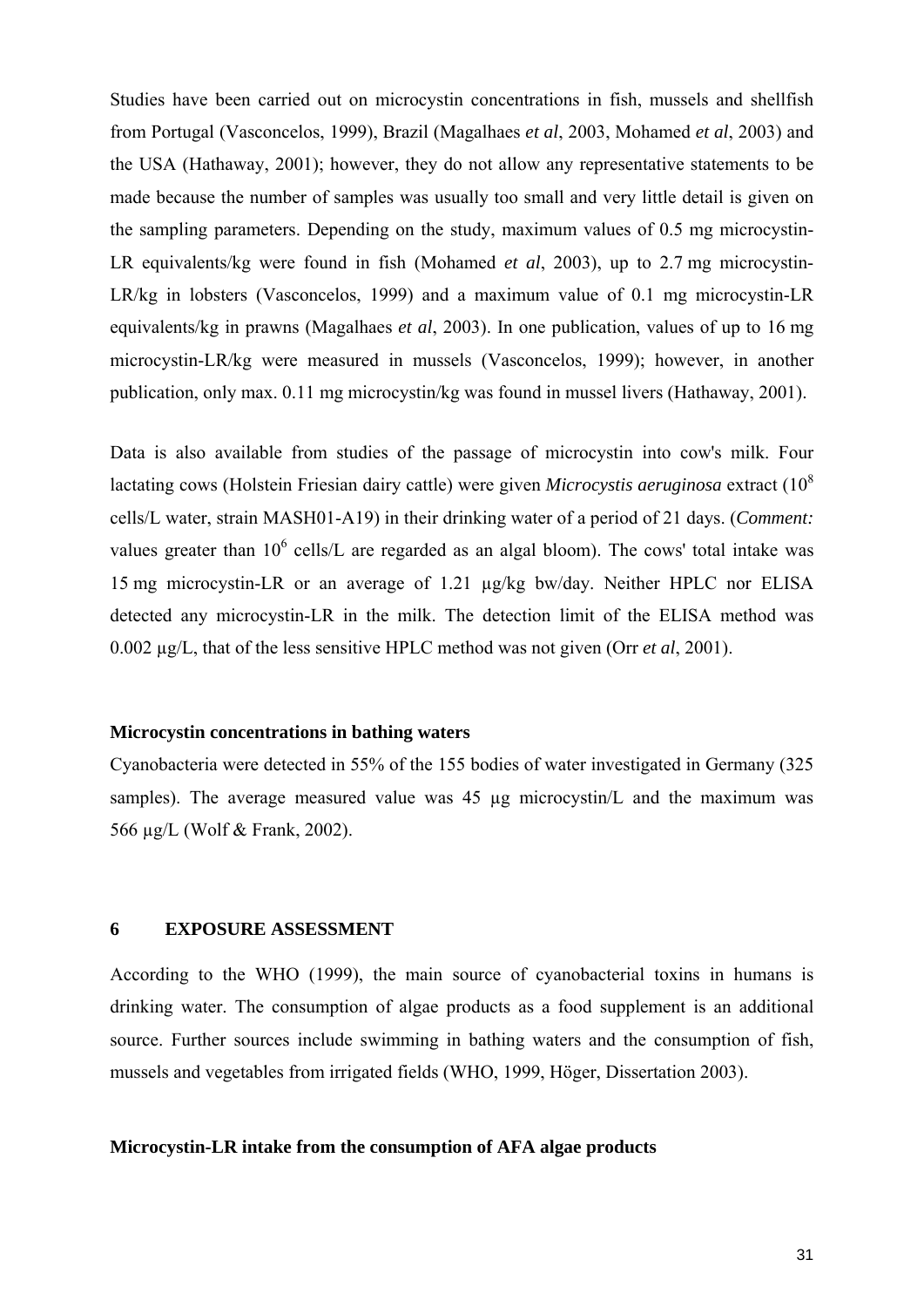The daily dose recommended by the manufacturers is 1 to 3 g AFA algae. If it is assumed that an adult (60 kg) has a daily consumption of 2 g AFA algae that contains 1  $\mu$ g microcystin-LR/g (Oregon guideline value), the PTDI recommended by the WHO of 0.04  $\mu$ g/kg bw/day is reached. Other exposure paths (e.g. drinking water) are regarded as negligible. Some AFA algae products have been found to contain significantly higher microcystin concentrations of up to 33 µg/g (see Tab. 5), and the dose recommended by some manufacturers is more than 2 g/day, which means that it is possible to significantly exceed the provisionally tolerable daily intake (PTDI). Because food supplements may be consumed every day and over a long period, adverse effects on the health cannot be excluded. Children are at particular risk owing to the higher intake per kg body weight.

#### **Microcystin-LR intake from drinking water**

At present, it is not possible to give a reliable estimate of the exposure arising from drinking water on the basis of the available data. The drinking water guideline value recommend by the WHO of 1 µg microcystin-LR/L appears to be complied with in Germany and Switzerland, where the concentrations are generally below 0.4 µg/L. However, the literature data does not indicate how representative the measured values are (no information as to whether the data refers to peak values after algal blooms or average values) (Hoeger, 2003, Chorus, 2001). Adults (60 kg) who consume 2 L of drinking water per day that contains 0.4 µg microcystin-LR/L have an intake of 0.013 µg/kg bw/day, which is already 33% of the PTDI recommended by the WHO. This means that, under certain circumstances, drinking water is not an insignificant source of exposure.

**Other routes of exposure**, such as swimming in bathing waters, consumption of fish, seafood and vegetables from irrigated fields probably do not contribute to a noteworthy chronic microcystin intake.

## **7 ANALYSIS OF MICROCYSTIN-LR AND MICROCYSTINS**

Microcystins can be detected by liquid chromatography methods, enzyme-linked immunosorbent assays (ELISA) and protein phosphatase inhibition assays (PPA) (Weller, 2002).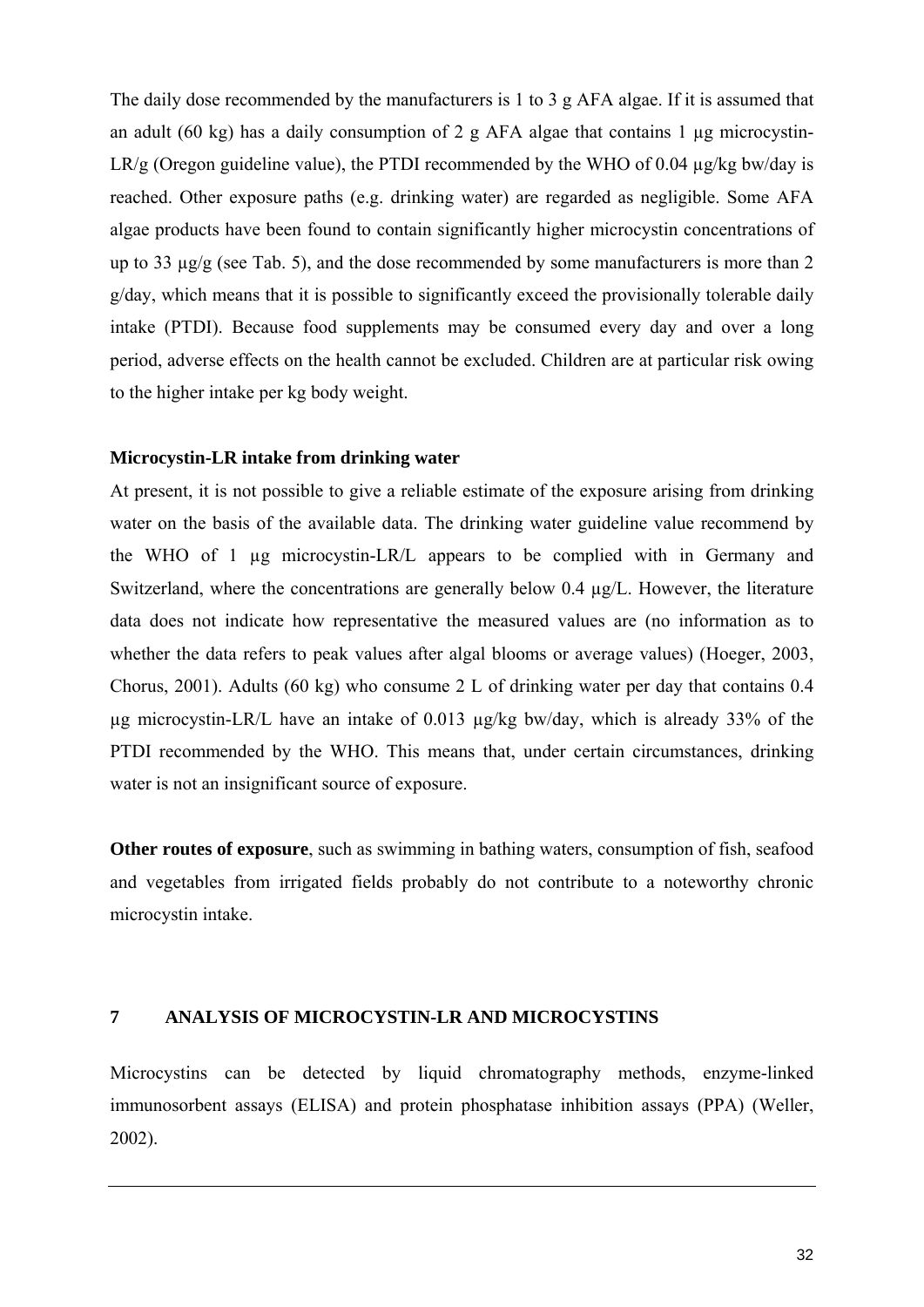An ISO method (ISO/DIS 20179: 2004) has been developed to determine the microcystin-LR, -RR and -YR concentrations in drinking water. This method could be used to analyse algae and algae products after appropriate work-up. Methods for the detection of microcystins in algae products used as a food supplement have been described by e.g. Lawrence *et al*. (2001), Gilroy *et al.* (2000) and Codd *et al.* (2001; review). Lawrence *et al.* (2001) found good agreement between the results from immunochemical and chromatographic methods for different algae products (AFA, spirulina and non-identified cyanobacteria species) in the range of 0.5-35 µg microcystin/g algae product.

## *Chromatographic methods*

Liquid chromatography methods coupled with UV/VIS and/or mass spectrometric detection have been developed and are in use. However, at present, reference substances are only available for a few microcystins, including microcystin-LR (Hummert *et al.*, 2000, Dahlmann *et al*., 2003). Useful methods for structural determination include nuclear magnetic resonance spectrometry, tandem mass spectrometry and determination of amino acids after acid hydrolysis (Weller, 2002).

#### *Immunoassays*

The advantages of immunochemical methods include high sensitivity, selectivity, speed and low costs. The ELISA test with the corresponding antibodies can be used to detect microcystin-LR (Chu *et al*., 1990, Gilroy, 2000), other microcystins (Yu *et al*., 2002) and, on account of the shared rare amino acid ADDA, the sum of all microcystins and nodularins (Fischer *et al*., 2001, An & Carmichael, 1994, Lawrence *et al*., 2001).

## *Inhibition test*

PPA can be used as a general method to detect substances that inhibit the activities of protein phosphatase 1 (An & Carmichael, 1994) or 2A (Heresztyn & Nicholson, 2001). However, because not only microcystin-LR has an inhibitive effect, further microcystin congeners, nodularins and any other substances that the purified extracts may contain will also be included in the value.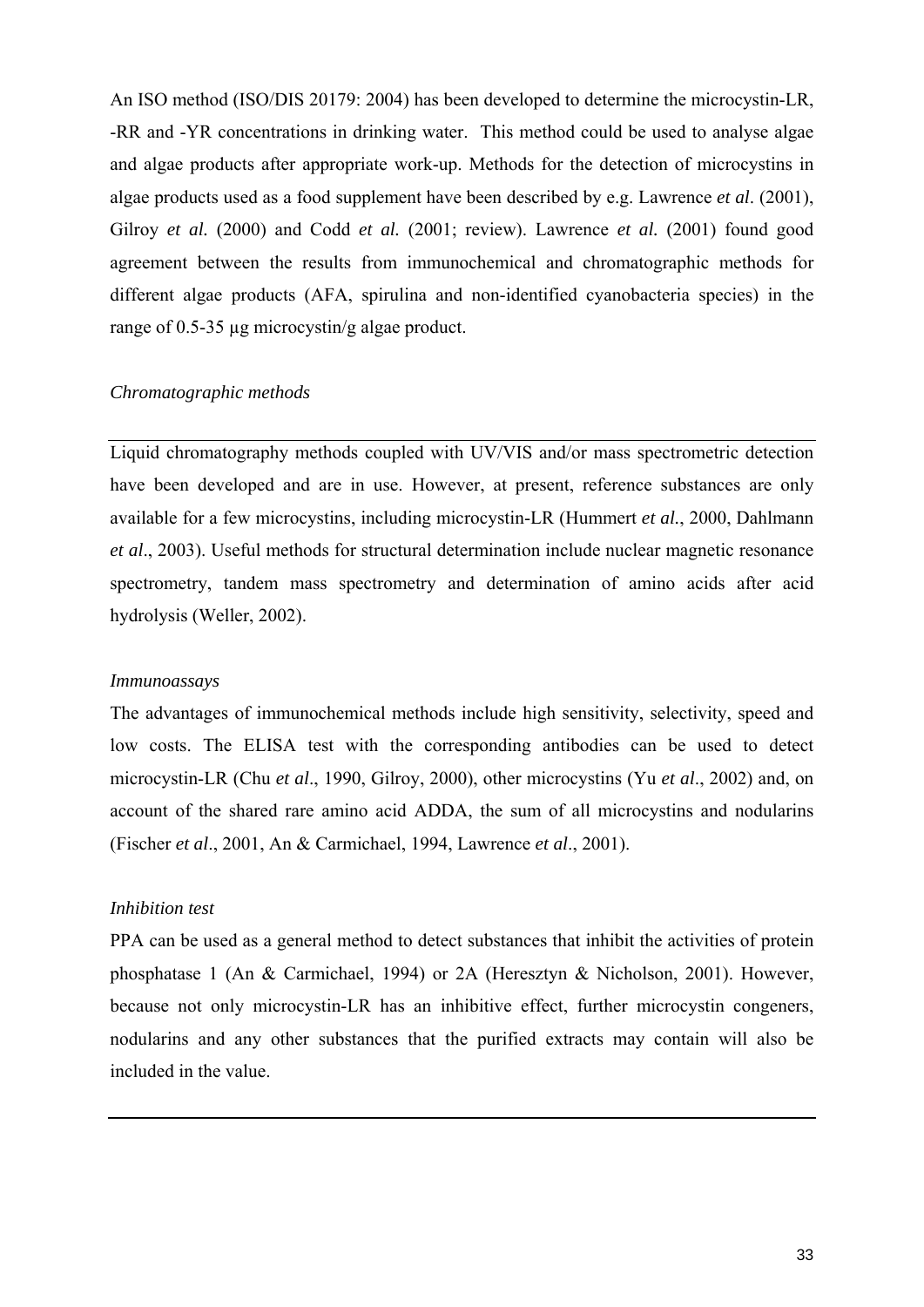## **8 ASSESSMENTS OF INTERNATIONAL COMMITTEES**

## **8.1 DERIVATION OF THE TDI AND THE WHO DRINKING WATER GUIDELINE VALUE (WHO, 1998 UND 1999)**

The WHO derived a provisionally tolerable daily intake (PTDI) value of 0.04 µg/kg bw/day for microcystin-LR, based on a NOAEL of 40 µg/kg bw/day obtained from a 13-week subchronic oral dosing study in mice (study by Fawell *et al.,* 1999). For this, the WHO used an uncertainty factor of 1000, composed of a factor of 10 for animal/human extrapolation, a factor of 10 for differences in sensitivities within the human population and a factor of 10 for the inadequate database on the toxicology of microcystin-LR (lack of chronic studies and carcinogenicity studies). At this point, there were only a few studies on the genotoxicity of microcystin-LR.

The WHO derived a further PTDI based on a LOAEL of 0.1 mg microcystin-LR equivalents/kg bw/day from a 44-day drinking water study of pigs (study by Falconer *et al.,* 1994). For this, the WHO used a safety factor of 1500, i.e. a factor of 3 for animal/human extrapolation (pigs are closer to humans physiologically than rodents), a factor of 10 for differences in sensitivities within the human population, a factor of 5 for the extrapolation from LOAEL to NOAEL (10 appeared to be unjustified owing to the lower incidence of the effects and the course of the dosage-response relationship) and a factor of 10 to account for the short study period. This gave a PTDI of 0.067 µg/kg bw/day.

The two PTDIs have the same order of magnitude. The lower value of 0.04 µg/kg bw/day was used to derive a provisional drinking water guideline value.

## **Drinking water guideline value (WHO, 1998 und 1999)**

Based on a PTDI of 0.04  $\mu$ g/kg bw/day, a daily drinking water intake of 2 L per person (60 kg bw) and the supposition that 80% of the microcystin uptake is from drinking water, the WHO recommends a drinking water guideline value for microcystin-LR of 1 µg/L (free and cellbound forms).

Drinking water guideline value =  $(0.04 \text{ µg/kg}$  bw x 60 kg x  $0.8/2L = 0.96 \text{ µg/L}$  (rounded to:  $1 \mu g/L$ )

There was insufficient data available for all other microcystins so that no drinking water guideline values could be derived for these substances.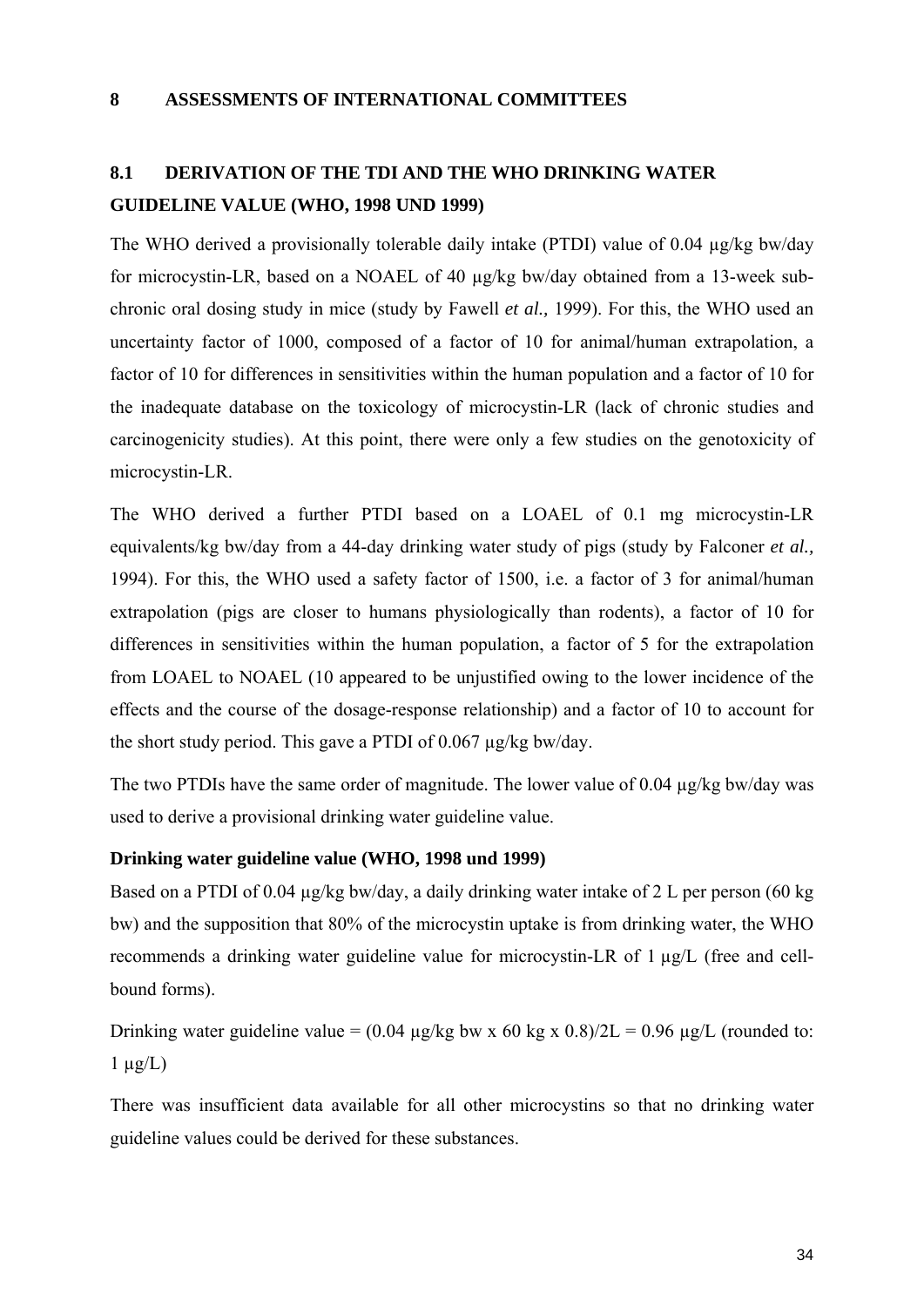## **8.2 FURTHER RISK ASSESSMENTS AND GUIDELINE VALUES**

## **TDI**

The risk assessments by Kuiper-Goodman (Kuiper-Goodman, 1997) (Health Canada, Food Directorate) and Duy *et al.* (Duy *et al*, 2000) for microcystin-LR were based, like those of the WHO, on a NOAEL of 40 µg/kg bw/day obtained from oral 13-week studies in mice. Kuiper-Goodman und Duy *et al.* propose a PTDI of 0.013 µg/kg bw/day on the basis of an uncertainty factor of 3000. This uncertainty factor is composed of a factor of 100 for intraand interspecies variations, a factor of 10 to account for the short study period and an additional factor of 3 to account for the tumour-promoting effect and the weak evidence for a possible carcinogenic effect in humans.

## **The legal maximum value for microcystin in food supplements based on algae in Oregon**

In 1997, the Oregon Health Division and the Oregon Department of Agriculture introduced a statutory maximum concentration for adults of 1  $\mu$ g microcystin/g in blue-green algae (BGA) products. This applies to products sold in Oregon and is based on a PTDI of 0.04 µg/kg bw/day of the WHO, a daily consumption of 2 g algae products and a body weight of 60 kg (Gilroy *et al*, 2000).

#### **9 REFERENCES**

- An, J., and Carmichael, W.W (1994) Use of a colorimetric protein phosphatase inhibition assay and enzyme linked immunosorbent assay for the study of microcystins and nodularins. *Toxicon.* 32 (12):1495-1507.
- Batista,T., de Sousa,G., Suput,J.S., Rahmani,R. & Suput,D. (2003) Microcystin-LR causes the collapse of actin filaments in primary human hepatocytes. *Aquat.Toxicol*, **65**, 85-91.
- BgVV (2001) AFA Algen und AFA Algenprodukte, Opinion from 23.09.2001.
- BgVV (2002) BGVV und BfArM warnen: Nahrungsergänzungsmittel aus AFA-Algen können keine medizinische Therapie ersetzen. Joint press release, 21.03.2002.
- Boe,R., Gjertsen,B.T., Vintermyr,O.K., Houge,G., Lanotte,M. & Doskeland,S.O. (1991) The protein phosphatase inhibitor okadaic acid induces morphological changes typical of apoptosis in mammalian cells. *Exp.Cell Res*, **195**, 237-246.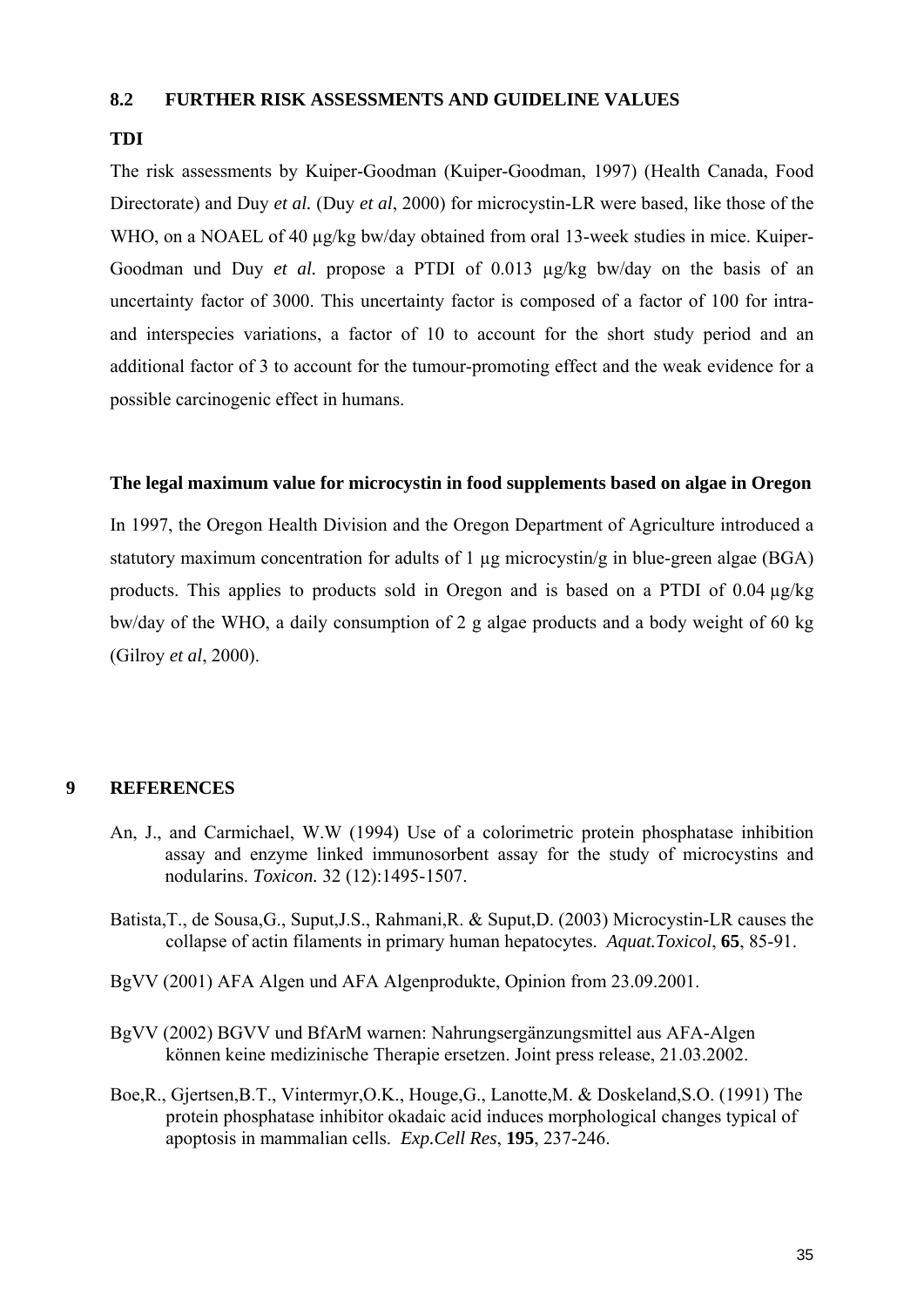- Bouaicha,N. & Maatouk,I. (2004) Microcystin-LR and nodularin induce intracellular glutathione alteration, reactive oxygen species production and lipid peroxidation in primary cultured rat hepatocytes. *Toxicol Lett.*, **148**, 53-63.
- Brooks,W.P. & Codd,G.A. (1987) Distribution of Microcystis aeruginosa peptide toxin and interactions with hepatic microsomes in mice. *Pharmacol.Toxicol*, **60**, 187-191.
- Bulera,S.J., Eddy,S.M., Ferguson,E., Jatkoe,T.A., Reindel,J.F., Bleavins,M.R. & De La Iglesia,F.A. (2001) RNA expression in the early characterization of hepatotoxicants in Wistar rats by high-density DNA microarrays. *Hepatology*, **33**, 1239-1258.
- Bundesamt für Gesundheit (BAG) (2003), internal report
- Carmichael,W.W., Drapeau,C. & Anderson,D.M. (2000) Harvesting of Aphanizomenon flosquae Ralfs ex Born. & Flah. var. flos-aquae (Cyanobacteria) from Klamath Lake for human dietary use. *J.Appl.Phycol.*, **12**, 585-595.
- Chernoff,N., Hunter,E.S., III, Hall,L.L., Rosen,M.B., Brownie,C.F., Malarkey,D., Marr,M. & Herkovits,J. (2002) Lack of teratogenicity of microcystin-LR in the mouse and toad. *J.Appl.Toxicol.*, **22**, 13-17.
- Chorus, I. ed. (2001) Cyanotoxins. Occurrence, Causes and Consequences. Springer, Berlin.
- Chu, F.S., Huang, X., and Wei R.D. (1990) Enzyme-linked immunosorbent assay for microcystins in blue-green algal blooms. *J Assoc.Off Anal.Chem.* 73 (3):451-456.
- Codd, G.A., Metcalf, J.S., Ward, C.J.,Beattie, K.A., and Bell, S.G. (2001) Analysis of Cyanobacterial Toxins by Physicochemical and Biochemical Methods. J Assoc Off Anal Chem. 84 (5):1626-1635.
- Dahlem,A.M., Hassan,A.S., Swanson,S.P., Carmichael,W.W. & Beasley,V.R. (1989) A model system for studying the bioavailability of intestinally administered microcystin-LR, a hepatotoxic peptide from the cyanobacterium Microcystis aeruginosa. *Pharmacol.Toxicol*, **64**, 177-181.
- Dahlmann J., Budakowski W.R, and Luckas B. (2003) Liquid chromatography-electrospray ionization-mass spectrometry based method for the simultaneous determination of algal and cyanobacterial toxins in phytoplankton from marine waters and lakes followed by tentative structural elucidation of microcystins. J Chromatography A. 994: 45-57.
- Dietrich, D. & Hoeger, S. (2005) Guidance values for microcystins in water and cyanobacterial supplement products (blue-green algal supplements): a reasonable or misguided approach? *Toxicol Appl.Pharmacol*, **203**, 273-289.
- Dietrich, D. (2004) University of Konstanz, Environmental Toxicology Workgroup, Germany. Personal communications.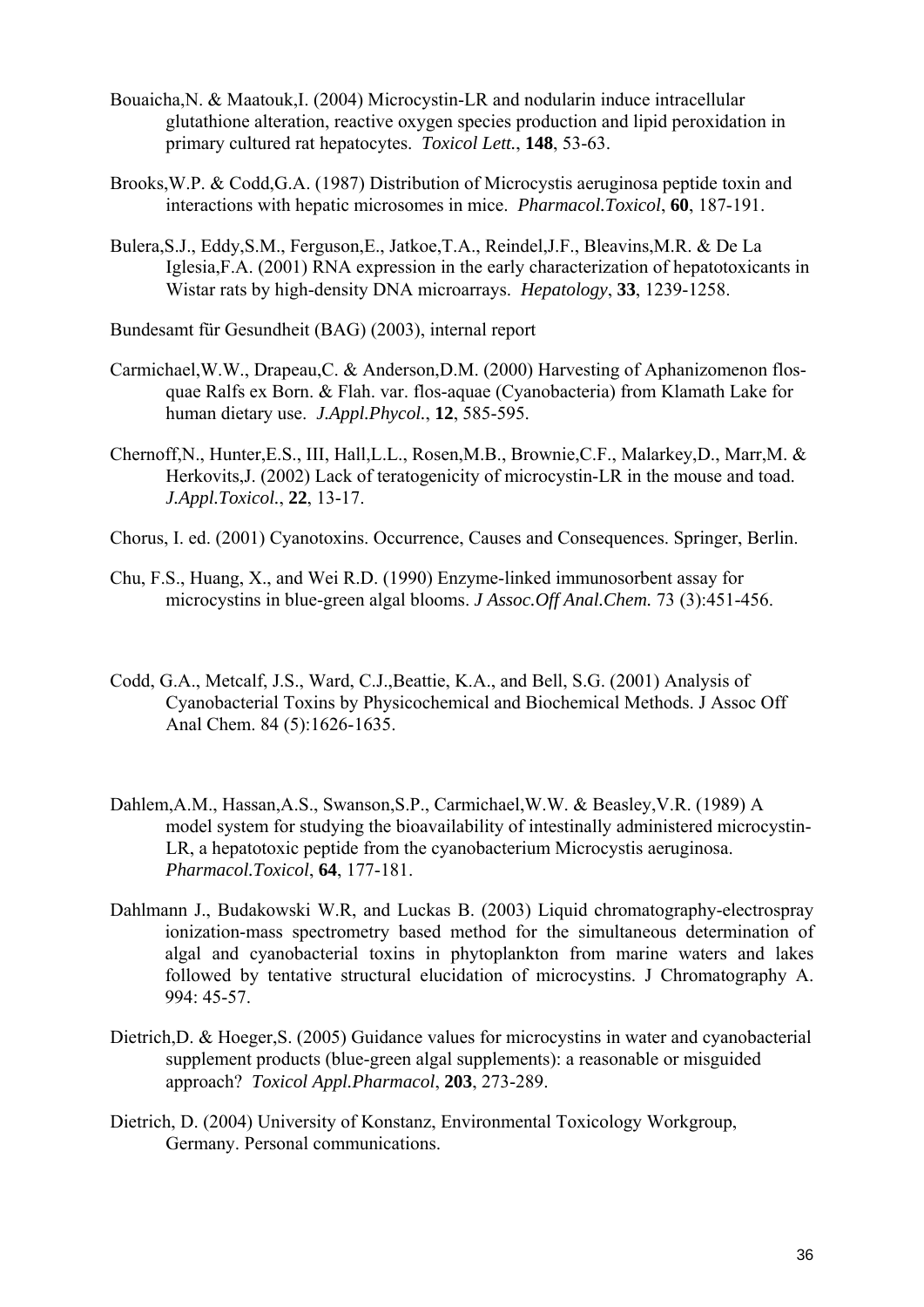- Ding,W.X. & Nam,O.C. (2003) Role of oxidative stress and mitochondrial changes in cyanobacteria-induced apoptosis and hepatotoxicity. *FEMS Microbiol.Lett.*, **220**, 1-7.
- Ding,W.X., Shen,H.M., Zhu,H.G., Lee,B.L. & Ong,C.N. (1999) Genotoxicity of microcystic cyanobacteria extract of a water source in China. *Mutat.Res*, **442**, 69-77.
- Duy,T.N., Lam,P.K., Shaw,G.R. & Connell,D.W. (2000) Toxicology and risk assessment of freshwater cyanobacterial (blue-green algal) toxins in water. *Rev.Environ Contam Toxicol*, **163:113-85.**, 113-185.
- Falconer,I.R. (1991) Tumor promotion and liver injury caused by oral consumption of cyanobacteria. *Environ Toxicol Water*, **6**, 177-184.
- Falconer,I.R., Burch,M.D., Steffensen,D.A., Choice,M. & Coverdale,O.R. (1994) Toxicity of the blue-green alga (cyanobacterium) Microcystis aeruginosa in drinking water to growing pigs, as an animal model for human injury and risk assessment. *J.Environ.Toxicol.Water Qual.*, **9**, 131-139.
- Falconer,I.R. & Humpage,A.R. (1996) Tumour promotion by cyanobacterial toxins. *Phycologia*, **35**, 74-79.
- Falconer,I.R., Smith,J.V., Jackson,A.R., Jones,A. & Runnegar,M.T. (1988) Oral toxicity of a bloom of the Cyanobacterium microcystis Aeruginosa administered to mice over periods up to 1 year. *J.Toxicol.Environ.Health*, **24**, 291-305.
- Fawell,J.K., Mitchell,R.E., Everett,D.J. & Hill,R.E. (1999) The toxicity of cyanobacterial toxins in the mouse: I microcystin-LR. *Hum.Exp.Toxicol.*, **18**, 162-167.
- Fischer,W.J., Altheimer,S., Cattori,V., Meier,P.J., Dietrich,D.R. & Hagenbuch,B. (2005) Organic anion transporting polypeptides expressed in liver and brain mediate uptake of microcystin. *Toxicol Appl.Pharmacol*, **203**, 257-263.
- Fischer,W.J., Hagenbuch,B., Cattori,V., Meier,P.J. & Dietrich,D.R. (1999) The cyclic heptapeptide microcystin, a cyanobacterial toxin, is transported by the human OATP. *Hepatology*, **30**, 465A
- Fischer, W.J., Garthwaite, I., Miles, C.O., Ross, K.M., Aggen, J.B., Chamberlin, A.R., Towers, N.R., and Dietrich, D.R. (2001) Congener-independent immunoassay for microcystins and nodularins. *Environ Sci Technol.* 35 (24):4849-4856.
- Fladmark,K.E., Brustugun,O.T., Hovland,R., Boe,R., Gjertsen,B.T., Zhivotovsky,B. & Doskeland,S.O. (1999) Ultrarapid caspase-3 dependent apoptosis induction by serine/threonine phosphatase inhibitors. *Cell Death.Differ.*, **6**, 1099-1108.
- Fladmark,K.E., Brustugun,O.T., Mellgren,G., Krakstad,C., Boe,R., Vintermyr,O.K., Schulman,H. & Doskeland,S.O. (2002) Ca2+/calmodulin-dependent protein kinase II is required for microcystin-induced apoptosis. *J.Biol.Chem.*, **277**, 2804-2811.
- Frangez,R., Zuzek,M.C., Mrkun,J., Suput,D., Sedmak,B. & Kosec,M. (2003) Microcystin-LR affects cytoskeleton and morphology of rabbit primary whole embryo cultured cells in vitro. *Toxicon*, **41**, 999-1005.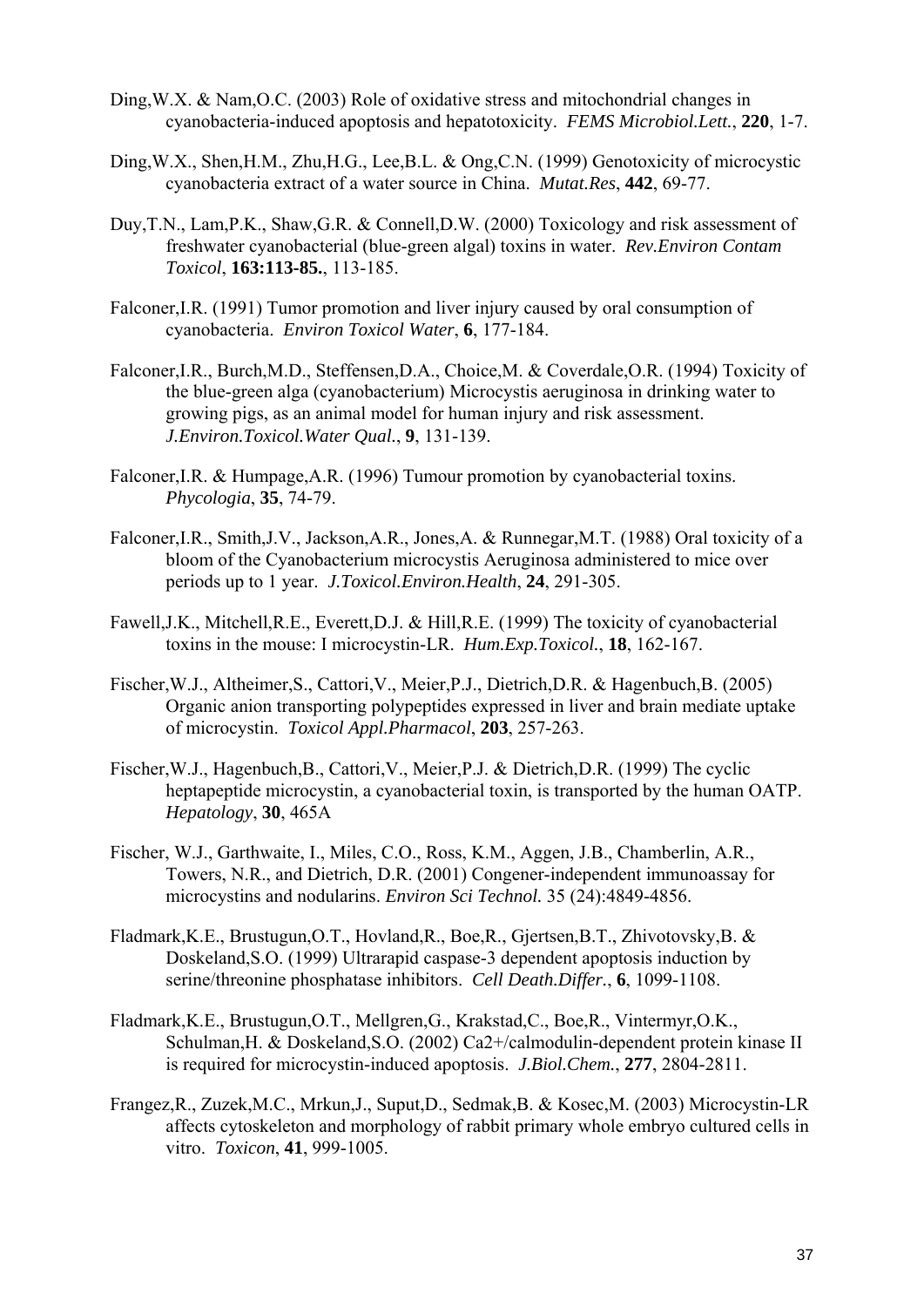- Gehringer,M.M. (2004) Microcystin-LR and okadaic acid-induced cellular effects: a dualistic response. *FEBS Lett.*, **557**, 1-8.
- Gilroy,D.J., Kauffman,K.W., Hall,R.A., Huang,X. & Chu,F.S. (2000) Assessing potential health risks from microcystin toxins in blue-green algae dietary supplements. *Environ Health Perspect*, **108**, 435-439.
- Gulledge,B.M., Aggen,J.B. & Chamberlin,A.R. (2003a) Linearized and truncated microcystin analogues as inhibitors of protein phosphatases 1 and 2A. *Bioorg.Med.Chem.Lett.*, **13**, 2903-2906.
- Gulledge,B.M., Aggen,J.B., Eng,H., Sweimeh,K. & Chamberlin,A.R. (2003b) Microcystin analogues comprised only of Adda and a single additional amino acid retain moderate activity as PP1/PP2A inhibitors. *Bioorg.Med.Chem.Lett.*, **13**, 2907-2911.
- Gupta,N., Pant,S.C., Vijayaraghavan,R. & Rao,P.V. (2003) Comparative toxicity evaluation of cyanobacterial cyclic peptide toxin microcystin variants (LR, RR, YR) in mice. *Toxicology*, **188**, 285-296.
- Guzman,R.E. & Solter,P.F. (1999) Hepatic oxidative stress following prolonged sublethal microcystin LR exposure. *Toxicol Pathol.*, **27**, 582-588.
- Guzman,R.E., Solter,P.F. & Runnegar,M.T. (2003) Inhibition of nuclear protein phosphatase activity in mouse hepatocytes by the cyanobacterial toxin microcystin-LR. *Toxicon*, **41**, 773-781.
- Hamm-Alvarez,S.F., Wei,X., Berndt,N. & Runnegar,M. (1996) Protein phosphatases independently regulate vesicle movement and microtubule subpopulations in hepatocytes. *Am.J.Physiol*, **271**, C929-C943
- Hathaway, R. A. (2001) Mussels as biomonitors of lake water microcystin: A final report for the summer 2000 microcystin. Monitoring study.
- Health Canada online (14-9-2001) Blue-green algae (cyanobacteria) and their toxins. Internet
- Heresztyn, T. and Nicholson, B.C. (2001) Determination of cyanobacterial hepatotoxins directly in water using a protein phosphatase inhibition assay. *Water Res.* 35 (13):3049-3056.

.

- Hermansky,S.J., Stohs,S.J., Eldeen,Z.M., Roche,V.F. & Mereish,K.A. (1991) Evaluation of potential chemoprotectants against microcystin-LR hepatotoxicity in mice. *J.Appl.Toxicol*, **11**, 65-73.
- Hitzfeld,B.C., Hoger,S.J. & Dietrich,D.R. (2000) Cyanobacterial toxins: removal during drinking water treatment, and human risk assessment. *Environ Health Perspect*, **108 Suppl 1:113-22.**, 113-122.
- Hoeger, S. J. (2003) Problems during drinking water treatment of cyanobacterial-loaded surface waters: Consequences for human health. Dissertation, University of Konstanz, Department of Biology.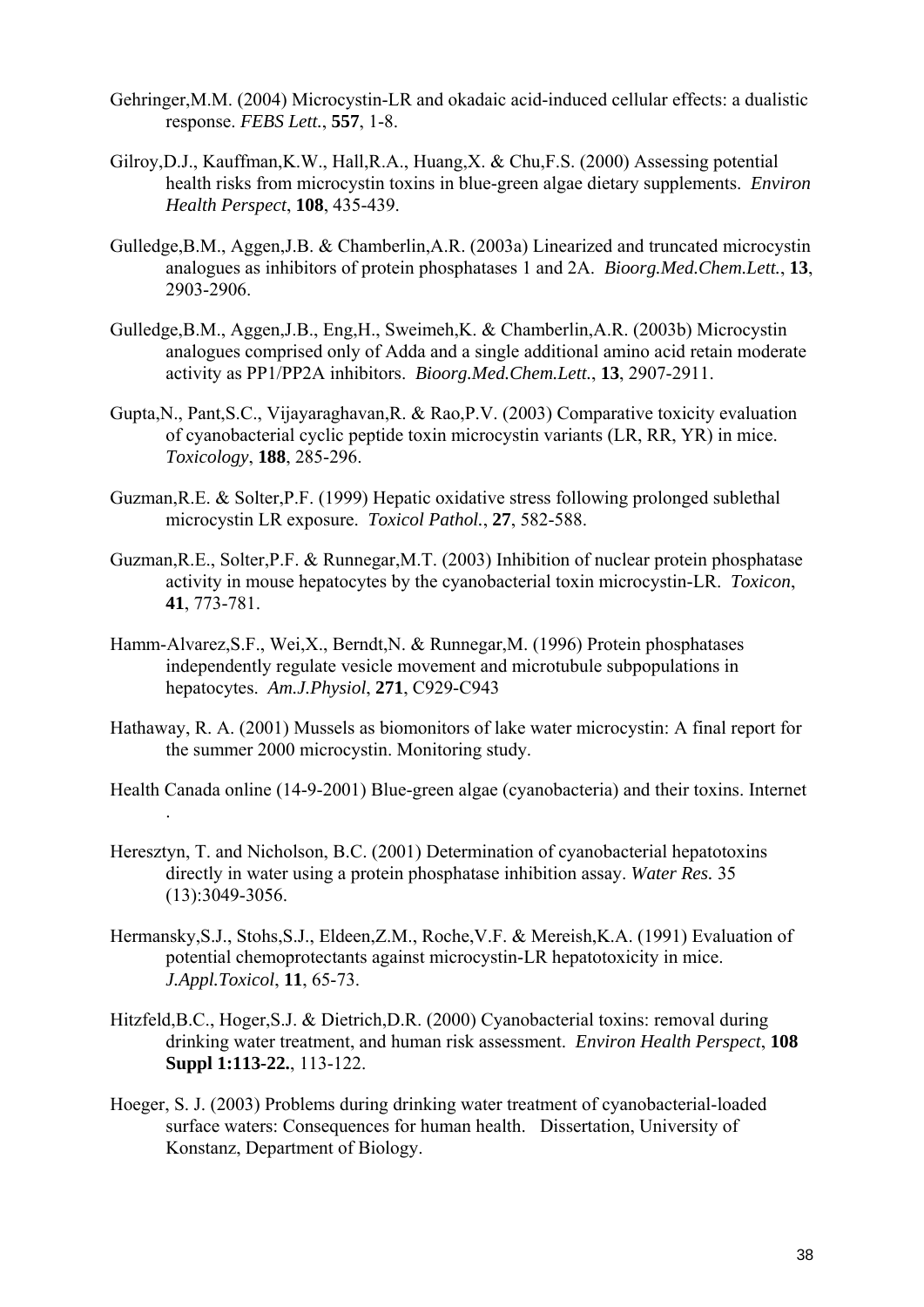- Hoeger, S. J., Dietrich, D. R., and Hitzfeld, B. C. (2000) Microcystin-LR Ozonation byproducts: Chemical and Toxicological Characterization. 39th annual meeting of the Society of Toxicology, Philadelphia, PA, USA, March 2000.
- Hoeger,S.J., Dietrich,D.R. & Hitzfeld,B.C. (2002) Effect of ozonation on the removal of cyanobacterial toxins during drinking water treatment. *Environ Health Perspect*, **110**, 1127-1132.
- Hoeger,S.J., Hitzfeld,B.C. & Dietrich,D.R. (2005) Occurrence and elimination of cyanobacterial toxins in drinking water treatment plants. *Toxicol Appl.Pharmacol*, **203**, 231-242.
- Honkanen,R.E., Codispoti,B.A., Tse,K., Boynton,A.L. & Honkanan,R.E. (1994) Characterization of natural toxins with inhibitory activity against serine/threonine protein phosphatases. *Toxicon*, **32**, 339-350.
- Hummert C., Reichelt M., and Luckas B. (2000) New strategy for the determination of microcystins and diarrhetic shellfish poisoning (DSP) toxins, two potent phosphatase 1 and 2A inhibitors and tumor promoters. Fresenius J Anal Chem. 366: 508-513.
- Humpage,A.R. & Falconer,I.R. (1999) Microcystin-LR and liver tumor promotion: Effects on cytokinesis, ploidy, and apoptosis in cultured hepatocytes. *Environ Toxicol*, **14**, 61- 75.
- Humpage,A.R., Hardy,S.J., Moore,E.J., Froscio,S.M. & Falconer,I.R. (2000) Microcystins (cyanobacterial toxins) in drinking water enhance the growth of aberrant crypt foci in the mouse colon. *J.Toxicol.Environ.Health A*, **61**, 155-165.
- ISO/DIS 20179: 2004, Water quality Determination of microcystins Method using solid phase extraction (SPE) and high performance liquid chromatography (HPLC) with ultraviolet (UV) detection.
- Ito,E., Kondo,F. & Harada,K. (1997a) Hepatic necrosis in aged mice by oral administration of microcystin-LR. *Toxicon*, **35**, 231-239.
- Ito,E., Kondo,F. & Harada,K. (2000) First report on the distribution of orally administered microcystin-LR in mouse tissue using an immunostaining method. *Toxicon*, **38**, 37- 48.
- Ito,E., Kondo,F., Terao,K. & Harada,K. (1997b) Neoplastic nodular formation in mouse liver induced by repeated intraperitoneal injections of microcystin-LR. *Toxicon*, **35**, 1453- 1457.
- Khan,S.A., Wickstrom,M.L., Haschek,W.M., Schaeffer,D.J., Ghosh,S. & Beasley,V.R. (1996) Microcystin-LR and kinetics of cytoskeletal reorganization in hepatocytes, kidney cells, and fibroblasts. *Natural Toxins*, **4**, 206-214.
- Kondo,F., Matsumoto,H., Yamada,S., Ishikawa,N., Ito,E., Nagata,S., Ueno,Y., Suzuki,M. & Harada,K. (1996) Detection and identification of metabolites of microcystins formed in vivo in mouse and rat livers. *Chem.Res.Toxicol.*, **9**, 1355-1359.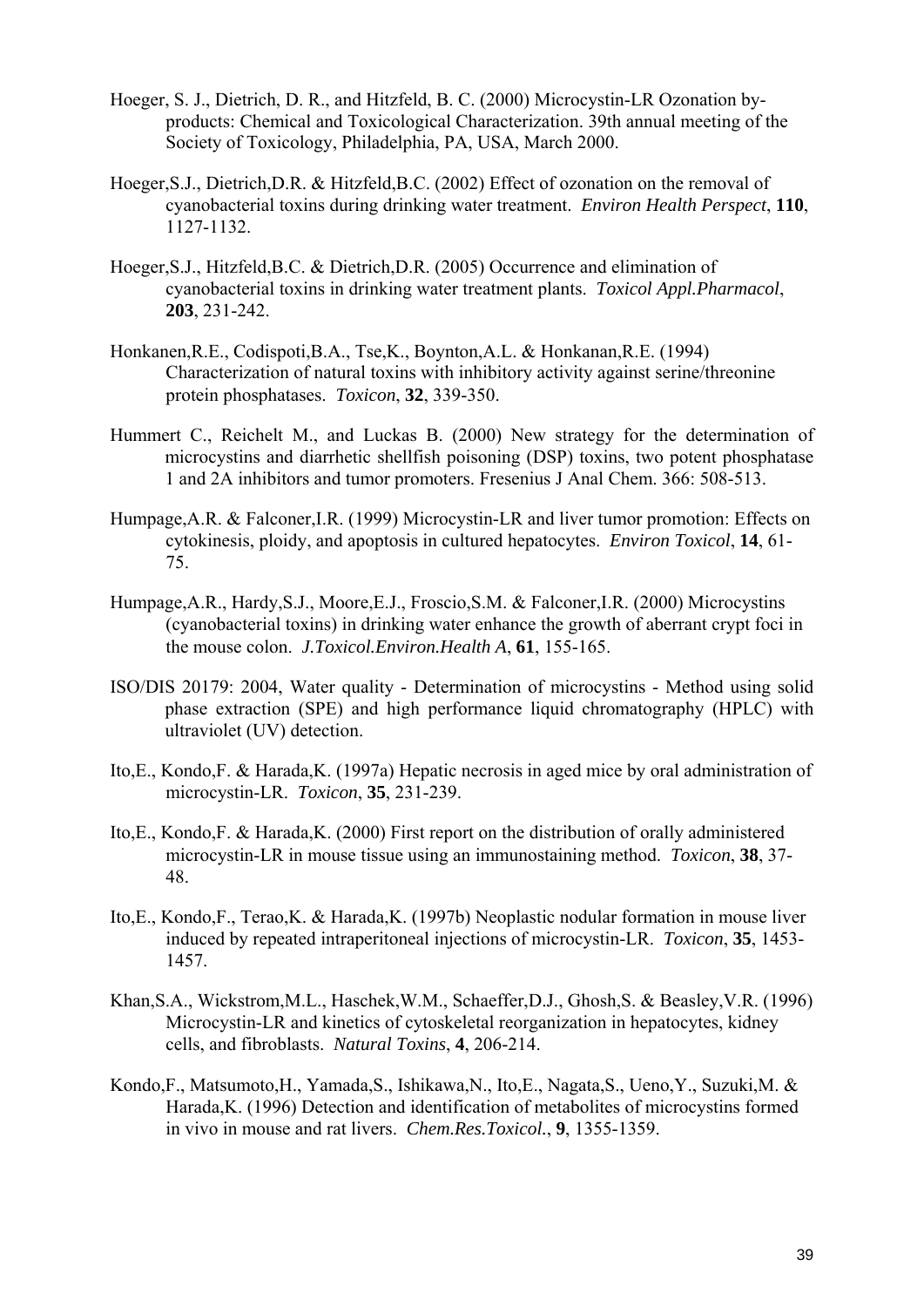- Kondo,F., Oka,H., Okumura M., Ishikawa,N., Harada,K., Matsuura,K., Murata,H. & Suzuki,M. (1992) Formation, characterization, and toxicity of the glutathione and cysteine conjugates of toxic heptapeptide microcystins. *Chem.Res.Toxicol.*, **5**, 591- 596.
- Kuiper-Goodman,T. (1997) Risk assessment of microcystins in Canada. *WaBoLu-Hefte*, **4**, 9- 12.
- Lankoff,A., Banasik,A., Obe,G., Deperas,M., Kuzminski,K., Tarczynska,M., Jurczak,T. & Wojcik,A. (2003) Effect of microcystin-LR and cyanobacterial extract from Polish reservoir of drinking water on cell cycle progression, mitotic spindle, and apoptosis in CHO-K1 cells. *Toxicol Appl.Pharmacol.*, **189**, 204-213.
- Lankoff,A., Krzowski,L., Glab,J., Banasik,A., Lisowska,H., Kuszewski,T., Gozdz,S. & Wojcik,A. (2004) DNA damage and repair in human peripheral blood lymphocytes following treatment with microcystin-LR. *Mutat.Res*, **559**, 131-142.
- Lawrence,J.F., Niedzwiadek,B., Menard,C., Lau,B.P., Lewis,D., Kuper-Goodman,T., Carbone,S. & Holmes,C. (2001) Comparison of liquid chromatography/mass spectrometry, ELISA, and phosphatase assay for the determination of microcystins in blue-green algae products. *J.AOAC Int.*, **84**, 1035-1044.
- Maatouk,I., Bouaicha,N., Plessis,M.J. & Perin,F. (2004) Detection by (32)P-postlabelling of 8-oxo-7,8-dihydro-2'-deoxyguanosine in DNA as biomarker of microcystin-LR- and nodularin-induced DNA damage in vitro in primary cultured rat hepatocytes and in vivo in rat liver. *Mutat.Res*, **564**, 9-20.
- MacKintosh,C., Beattie,K.A., Klumpp,S., Cohen,P. & Codd,G.A. (1990) Cyanobacterial microcystin-LR is a potent and specific inhibitor of protein phosphatases 1 and 2A from both mammals and higher plants. *FEBS Lett.*, **264**, 187-192.
- MacKintosh,R.W., Dalby,K.N., Campbell,D.G., Cohen,P.T., Cohen,P. & MacKintosh,C. (1995) The cyanobacterial toxin microcystin binds covalently to cysteine-273 on protein phosphatase 1. *FEBS Lett.*, **371**, 236-240.
- Magalhaes,V.F., Marinho,M.M., Domingos,P., Oliveira,A.C., Costa,S.M., Azevedo,L.O. & Azevedo,S.M. (2003) Microcystins (cyanobacteria hepatotoxins) bioaccumulation in fish and crustaceans from Sepetiba Bay (Brasil, RJ). *Toxicon*, **42**, 289-295.
- Mankiewicz,J., Tarczynska,M., Fladmark,K.E., Doskeland,S.O., Walter,Z. & Zalewski,M. (2001) Apoptotic effect of cyanobacterial extract on rat hepatocytes and human lymphocytes. *Environ Toxicol*, **16**, 225-233.
- Mankiewicz,J., Walter,Z., Tarczynska,M., Palyvoda,O., Wojtysiak-Staniaszczyk,M. & Zalewski,M. (2002) Genotoxicity of cyanobacterial extracts containing microcystins from Polish water reservoirs as determined by SOS chromotest and comet assay. *Environ Toxicol*, **17**, 341-350.
- Matsushima,R., Yoshizawa,S., Watanabe,M.F., Harada,K., Furusawa,M., Carmichael,W.W. & Fujiki,H. (1990) In vitro and in vivo effects of protein phosphatase inhibitors,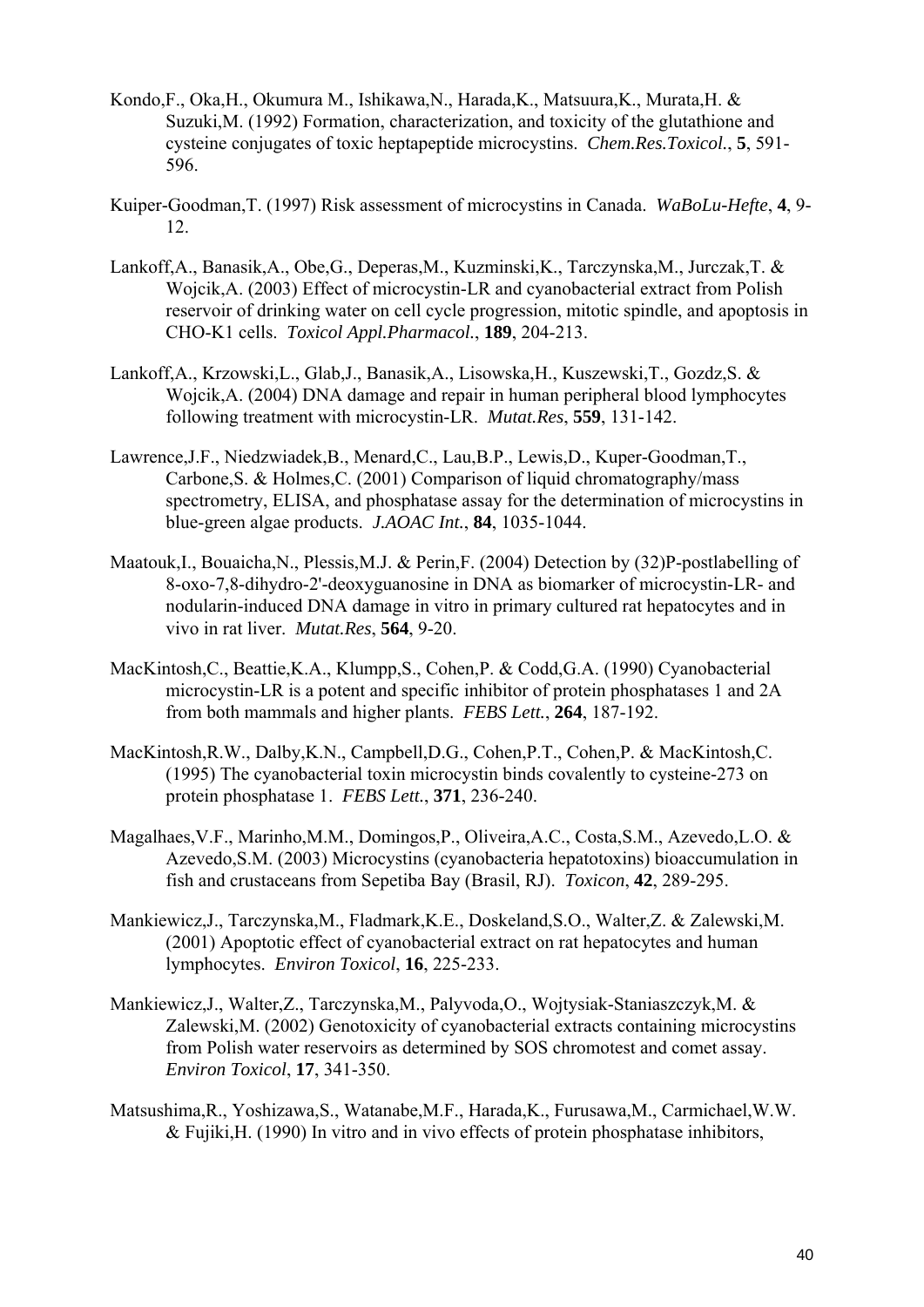microcystins and nodularin, on mouse skin and fibroblasts. *Biochem.Biophys.Res.Commun.*, **171**, 867-874.

- McDermott,C.M., Nho,C.W., Howard,W. & Holton,B. (1998) The cyanobacterial toxin, microcystin-LR, can induce apoptosis in a variety of cell types. *Toxicon*, **36**, 1981- 1996.
- Mellgren,G., Vintermyr,O.K., Boe,R. & Doskeland,S.O. (1993) Hepatocyte DNA replication is abolished by inhibitors selecting protein phosphatase 2A rather than phosphatase 1. *Exp.Cell Res*, **205**, 293-301.
- Mikhailov,A., Harmala-Brasken,A.S., Hellman,J., Meriluoto,J. & Eriksson,J.E. (2003) Identification of ATP-synthase as a novel intracellular target for microcystin-LR. *Chem.Biol.Interact.*, **142**, 223-237.
- Milutinovic,A., Zivin,M., Zorc-Pleskovic,R., Sedmak,B. & Suput,D. (2003) Nephrotoxic effects of chronic administration of microcystins -LR and -YR. *Toxicon*, **42**, 281-288.
- Miura,G.A., Robinson,N.A., Lawrence,W.B. & Pace,J.G. (1991) Hepatotoxicity of microcystin-LR in fed and fasted rats. *Toxicon*, **29**, 337-346.
- Mohamed,Z.A., Carmichael,W.W. & Hussein,A.A. (2003) Estimation of microcystins in the freshwater fish Oreochromis niloticus in an Egyptian fish farm containing a Microcystis bloom. *Environ Toxicol*, **18**, 137-141.
- Nishiwaki-Matsushima,R., Ohta,T., Nishiwaki,S., Suganuma,M., Kohyama,K., Ishikawa,T., Carmichael,W.W. & Fujiki,H. (1992) Liver tumor promotion by the cyanobacterial cyclic peptide toxin microcystin-LR. *J.Cancer Res.Clin.Oncol.*, **118**, 420-424.
- Ohta,T., Sueoka,E., Iida,N., Komori,A., Suganuma,M., Nishiwaki,R., Tatematsu,M., Kim,S.J., Carmichael,W.W. & Fujiki,H. (1994) Nodularin, a potent inhibitor of protein phosphatases 1 and 2A, is a new environmental carcinogen in male F344 rat liver. *Cancer Res.*, **54**, 6402-6406.
- Orr,P.T., Jones,G.J., Hunter,R.A. & Berger,K. (2003) Exposure of beef cattle to sub-clinical doses of Microcystis aeruginosa: toxin bioaccumulation, physiological effects and human health risk assessment. *Toxicon*, **41**, 613-620.
- Orr,P.T., Jones,G.J., Hunter,R.A., Berger,K., De Paoli,D.A. & Orr,C.L. (2001) Ingestion of toxic Microcystis aeruginosa by dairy cattle and the implications for microcystin contamination of milk. *Toxicon*, **39**, 1847-1854.
- Pouria,S., de Andrade,A., Barbosa,J., Cavalcanti,R.L., Barreto,V.T., Ward,C.J., Preiser,W., Poon,G.K., Neild,G.H. & Codd,G.A. (1998) Fatal microcystin intoxication in haemodialysis unit in Caruaru, Brazil. *Lancet*, **352**, 21-26.
- Rao,P.V. & Bhattacharya,R. (1996) The cyanobacterial toxin microcystin-LR induced DNA damage in mouse liver in vivo. *Toxicology*, **114**, 29-36.
- Rao,P.V., Bhattacharya,R., Pant,S.C. & Bhaskar,A.S. (1995) Toxicity evaluation of in vitro cultures of freshwater cyanobacterium Microcystis aeruginosa: I. Hepatotoxic and histopathological effects in rats. *Biomed.Environ Sci.*, **8**, 254-264.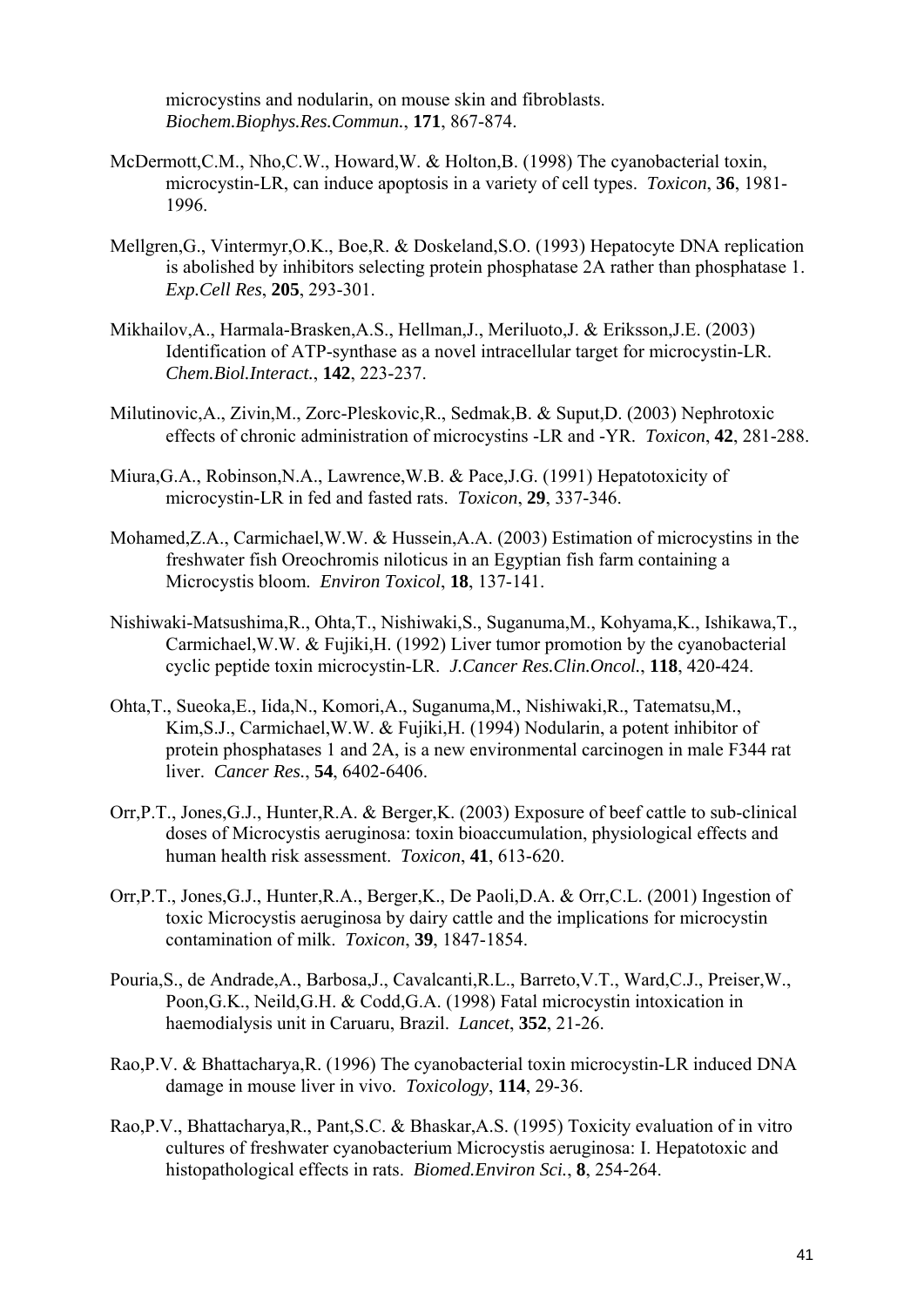- Rao,P.V., Bhattacharya,R., Parida,M.M., Jana,A.M. & Bhaskar,A.S. (1998) Freshwater cyanobacterium *Microcystis aeruginosa* (UTEX 2385) induced DNA damage *in vivo* and *in vitro*. *Environmental Toxicology and Pharmacology*, **5**, 1-6.
- Repavich,W.M., Sonzogni,W.C., Standridge,J.H., Wedepohl,R.E. & Meisner,L.F. (1990) Cyanobacteria (blue-green algae) in Wisconsin (USA) waters: Acute and chronic toxicity. *WATER RES*, **24**, 225-232.
- Robinson,N.A., Pace,J.G., Matson,C.F., Miura,G.A. & Lawrence,W.B. (1991) Tissue distribution, excretion and hepatic biotransformation of microcystin-LR in mice. *J.Pharmacol.Exp.Ther.*, **256**, 176-182.
- Runnegar,M., Berndt,N., Kong,S.M., Lee,E.Y. & Zhang,L. (1995) In vivo and in vitro binding of microcystin to protein phosphatases 1 and 2A. *Biochem.Biophys.Res Commun.*, **216**, 162-169.
- Runnegar,M. & Falconer,I.R. (1982) The *in vivo* and *in vitro* Biological Effects of the Peptide Hepatotoxin from the Blue-green Alga *Microcystis aeruginosa*. *S Afr J Sci*, **78**, 363- 366.
- Runnegar,M.T., Kong,S. & Berndt,N. (1993) Protein phosphatase inhibition and in vivo hepatotoxicity of microcystins. *Am.J.Physiol*, **265**, G224-G230
- Sano,T., Takagi,H., Sadakane,K., Ichinose,T., Kawazato,H. & Kaya,K. (2004) Carcinogenic effects of microcystin-LR and Dhb-microcystin-LR on mice liver. *Sixth International Conference on Toxic Cyanobacteria, Bergen, Norway, pp.59.Abstract*,
- Schaeffer,D.J., Malpas,P.B. & Barton,L.L. (1999) Risk assessment of microcystin in dietary Aphanizomenon flos-aquae. *Ecotoxicol.Environ.Saf*, **44**, 73-80.
- Sekijima,M., Tsutsumi,T., Yoshida,T., Harada,T., Tashiro,F., Chen,G., Yu,S.Z. & Ueno,Y. (1999) Enhancement of glutathione S-transferase placental-form positive liver cell foci development by microcystin-LR in aflatoxin B1-initiated rats. *Carcinogenesis*, **20**, 161-165.
- Shen,P.P., Zhao,S.W., Zheng,W.J., Hua,Z.C., Shi,Q. & Liu,Z.T. (2003) Effects of cyanobacteria bloom extract on some parameters of immune function in mice. *Toxicol Lett.*, **143**, 27-36.
- SKLM (2003) Opinion of the DFG Senate Commission on Food Safety (SKLM) on Algal Toxins.
- Solter,P., Liu,Z. & Guzman,R. (2000) Decreased hepatic ALT synthesis is an outcome of subchronic microcystin-LR toxicity. *Toxicol Appl.Pharmacol.*, **164**, 216-220.
- Solter,P.F., Wollenberg,G.K., Huang,X., Chu,F.S. & Runnegar,M.T. (1998) Prolonged sublethal exposure to the protein phosphatase inhibitor microcystin-LR results in multiple dose-dependent hepatotoxic effects. *Toxicol Sci.*, **44**, 87-96.
- Stotts,R.R., Namikoshi,M., Haschek,W.M., Rinehart,K.L., Carmichael,W.W., Dahlem,A.M. & Beasley,V.R. (1993) Structural modifications imparting reduced toxicity in microcystins from Microcystis spp. *Toxicon*, **31**, 783-789.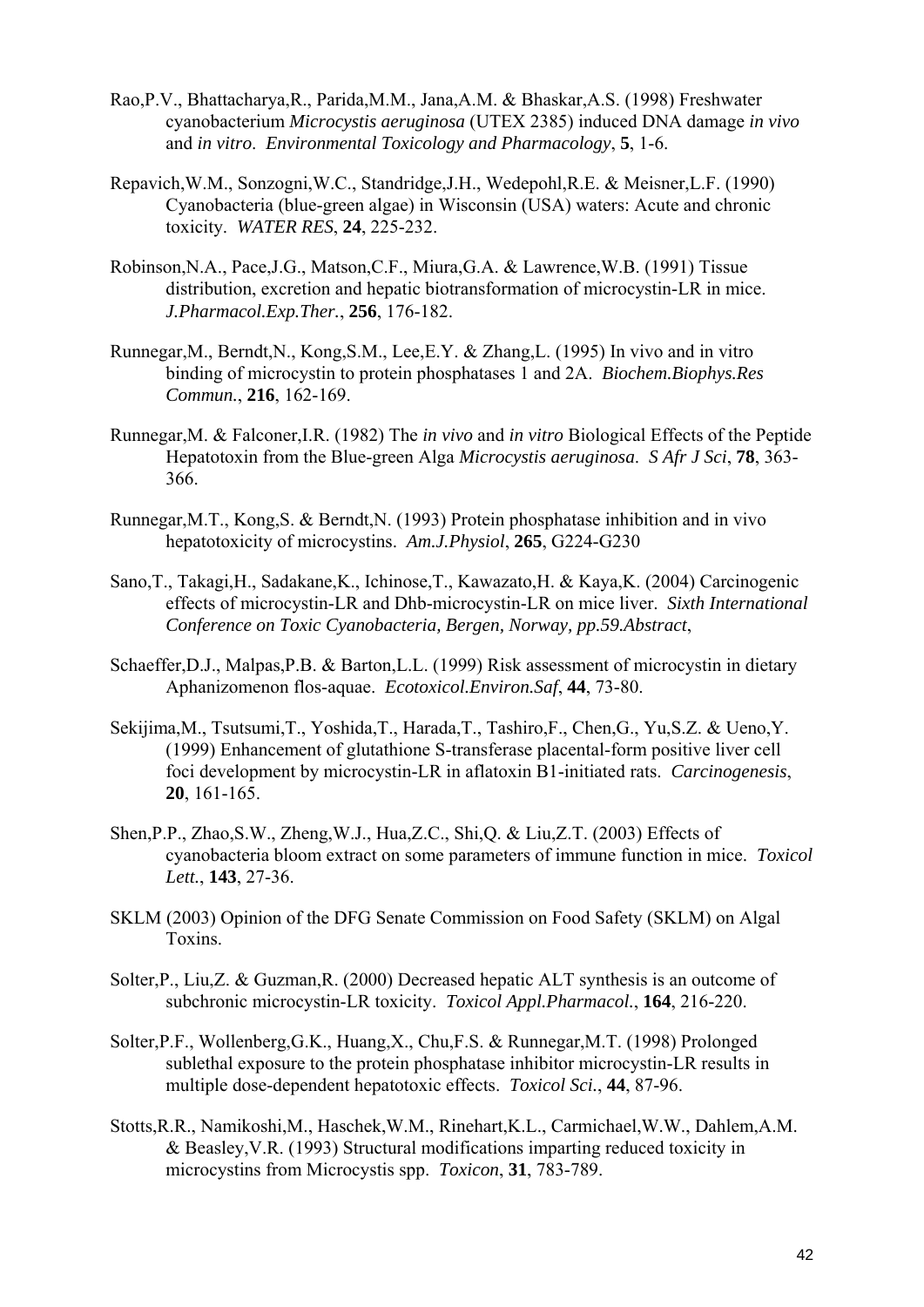- Suzuki,H., Watanabe,M.F., Wu,Y., Sugita,T., Kita,K., Sato,T., Wang,X., Tanzawa,H., Sekiya,S. & Suzuki,N. (1998) Mutagenicity of microcystin-LR in human RSa cells. *Int.J.Mol.Med.*, **2**, 109-112.
- Toivola,D.M., Goldman,R.D., Garrod,D.R. & Eriksson,J.E. (1997) Protein phosphatases maintain the organization and structural interactions of hepatic keratin intermediate filaments. *J.Cell Sci.*, **110**, 23-33.
- Towner,R.A., Sturgeon,S.A. & Hore,K.E. (2002) Assessment of in vivo oxidative lipid metabolism following acute microcystin-LR-induced hepatotoxicity in rats. *Free Radic.Res*, **36**, 63-71.
- Tsuji,K., Watanuki,T., Kondo,F., Watanabe,M.F., Nakazawa,H., Suzuki,M., Uchida,H. & Harada,K. (1997) Stability of microcystins from cyanobacteria--IV. Effect of chlorination on decomposition. *Toxicon*, **35**, 1033-1041.
- Tsuji,K., Watanuki,T., Kondo,F., Watanabe,M.F., Suzuki,S., Nakazawa,H., Suzuki,M., Uchida,H. & Harada,K.I. (1995) Stability of microcystins from cyanobacteria--II. Effect of UV light on decomposition and isomerization. *Toxicon*, **33**, 1619-1631.
- Vasconcelos,V.M. (1999) Cyanobacterial toxins in Portugal: effects on aquatic animals and risk for human health. *Braz.J.Med.Biol.Res*, **32**, 249-254.
- Wang,H.B. & Zhu,H.G. (1996) Promoting activity of microcystins extracted from waterblooms in SHE cell transformation assay. *Biomed.Environ Sci.*, **9**, 46-51.
- Weller,G (2002): Algengifte im Wasser, *Nachrichten aus der Chemie*, 50, June 2002.
- WHO (1998) Guidelines for Drinking-Water Quality. Second edition, Addendum to Volume 2, Health Criteria and Other Supporting Information. World Health Organization, Geneva.
- WHO (1999) Toxic Cyanobacteria in Water: A guide to their public health consequences, monitoring and management.
- Wickstrom,M.L., Khan,S.A., Haschek,W.M., Wyman,J.F., Eriksson,J.E., Schaeffer,D.J. & Beasley,V.R. (1995) Alterations in microtubules, intermediate filaments, and microfilaments induced by microcystin-LR in cultured cells. *Toxicol Pathol.*, **23**, 326- 337.
- Wolf, H. U. and Frank, C. (2002) Häufigkeit, Ursachen, toxikologische Relevanz sowie Massnahmen zur Abwehr und Reduzierung von Massenentwicklungen toxikologischer Cyanobakterien (Blaualgen) in Badegewässern zum Schutz von Badenden. Research report FZKA-BWPLUS, University Clinic of Ulm (Germany), Pharmacology and Toxicology Department.
- Yoshida,T., Makita,Y., Tsutsumi,T., Nagata,S., Tashiro,F., Yoshida,F., Sekijima,M., Tamura,S., Harada,T., Maita,K. & Ueno,Y. (1998) Immunohistochemical localization of microcystin-LR in the liver of mice: a study on the pathogenesis of microcystin-LR-induced hepatotoxicity. *Toxicol Pathol.*, **26**, 411-418.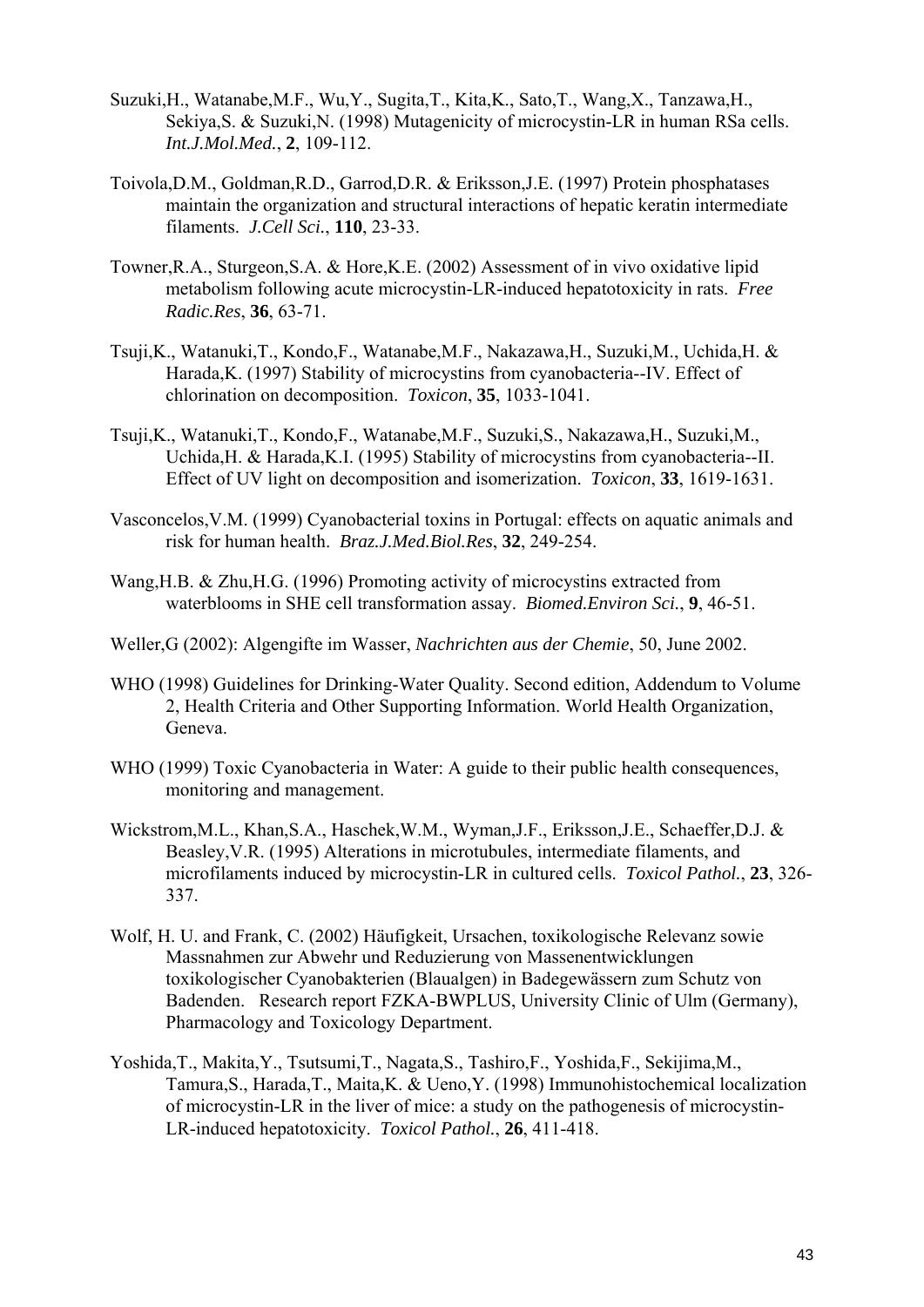- Yu, F.Y., Liu, B.H., Chou, H.N. and Chu, F.S. (2002) Development of a sensitive ELISA for the determination of microcystins in algae. *J Agric.Food Chem.* 50 (15):4176-4182.
- Yu,S.Z., Huang,X.E., Koide,T., Cheng,G., Chen,G.C., Harada,K., Ueno,Y., Sueoka,E., Oda,H., Tashiro,F., Mizokami,M., Ohno,T., Xiang,J. & Tokudome,S. (2002) Hepatitis B and C viruses infection, lifestyle and genetic polymorphisms as risk factors for hepatocellular carcinoma in Haimen, China. *Jpn.J.Cancer Res*, **93**, 1287-1292.
- Zegura,B., Lah,T.T. & Filipic,M. (2004) The role of reactive oxygen species in microcystin-LR-induced DNA damage. *Toxicology*, **200**, 59-68.
- Zegura,B., Sedmak,B. & Filipic,M. (2003) Microcystin-LR induces oxidative DNA damage in human hepatoma cell line HepG2. *Toxicon*, **41**, 41-48.
- Zhan,L., Sakamoto,H., Sakuraba,M., Wu,d.S., Zhang,L.S., Suzuki,T., Hayashi,M. & Honma,M. (2004) Genotoxicity of microcystin-LR in human lymphoblastoid TK6 cells. *Mutat.Res*, **557**, 1-6.
- Zhao,J.M. & Zhu,H.G. (2003) [Effects of microcystins on cell cycle and expressions of c-fos and c-jun]. *Zhonghua Yu Fang Yi.Xue.Za Zhi.*, **37**, 23-25.
- Zhou,L., Yu,H. & Chen,K. (2002) Relationship between microcystin in drinking water and colorectal cancer. *Biomed.Environ Sci.*, **15**, 166-171.